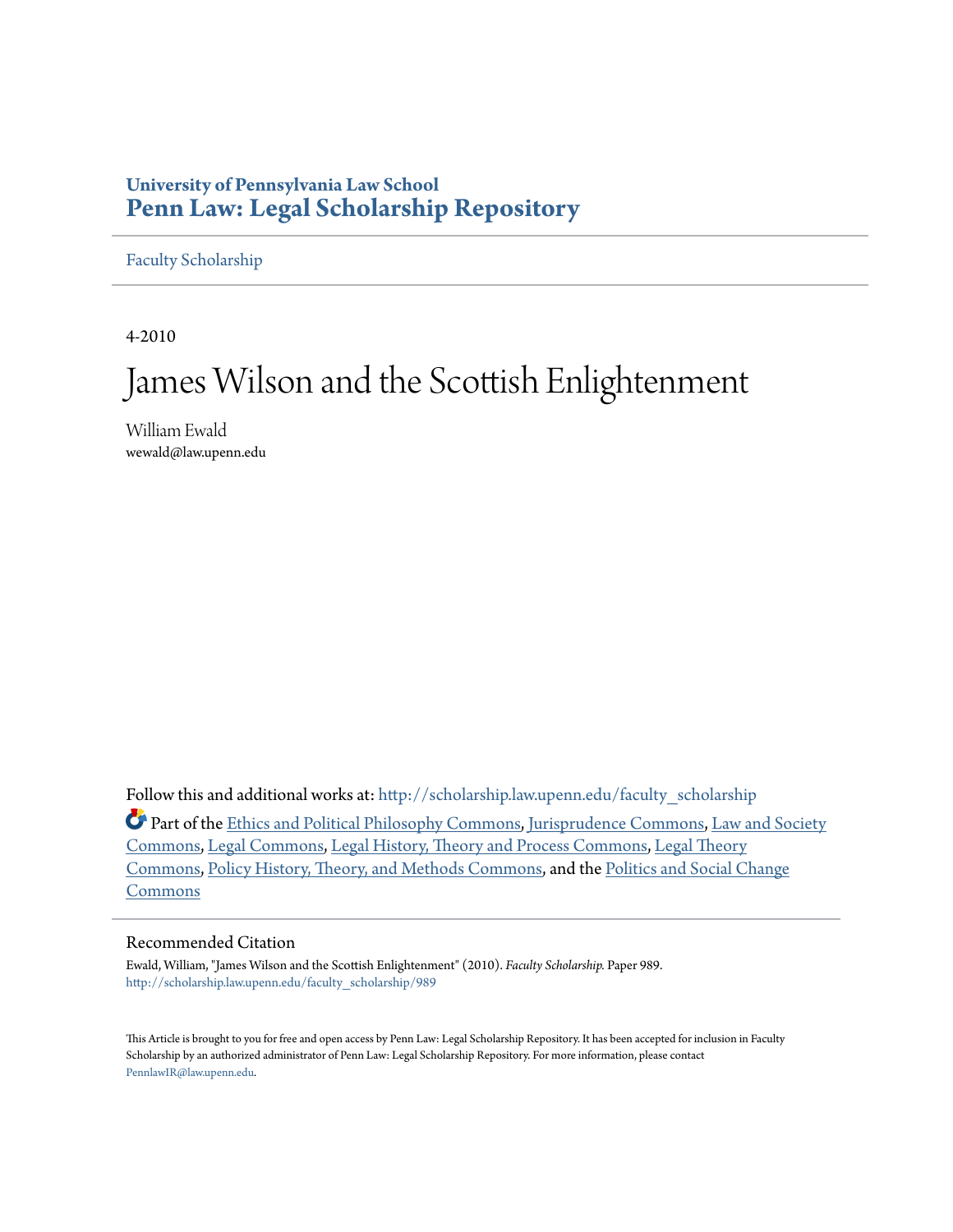# **JAMES WILSON AND THE SCOTTISH ENLIGHTENMENT**

# *William Ewald*[\\*](#page-1-0)

# TABLE OF CONTENTS

| I. INTRODUCTION: WILSON, SCOTLAND, AND THE AMERICAN |  |
|-----------------------------------------------------|--|
|                                                     |  |
|                                                     |  |
|                                                     |  |
|                                                     |  |
|                                                     |  |
|                                                     |  |
|                                                     |  |
|                                                     |  |
|                                                     |  |
|                                                     |  |
|                                                     |  |
| 3. The Breach with England, 1300-16031071           |  |
| a. The "Auld Alliance" and Canon Law 1073           |  |
|                                                     |  |
| c. "One King, Two Kingdoms" 1076                    |  |
|                                                     |  |
|                                                     |  |
|                                                     |  |
| a. General Social Background 1081                   |  |
| b. The Highlands and the Jacobites 1086             |  |
|                                                     |  |
|                                                     |  |
| i. The Roman Law Background  1092                   |  |
| ii. Roman Law and the Scottish                      |  |
|                                                     |  |
| iii. Scottish Legal Education in the                |  |
|                                                     |  |
|                                                     |  |
|                                                     |  |
|                                                     |  |

<span id="page-1-0"></span><sup>\*</sup> Professor of Law and Philosophy, University of Pennsylvania.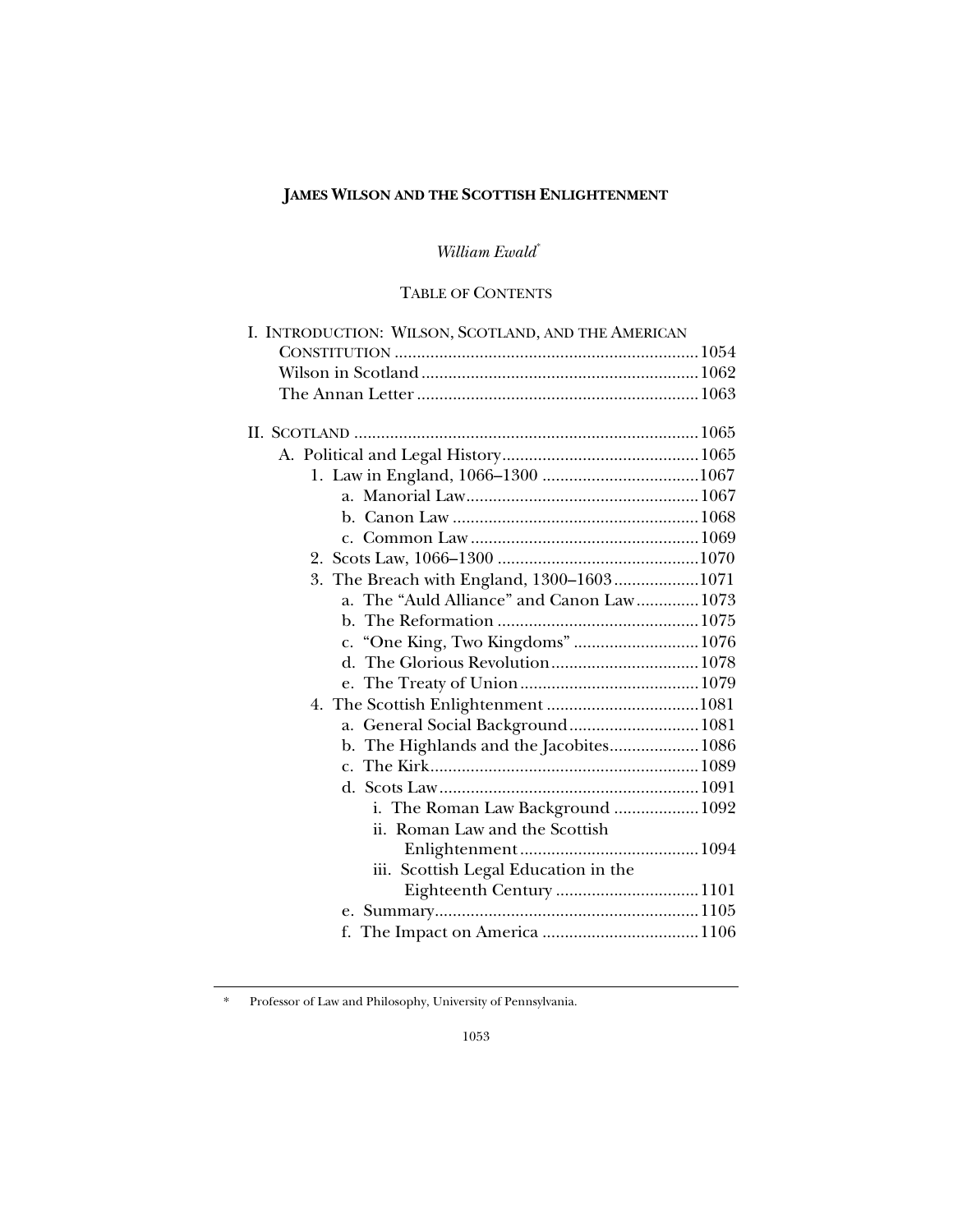<span id="page-2-0"></span>

# I. INTRODUCTION: WILSON, SCOTLAND, AND THE AMERICAN **CONSTITUTION**

In an earlier article in this *Journal*, I examined the contributions of James Wilson to the Philadelphia Constitutional Convention of [1](#page-2-1)787.<sup>1</sup> Wilson's importance at the Convention is widely acknowledged. Apart from Gouverneur Morris, he spoke more frequently than any other delegate, and with James Madison, he was one of the two leading advocates of the "large state" position in the debates leading up to the "Great Compromise" of July 16. Perhaps because Madison and Wilson were so closely allied in these debates, or perhaps because of the lingering disgrace of Wilson's death—he died shortly after being released from debtors' prison, while still a sitting Justice of the Supreme Court—Wilson has been remarkably neglected in the scholarly literature, where he is usually treated as a mere follower of Madison's. As I argued, this view of Wilson is unable to survive a careful reading of the Convention proceedings. His arguments are often strikingly different from Madison's; moreover, even when the two delegates voted the same way, they often did so for very different reasons. Wilson was Madison's senior in age and, in 1787, in accomplishments. He attended the Convention with fully developed views of his own, and was in no sense following the lead of anybody. It is thus an important task to attempt to reconstruct his constitutional thought—to attempt to understand him in his own terms, and to bring him out from under the shadow of his great colleague. Who was James Wilson? Where did he come from? What experiences shaped his thinking, and what ideas did he bring with him as he walked through the doors of the State House in May 1797? Those questions follow naturally from the conclusions of the earlier article.<sup>[2](#page-2-2)</sup>

<span id="page-2-1"></span><sup>1</sup> William Ewald, *James Wilson and the Drafting of the Constitution*, 10 U. PA. J. CONST. L. 901 (2008).

<span id="page-2-2"></span><sup>2</sup> As I noted at the end of my previous article, ultimately the goal is to examine in detail Wilson's writings on theoretical questions of the philosophy of law. Only then can we claim to have an understanding of his constitutional thought. But that task, for reasons that will become clear, depends upon first securing a solid understanding of the bio-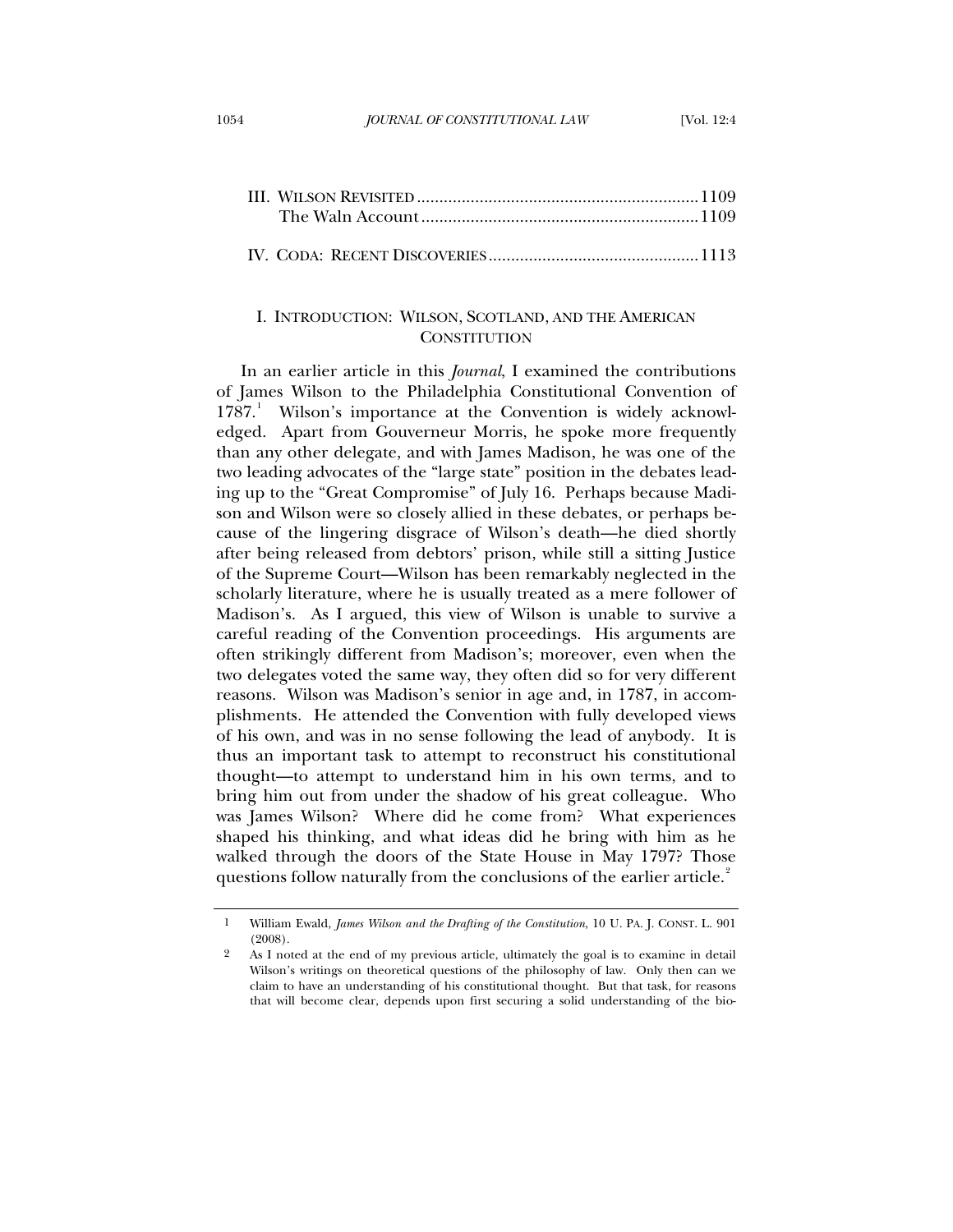We shall need to begin our story much further back than may at first glance seem necessary. James Wilson was born in Scotland in 1742, and he received a university education in Scotland before he emigrated to Pennsylvania in 1765. That is, in itself, a highly significant fact. Today it is commonplace to think of Scotland as simply the northern part of Britain, and indeed it is not unknown for the entire island, Scotland and Wales included, to be referred to as "England."<sup>[3](#page-3-0)</sup> But that such a confusion is even possible was an accomplishment of the eighteenth century, and the sense of a shared British identity did not take root in popular feeling until long after the Napoleonic wars.<sup>[4](#page-3-1)</sup> In Wilson's day an older and bloodier history was still alive in the minds of the populace on both sides of the border, and the last major Jacobite rebellion occurred during his lifetime. Wilson was the only delegate to the Constitutional Convention to have been born and educated in Scotland. As several of his Convention speeches on citizenship make clear, he was well aware of his own status as an immigrant; and indeed, during the Pennsylvania ratification debates, the opponents of the Constitution made an issue of Wilson's foreign

graphical background; so I turn to that task first, and postpone an examination of Wilson's philosophical writings to another occasion.

The standard biography of James Wilson is CHARLES PAGE SMITH, JAMES WILSON: FOUNDING FATHER, 1742–1798 (1956). This work antedates the historiographic revolution associated with Caroline Robbins, Bernard Bailyn, Gordon Wood and their followers, which has transformed our understanding of the intellectual landscape of the American Revolution. Smith's treatment is generally reliable on the basic facts of Wilson's life, but he has a disconcerting tendency to make up scenes and conversations beyond what the evidence would allow. Many of his assertions are not properly footnoted; for example, his list of the works of political theory studied by Wilson under the tutelage of John Dickinson has no basis in the archival sources that Smith cites. *Id.* at 26. More significantly, Smith does not treat either eighteenth-century law or eighteenth-century political philosophy in any detail: and these are the critical topics for understanding the background of Wilson's constitutional thought. In this Article, I shall attempt to fill some of these gaps; but it should be emphasized that the treatment here falls short of the full, scholarly biography that is still badly needed.

<span id="page-3-0"></span><sup>3</sup> In strict usage, "Great Britain" designates the union of England, Scotland, and Wales. "The United Kingdom" is the shortened form of "The United Kingdom of Great Britain and Northern Ireland." There are legal complexities involving the Channel Islands that need not concern us here. In American usage, one often hears reference to "the Queen of England," or to "the English Parliament." Such usages are not unknown, even in Britain. Bonar Law, himself a Scot born in Canada, referred to himself as "the Prime Minister of England" when he held the post in the early 1920s. *See* A.J.P. TAYLOR, ENGLISH HISTORY 1914–1945, at v, 15 (1965). In more recent decades, with the spread of Scottish nationalism and the establishment of a separate Scottish parliament, the usages have become stricter. I note in passing that English usage employs the word "Scotch" (both as adjective and noun); north of the border the standard usage is "Scottish" and "Scots."

<span id="page-3-1"></span><sup>4</sup> The standard account of this building of a British national identity is LINDA COLLEY, BRITONS: FORGING THE NATION 1707-1837 (1992).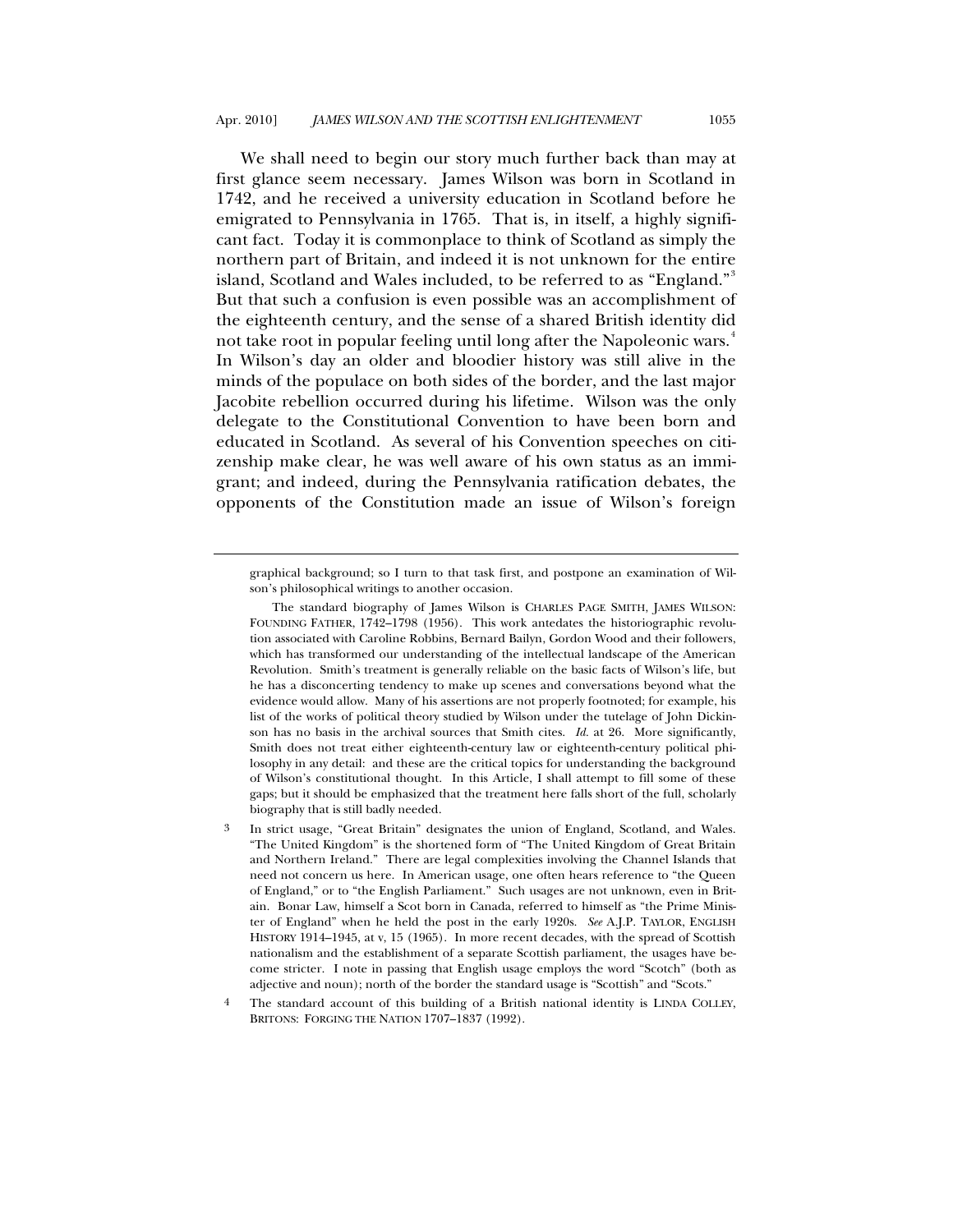background, referring to him as "James the Caledonian," or even "*James de Caledonia*."[5](#page-4-0)

Three facts in particular should be noticed about Wilson's Scottish background. First, it is important to observe that he attended university in the middle of the extraordinary intellectual efflorescence known as the "Scottish Enlightenment." For many years, the standard account of the principal intellectual influences on the American Founders was, in the strict sense of the term, Anglo-centric. The most prominent American settlers (it was said) were of English stock, and they brought with them the English view of government, and the English common law.<sup>[6](#page-4-1)</sup> But in an important essay published in 1957, Douglass Adair pointed out that Madison, in *Federalist No. 10*, had borrowed entire passages of his famous argument from the Scottish philosopher, David Hume. Furthermore:

 As far as I am aware, the first extended scholarly treatment of the question of Scottish intellectual influence on the American Founders came in a special symposium issue of the *William and Mary Quarterly* in 1954. Symposium, *Scotland and America*, 11 WM. & MARY Q. (1954). At the time, the *Quarterly* was being edited by Douglass Adair. That issue contained contributions from Caroline Robbins, and also a note by John Clive and Bernard Bailyn. John Clive & Bernard Bailyn, *England's Cultural Provinces: Scotland and America*, 11 WM. & MARY Q. 200 (1954).

 The pioneering scholarship of Caroline Robbins in the 1950s drew attention to the importance of the radical Whig tradition in *English* oppositional political thought, but her work also contained an insightful chapter on Scottish thinkers. CAROLINE ROBBINS, THE EIGHTEENTH-CENTURY COMMONWEALTHMAN 177–220 (1959). The major study by Bernard Bailyn, THE IDEOLOGICAL ORIGINS OF THE AMERICAN REVOLUTION (1967), despite his earlier contribution to Adair's symposium, did not develop this particular theme; "Scotland" does not appear at all in his index, whereas "England" has one of the longest entries, filling sixteen lines. *Id.* at 325, 332.

 It is important to note that the concept of "The Scottish Enlightenment" appears to be relatively recent. One can find scattered references to the "Scottish Renaissance" or to the "Golden Age of Scotland" in earlier writers, but the term "Scottish Enlightenment" did not become standard until H.R. Trevor-Roper began to employ it in the 1960s. *See* Hugh Trevor-Roper, *The Scottish Enlightenment*, *in* 58 STUDIES ON VOLTAIRE AND THE EIGHTEENTH CENTURY 1635 (Theodore Besterman ed., 1967).

<span id="page-4-1"></span><span id="page-4-0"></span><sup>5</sup> SMITH, *supra* note 2, at 282.

<sup>6</sup> For examples from the first half of the twentieth century, one can consult, as typical specimens, the writings of such influential constitutional historians as McIlwain or Corwin, who appear to overlook the Scottish thinkers entirely. *See* EDWARD S. CORWIN, THE "HIGHER LAW" BACKGROUND OF AMERICAN CONSTITUTIONAL LAW (1929); CHARLES HOWARD MCILWAIN, THE AMERICAN REVOLUTION: A CONSTITUTIONAL INTERPRETATION (1923). The same is true even for Carl L. Becker, who was an authority on European thought of the Enlightenment and wrote the classic THE HEAVENLY CITY OF THE EIGHTEENTH-CENTURY PHILOSOPHERS (1932); but his THE DECLARATION OF INDEPENDENCE: A STUDY IN THE HISTORY OF POLITICAL IDEAS (1922) [hereinafter BECKER, THE DECLARATION OF INDEPENDENCE] contains a solitary reference to Hume, and none to the other thinkers of the Scottish Enlightenment. *Id.* at 236.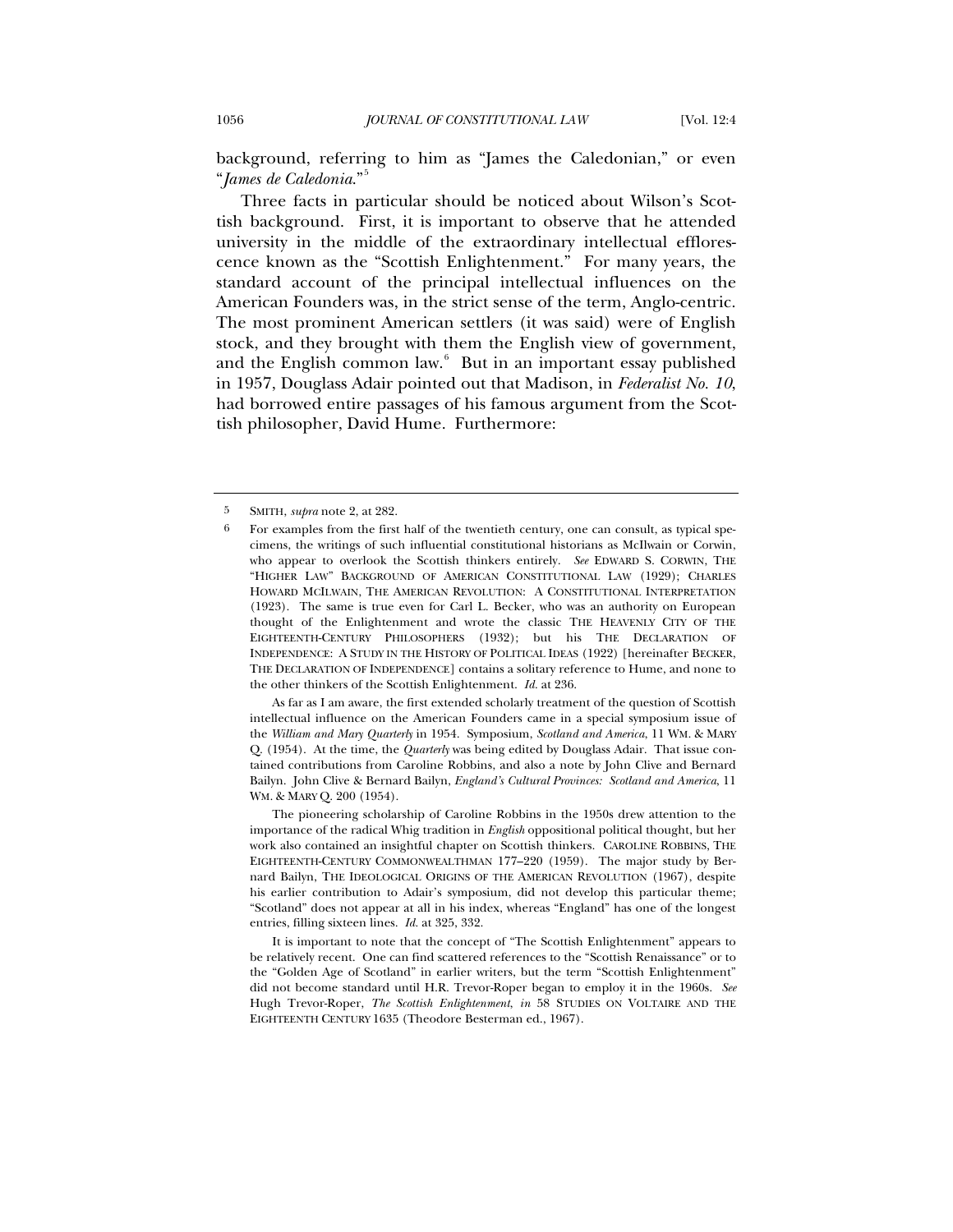[In Scotland,] especially in the Scottish universities, had been developed the chief centers of eighteenth-century social science research and publication in all the world. The names of Francis Hutcheson, David Hume, Adam Smith, Thomas Reid, Lord Kames, Adam Ferguson, the most prominent of the Scottish philosophers, were internationally famous. In America the treatises of these Scots, dealing with history, ethics, politics, economics, psychology, and jurisprudence in terms of "system upon which natural effects are explained," had become the standard textbooks of the colleges of the late colonial period. At Princeton, at William and Mary, at Pennsylvania, at Yale, at King's, and at Harvard, the young men who rode off to war in 1776 had been trained in the texts of Scottish social science.

Twenty years later, Garry Wills extended Adair's insight to Jefferson, arguing, that the key philosophical ideas in the Declaration of Independence were derived, not from John Locke (as had previously been supposed) but from the political thinkers of the Scottish Enlighten-ment.<sup>[8](#page-5-1)</sup> It is now well understood that, in the middle decades of the

 The Adair arguments about *Federalist No. 10* have been further taken up by James Conniff, *The Enlightenment and American Political Thought: A Study of the Origins of Madison's*  Federalist Number 10, 8 POL. THEORY 381 (1980), and especially by Edmund S. Morgan, *Safety in Numbers: Madison, Hume, and the Tenth* Federalist, 49 HUNTINGTON LIBR. Q. 95 (1986).

<span id="page-5-1"></span>8 Wills pointed out that Jefferson was educated at William and Mary by William Small, a Scot trained at Aberdeen, who exposed him to the works of the principal thinkers of the early Scottish Enlightenment. GARRY WILLS, INVENTING AMERICA: JEFFERSON'S DECLARATION OF INDEPENDENCE 177–80 (1978). Wills concluded that Jefferson's

ideas were not derived, primarily, from Philadelphia or Paris, but from Aberdeen and Edinburgh and Glasgow. We have enough evidence of his reading, and of his conclusions from that reading, to establish that the real lost world of Thomas Jefferson was the world of William Small, the invigorating realm of the Scottish Enlightenment at its zenith.

*Id.* at 180.

 Wills's particular target in this book was the influential study by Carl L. Becker, THE DECLARATION OF INDEPENDENCE, *supra* note 6, which had dominated discussion of the intellectual origins of the Declaration for the previous fifty years. *Id.* at 168–69. Becker gives almost exclusive credit for the underlying philosophical ideas of the *Declaration* to John Locke. *Id.* at 27–29. Wills in his *Prologue* explicitly cited the work of Adair, concluding, "[i]f Adair is right, Becker is wrong. And if Becker is wrong, we have a lot of work ahead of us." WILLS, *supra* note 8, at xxvi. Wills's book was at points somewhat polemical, and certainly the book attracted a number of unfavorable reviews. *See, e.g.*, Ronald Hamowy, *Jefferson and the Scottish Enlightenment: A Critique of Garry Wills's Inventing Amer-*

<span id="page-5-0"></span><sup>7</sup> Douglass Adair, *"That Politics May Be Reduced to a Science": David Hume, James Madison, and the Tenth* Federalist, 20 HUNTINGTON LIBR. Q. 343, 345 (1957). This essay has been often reprinted; the quotation appears near the beginning, in the sixth paragraph. The same observation about Hume and Madison had been made in 1954, independently of Adair, by the Oxford political philosopher, Geoffrey Marshall, in a brief and characteristically incisive note. Geoffrey Marshall, *David Hume and Political Scepticism*, 4 PHIL. Q. 247, 255– 56 (1954). Adair's insight appears to go back to his unpublished doctoral dissertation at Yale in the early 1940s: see the introductory note to this essay in the various reprintings of DOUGLASS ADAIR, FAME AND THE FOUNDING FATHERS 75, 93 (Trevor Colbourn ed., 1974).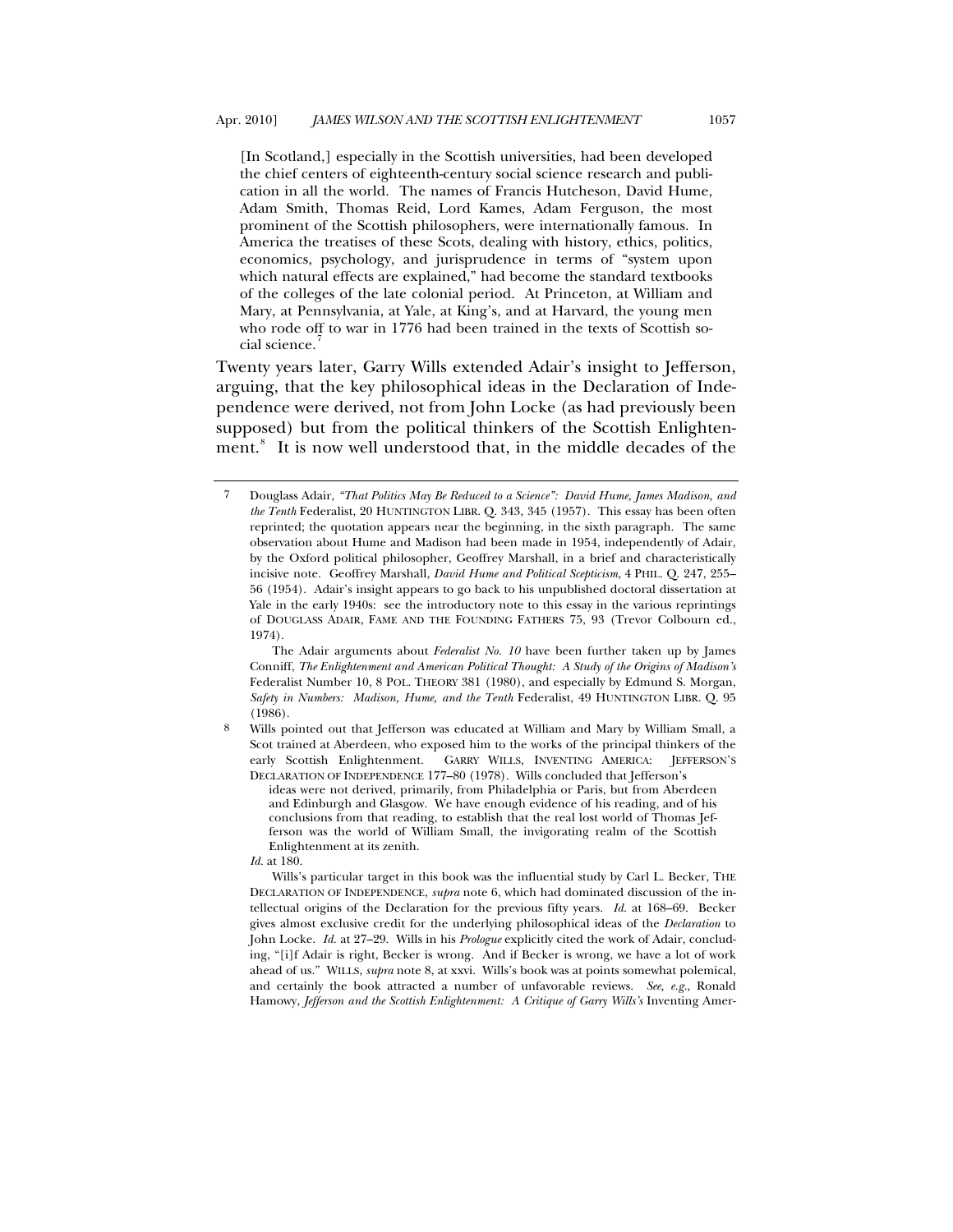eighteenth century, large numbers of educated Scotsmen emigrated to British North America, where they served either as tutors to the young or as instructors in the universities. $^{\circ}\,$  The College of New Jersey (later Princeton University), King's College (later Columbia University), and the College of Philadelphia (later the University of

It was my great good fortune, and what probably fixed the destinies of my life that Dr. Wm. Small of Scotland was then professor of Mathematics, a man profound in most of the useful branches of science, with a happy talent of communication correct and gentlemanly manners, & an enlarged & liberal mind. He, most happily for me, became soon attached to me & made me his daily companion when not engaged in the school; and from his conversation I got my first views of the expansion of science & of the system of things in which we are placed. Fortunately the Philosophical chair became vacant soon after my arrival at college, and he was appointed to fill it per interim: and he was the first who ever gave in that college regular lectures in Ethics, Rhetoric & Belles lettres. He returned to Europe in 1762, having previously filled up the measure of his goodness to me, by procuring for me, from his most intimate friend G. Wythe, a reception as a student of law, under his direction, and introduced me to the acquaintance and familiar table of Governor Fauquier, the ablest man who had ever filled that office. With him, and at his table, Dr. Small & Mr. Wythe, his amici omnium horarum, & myself, formed a partie quarree, & to the habitual conversations on these occasions I owed much instruction.

 THOMAS JEFFERSON, AUTOBIOGRAPHY OF THOMAS JEFFERSON 1743–1790, at 5–6 (Knickerbocker Press 1914) (1821). Jefferson had already remarked in 1783 that,

[If] I was to enquire for a tutor. . . . I concluded . . . we might . . . venture to bring a man from his own country, it would be best for me to interest some person in Scotland . . . . From that country we are surest of having sober attentive men.

 6 THE PAPERS OF THOMAS JEFFERSON 432–33 (Julian P. Boyd ed., Princeton Univ. Press 1952) (1783).

ica: Jefferson's Declaration of Independence, 36 WM. & MARY Q. 503 (1979). But his central point about the importance to Jefferson of the Scottish thinkers is undeniable.

Jefferson was educated at the College of William and Mary, which opened in 1693. Its first President was the Rev. James Blair, a Scottish minister who had been educated at Marischal College, Aberdeen; and he saw to it that William and Mary followed a Scottish curriculum, with a compulsory course in moral philosophy. Jefferson's remarks in his often-reprinted *Autobiography* are worth quoting:

<span id="page-6-0"></span>There have been numerous further studies of particular aspects of the relationship between Scotland and America in the eighteenth century. Some of the principal works (in chronological order) are: DOUGLAS SLOAN, THE SCOTTISH ENLIGHTENMENT AND THE AMERICAN COLLEGE IDEAL (1971); ANDREW HOOK, SCOTLAND AND AMERICA: A STUDY OF CULTURAL RELATIONS, 1750–1835 (1975); SCOTLAND, EUROPE, AND THE AMERICAN REVOLUTION (Owen Dudley Edwards & George Shepperson eds., 1976); HENRY F. MAY, THE ENLIGHTENMENT IN AMERICA (1976); David Fate Norton, *Francis Hutcheson in America*, *in* 154 STUDIES ON VOLTAIRE AND THE EIGHTEENTH CENTURY 1547 (Theodore Besterman ed., 1976); Daniel Walker Howe, *European Sources of Political Ideas in Jeffersonian America*, 10 REVS. IN AM. HIST. 28 (1982); D.M. Walker, *Lawyers of the Scottish Enlightenment and Their Influence on the American Constitution*, 1988 JURID. REV. 4; Daniel Walker Howe, *Why the Scottish Enlightenment Was Useful to the Framers of the American Constitution*, 31 COMP. STUD. OF SOC'Y & HIST. 572 (1989); SCOTLAND AND AMERICA IN THE AGE OF THE ENLIGHTENMENT (Richard B. Sher & Jeffrey R. Smitten eds., 1990); 1–2 HUME'S RECEPTION IN EARLY AMERICA (Mark G. Spencer ed., 2002); Colleen A. Sheehan, *Madison v. Hamilton: The Battle Over Republicanism and the Role of Public Opinion*, 98 AM. POL. SCI. REV. 405 (2004); MARK G. SPENCER, DAVID HUME AND EIGHTEENTH-CENTURY AMERICA (2005).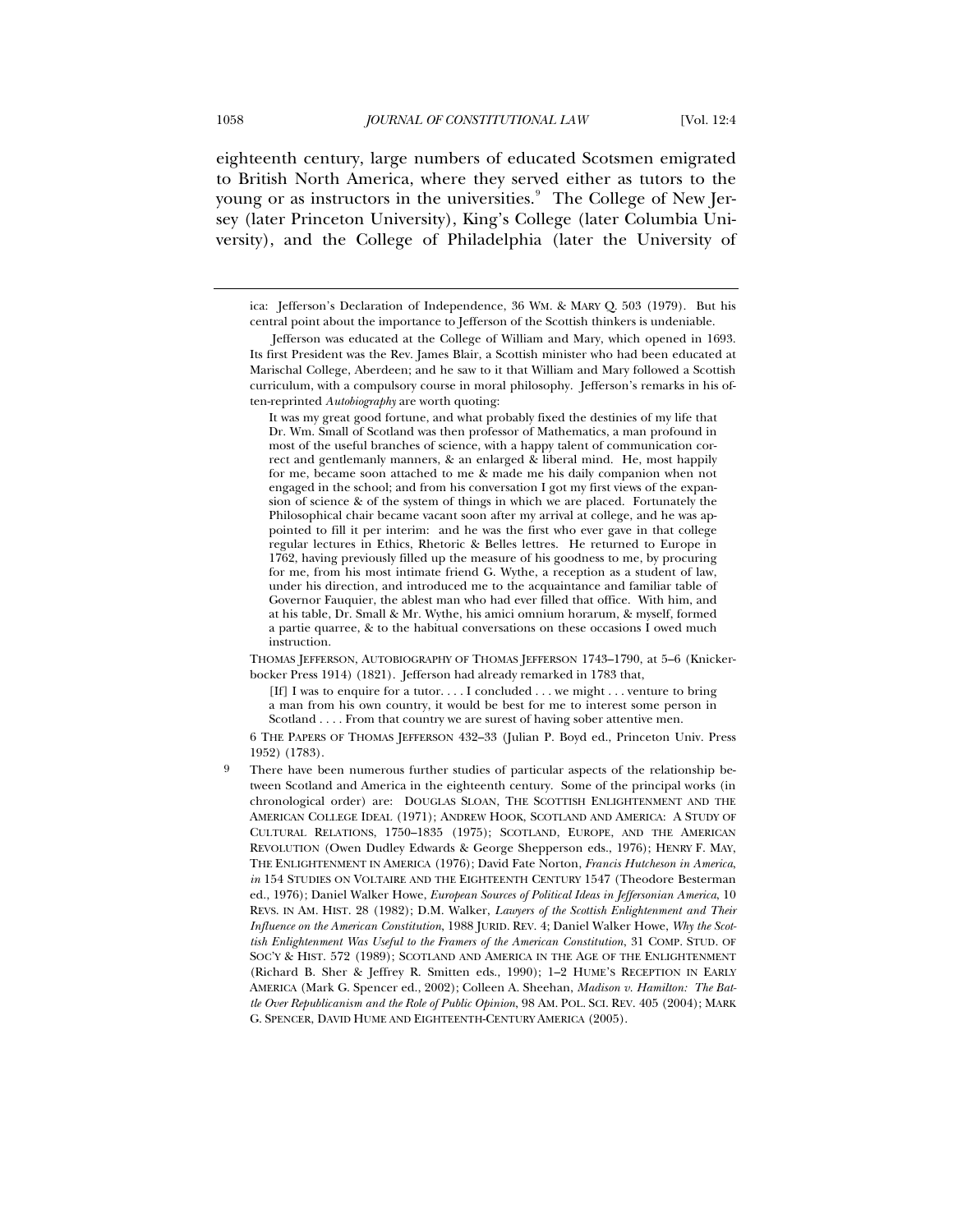Pennsylvania)<sup>[10](#page-7-0)</sup> all followed a Scottish curriculum; and when Madison studied at Princeton, and Hamilton at Columbia, they were exposed to the ideas of Hume and Smith, Lord Kames, Hutcheson, Ferguson, Reid, and the other leading thinkers of Scotland. As Garry Wills puts the point, "The education of our revolutionary generation can be symbolized by this fact: at age sixteen Jefferson *and* Madison *and*

 The curriculum at the College of Philadelphia was also influenced by Francis Alison, who had been a pupil of Francis Hutcheson's at Glasgow, and who had emigrated to America in 1735. In America Alison first became a tutor in Maryland in the Dickinson household. His technique of teaching was to drill his students in Hutcheson's texts. He later became, under Smith, Vice-Provost at the College of Philadelphia. Student transcripts show that there, too, he relied heavily on Hutcheson (Wilson was to interact extensively with Alison and Smith; we shall encounter them later). A good, brief summary of the Scottish influence on American higher education is Archie Turnbull, *Scotland and America*, *in* A HOTBED OF GENIUS: THE SCOTTISH ENLIGHTENMENT 1730–1790, at 137 (David Daiches et al. eds., 1986). A longer treatment is provided in the book by SLOAN, *supra* note 9.

<span id="page-7-0"></span><sup>10</sup> The curriculum at Princeton was organized by John Witherspoon, a Presbyterian minister trained in Edinburgh, and who, according to Adrienne Koch, had studied with David Hume, Adam Smith, and Thomas Reid. ADRIENNE KOCH, MADISON'S "ADVICE TO MY COUNTRY" 9 (1966). The Princeton curriculum was organized around the works of Hutcheson, Hume, Smith, Ferguson, Reid, and Kames. Witherspoon was a powerful and famous instructor, and had a profound influence on his student James Madison. The relationship is discussed by Douglass Adair in his chapter *James Madison*, *in* FAME AND THE FOUNDING FATHERS, *supra* note 7, at 124. The chapter was originally published in THE LIVES OF EIGHTEEN FROM PRINCETON 137 (Willard Thorp ed., 1946). Garry Wills gives a brief summary of Witherspoon's importance as an educator of the Revolutionary generation in GARRY WILLS, EXPLAINING AMERICA: THE FEDERALIST 15–20 (1981). The standard biography is the two-volume work, VARNUM LANSING COLLINS, PRESIDENT WITHERSPOON: A BIOGRAPHY (1925). After his death, Witherspoon's lecture notes were published and have appeared in a number of editions, including JOHN WITHERSPOON, AN ANNOTATED EDITION OF LECTURES ON MORAL PHILOSOPHY (Jack Scott ed., 1982). From these notes one obtains a detailed picture of what the undergraduates at Princeton were expected to master. Ironically, it is clear that these lectures on morality by Presbyterian minister Reverend Witherspoon were plagiarized from the works—also on morality—of Francis Hutcheson. Witherspoon disapproved of what he regarded as Hutcheson's theological laxity and was critical of Hutcheson in public, while copying his ideas in private. The point is noted by Adair in FAME AND THE FOUNDING FATHERS, *supra* note 7, at 296, in the essay entitled *Clio Bemused*.

As for Columbia and the College of Philadelphia (later the University of Pennsylvania), the curriculum at both schools was shaped by the ideas of William Smith, who was born in Aberdeenshire in 1727, educated at King's College, Aberdeen, and emigrated to New York in 1751. WILLIAM R. BROCK, SCOTUS AMERICANUS 111 (1982). In about 1752 he published a pamphlet on university education, urging that in their final year students should study Hutcheson's ethics, astronomy, natural history, chemistry, jurisprudence, economics, and theories of government. He was instrumental in founding King's College (apparently named for his alma mater), which came into existence in 1754. *Id.* at 111–12. In that same year he was recruited by Benjamin Franklin to teach ethics, rhetoric, logic, and natural philosophy at the College of Philadelphia; the following year he became Provost, and begun to organize the College along the lines of the Scottish universities. *Id.* at 112.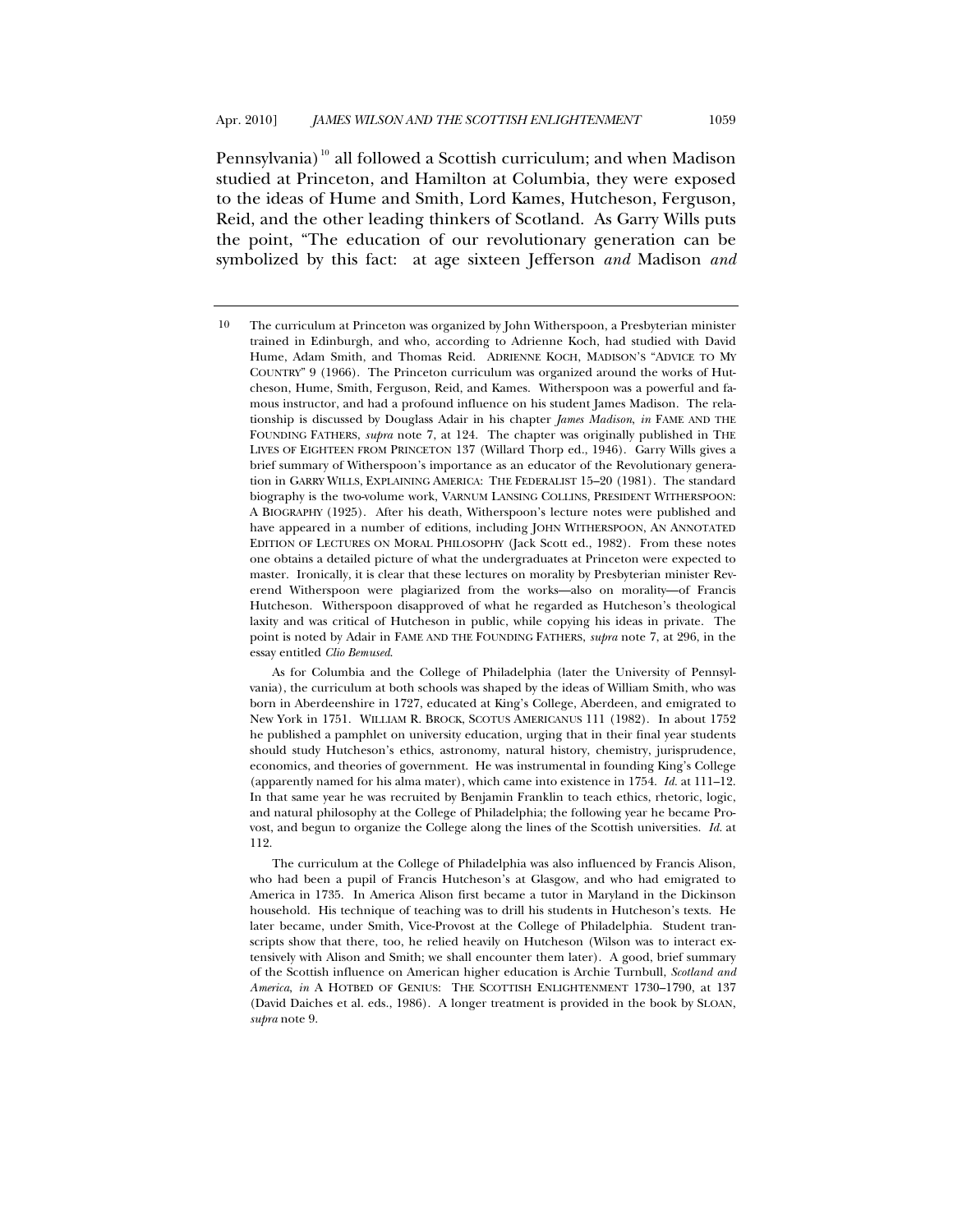Hamilton were all being schooled by Scots who had come to America as adults."<sup>[11](#page-8-0)</sup>

Of all the major Founders, however, Wilson was the only one who was himself born and educated in Scotland. He experienced the Scottish Enlightenment first hand; the others, only derivatively. This fact leads to some subtle differences. The Scottish Enlightenment unfolded with extraordinary rapidity. Because Jefferson, Madison and Hamilton received their education from instructors who had trained in Scotland some years before, their exposure was to an earlier phase of the movement than was Wilson's. Moreover, the very fact that Wilson was an immigrant gave him a different perspective on the new nation than that of many of the Founders. Thomas Jefferson may serve as an instructive contrast. Throughout his life, whenever he is away from Monticello, Jefferson's letters talk of his longing to return home, and speak of his love for "my country." He wrote this way from Paris, but also from New York, Philadelphia, and the White House. For Jefferson, "my country" was not America. It was his native land of Virginia. And what was true of Jefferson was true of most of the Framers of the Constitution: their primary loyalties were local. Wilson, by contrast, came from overseas. This fact no doubt made it easier for him to think of America as "his country." At the Constitutional Convention, the only other delegate who was as consistently nationally minded as Wilson—able to look beyond the borders of his own state and to identify with the interests of the nation as a whole was Alexander Hamilton; and I note in passing that Hamilton, too, was an immigrant.<sup>[12](#page-8-1)</sup>

The second fact to notice is this: the question of independence from England had long been at the center of Scottish political history, and the Treaty of Union was ratified only in 1707, a few decades before Wilson's birth. Before that time, a declaration of Scottish in-

<span id="page-8-0"></span><sup>11</sup> WILLS, *supra* note 10, at 63. Madison, like Jefferson, paid warm tribute to his Scottish teachers, and in particular to Donald Robertson, a Scot who had been trained at Aberdeen and at Edinburgh: "All that I have been in life I owe largely to that one man." IRVING BRANT, 1 JAMES MADISON 60 (1941). See generally Roy Branson, *James Madison and the Scottish Enlightenment*, 40 J. HIST. IDEAS 235 (1979), and, for a more popular account, ROBERT W. GALVIN, AMERICA'S FOUNDING SECRET: WHAT THE SCOTTISH ENLIGHTENMENT TAUGHT OUR FOUNDING FATHERS (2002).

<span id="page-8-1"></span><sup>12</sup> Hamilton was born in the Caribbean and immigrated to America from St. Croix in 1772. I note in passing that George Washington, also the descendent of an aristocratic Virginia family, shared the national outlook of Hamilton and Wilson, famously siding with Hamilton in his rancorous arguments with Jefferson during the 1790s. I shall not attempt to document the point here, but Washington's experience of being chosen to lead an *American* army against the British, and then of campaigning up and down the Atlantic seaboard, seems to have induced in him a national outlook. He was not born with it.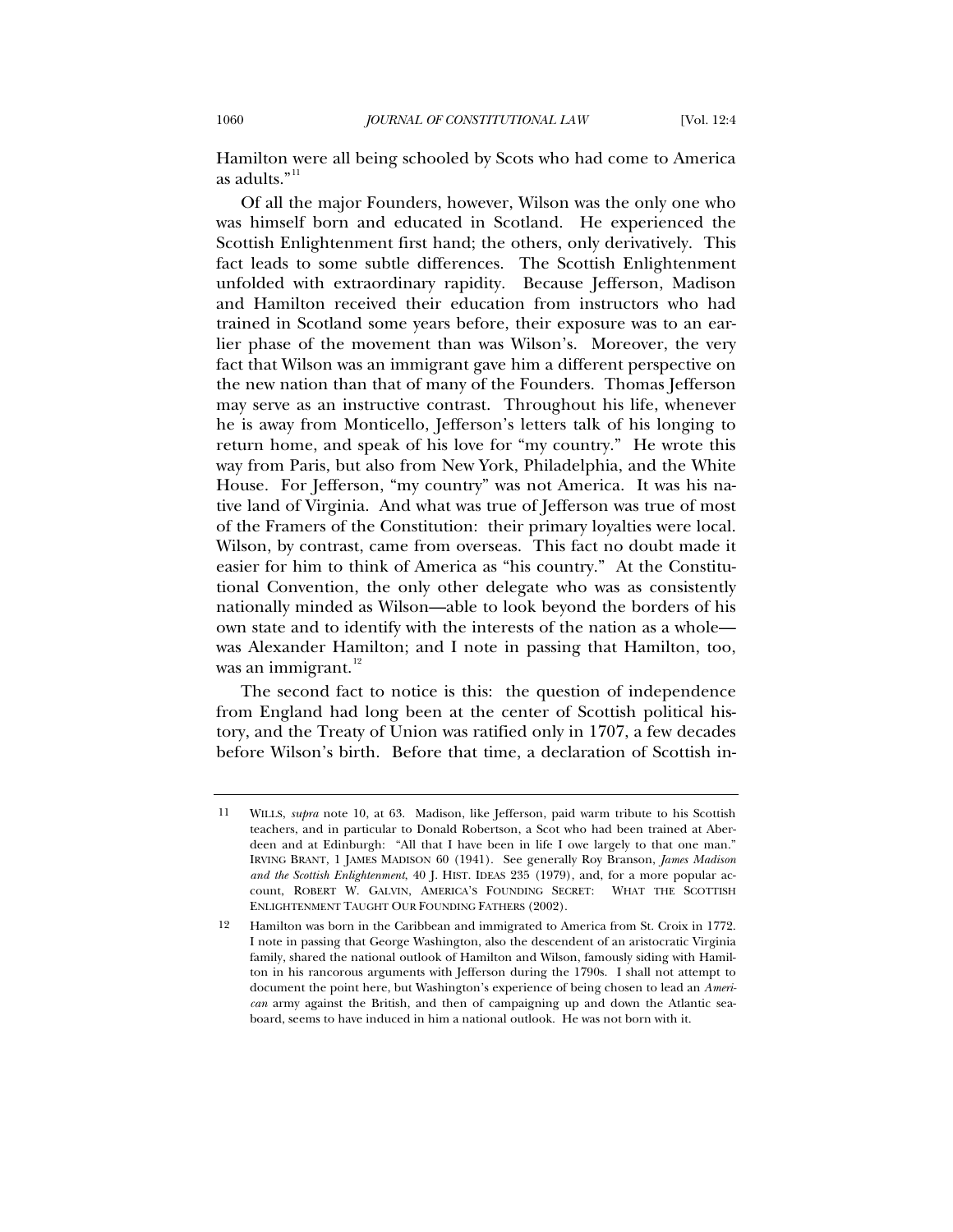dependence had been a real possibility. Indeed, long before the American colonists ever dreamed of separating from the mother country—long, in fact, before the American colonies even existed the Scots had been debating their legal relationship to the Westminster Parliament and the English Monarchy. It is important to remember that English colonial expansion did not begin in North America, but in the British Isles themselves. Wales had been conquered in the thirteenth century, and was formally absorbed in 1536; Ireland was subjugated and colonized in the sixteenth century, and native uprisings were suppressed with great ferocity in the seventeenth. These various expansions of English rule raised the constitutional question of how to conceive of the authority of Parliament within an emerging imperial political structure. The Scots answered this question in one way, and the Americans were to answer it in another; but a Scot like Wilson would have seen the constitutional crisis leading to the American Revolution as having a history stretching back hundreds of years.

The third point is the subtlest and the most significant. Wilson was by profession an attorney, and, at the time of the Constitutional Convention, the most distinguished practicing lawyer in Philadelphia.[13](#page-9-0) Now, quite apart from the question of the *general* intellectual influence of the Scottish Enlightenment on the thought of the American revolutionary generation, there is a more specific and pertinent difference between England and Scotland. England is of course the home of the common law. However, Scotland, for a variety of complex historical reasons, in the eighteenth century belonged firmly within the civil law tradition of continental Europe. Indeed, the divergence in legal systems was one of the greatest obstacles to the union of the two kingdoms in the seventeenth century, and union could not take place until England recognized the authority of Scots law north of the Tweed. It is important to understand that this divergence was not merely a matter of which specific rules of contract or inheritance were to apply on which side of the border, but involved profound differences in the way in which the legal order was conceived. As I shall explain below, the tradition of Roman law lay at the very heart of the Scottish Enlightenment. So Wilson occupies a special niche. He was the only delegate to the Convention to have been trained in the Scottish universities; he was steeped in the ideas of a movement that was itself steeped in continental traditions of legal thought; and he was himself a prominent lawyer, helping to draft a

<span id="page-9-0"></span><sup>13</sup> I describe Wilson's legal activities in Ewald, *supra* note 1, at 902–15.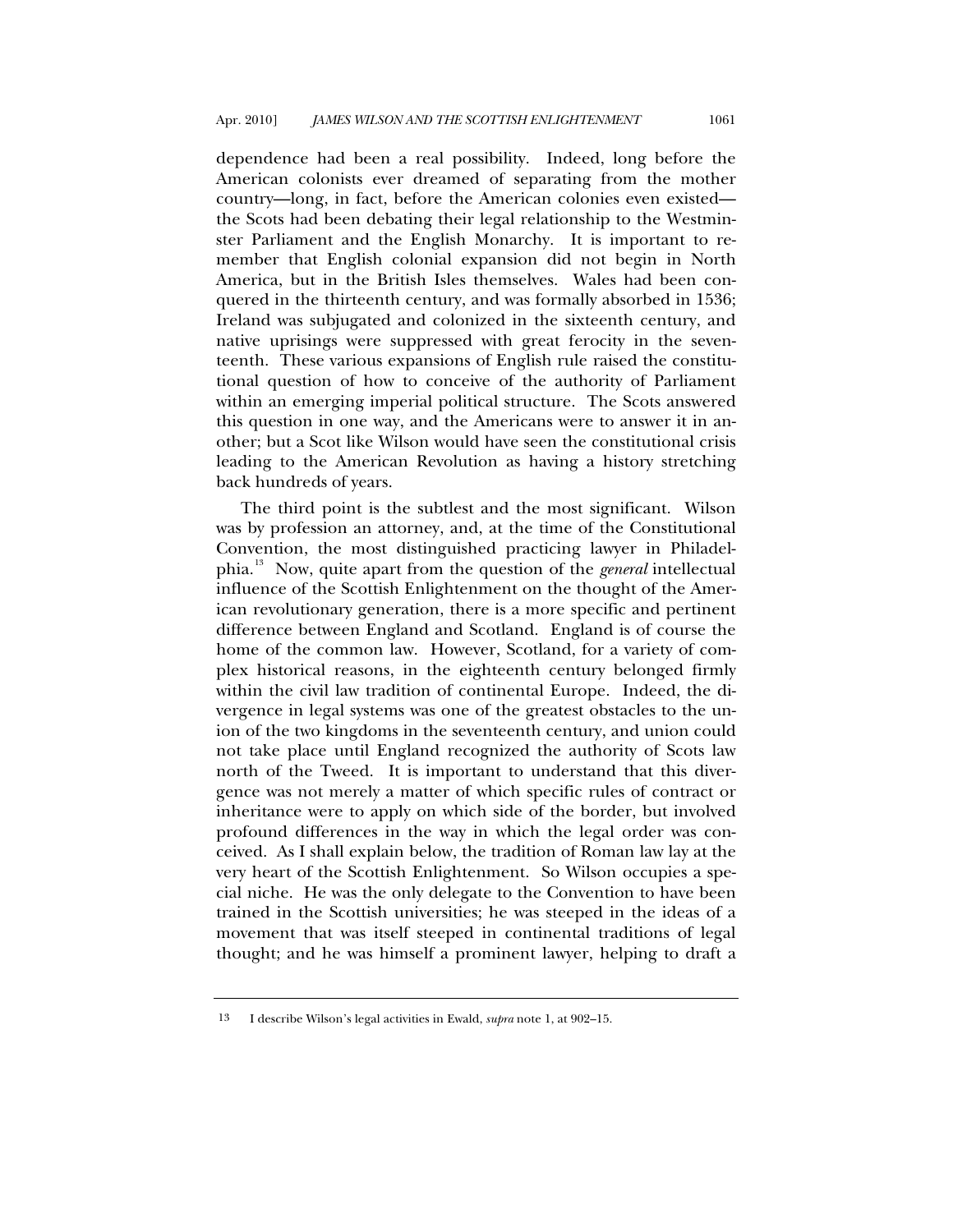<span id="page-10-0"></span>document that founded the legal system of the United States. These facts naturally raise a tangled set of questions about Wilson's relationship to Scots law, and, more generally, of the relationship of the American founding to the legal traditions of the Continent.

#### WILSON IN SCOTLAND

Let us begin with the most basic facts about Wilson's early life. James Wilson was born in 1742 at Carskerdo in the Scottish low-lands.<sup>[14](#page-10-1)</sup> Carskerdo, whose origins go back at least to the fourteenth century, still exists. It is little more than a farm, far too small to appear in most atlases. Its name (which is accented on the second syllable) has been variously spelled over the centuries: Carskerdo, Carskeirdo, Caskardy. Ceres, the nearest town, is also too small to appear in most atlases. It is in an isolated area in the middle of the shire of Fife, but it is not distant from two great university towns. St. Andrews, on the east coast of Scotland, is less than ten miles away, and is easily reached by foot. Edinburgh, as the crow flies, lies about thirty miles to the south, across the waters of the Firth of Forth. By land the journey is longer, but the distance is not great.

About Wilson's parents and family life in Carskerdo we know little. We can obtain glimpses in the letters written to him by his mother after he had emigrated to America. His father, William Wilson, a tenant farmer, was a deeply pious Calvinist and an Elder in the Church of Scotland. The father wished his oldest son to become a minister in the Kirk; it was for this reason that he sent him first to the local grammar school, and then to university.

Most of what we know of Wilson's life in Scotland comes from two principal sources. Neither is entirely reliable. Each contains gaps, and the two accounts are at points discrepant. Because of the importance of the issue, we will do well to consider the evidence closely.

<span id="page-10-1"></span><sup>14</sup> The date of Wilson's birth is given in many places as September 14, 1742. In particular, the September 14 date is carved on his grave marker in Philadelphia. But that grave marker was erected in the twentieth century, and I have not been able to find any contemporaneous record, either in Scotland or in America, that would confirm this date. I note that the date given on that marker for his death is almost certainly incorrect. The old parish records for Largo Parish (Parish 443, vol. 0020) are held in the New Register House, Edinburgh. They confirm a baptismal date of 14 June, 1743, but give no indication of the date of birth.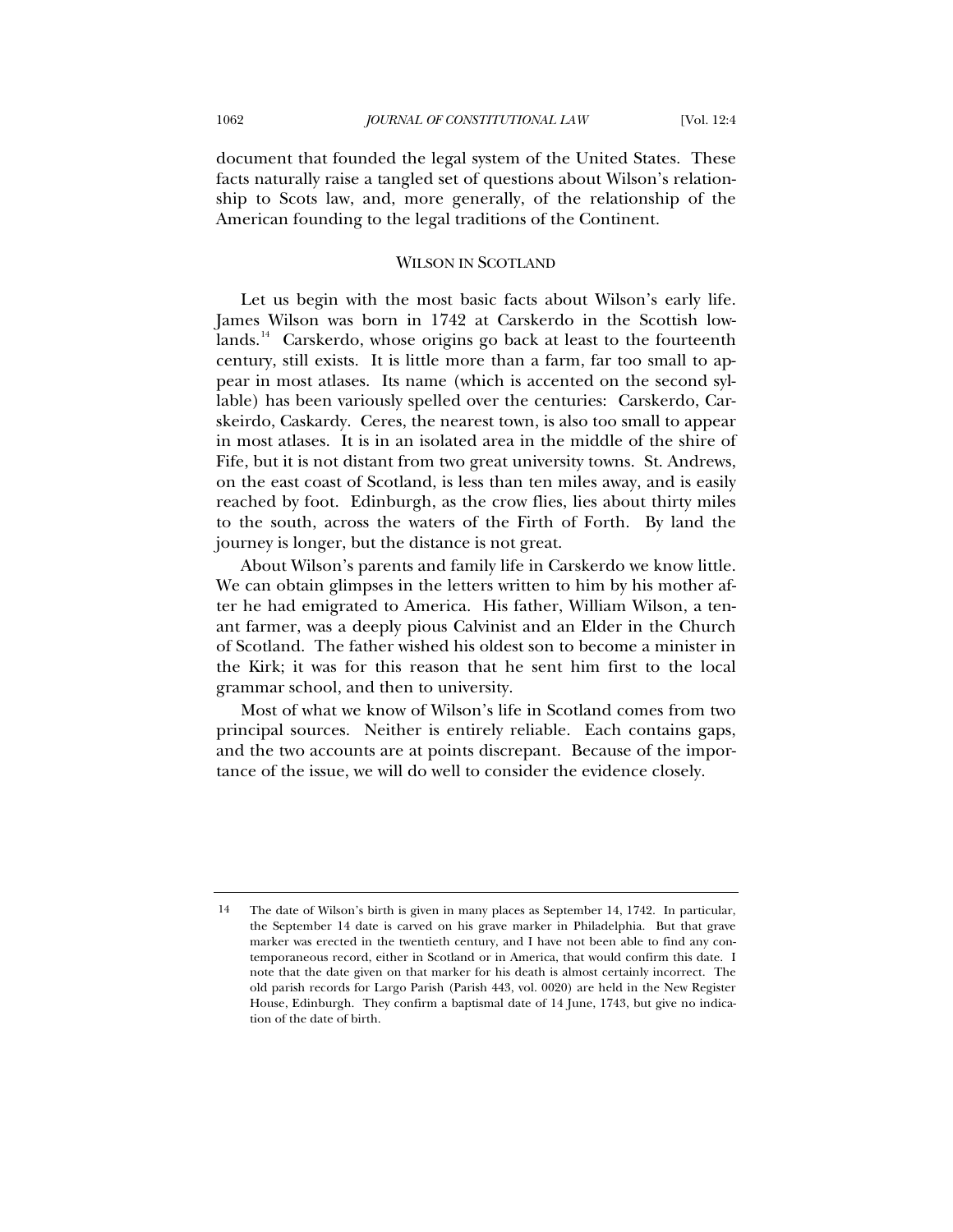#### THE ANNAN LETTER

<span id="page-11-0"></span>The first source of information is a letter written in 1805 by Ro-bert Annan.<sup>[15](#page-11-1)</sup> Robert Annan was Wilson's first cousin, and had grown up with him in Scotland. He had emigrated to Pennsylvania some years before Wilson, and had established himself there as a Presbyte-rian minister.<sup>[16](#page-11-2)</sup>

The 1805 letter was addressed to Wilson's son, Bird Wilson, who had asked for information about his father's early life. It is important to observe that Annan's letter was written seven years after Wilson's death, and fully half a century after the events he describes. At times he acknowledges ignorance or expresses some hesitancy about his recollection.

"I was boarded some years in his father's house," Annan recalled, "when we were both performing our classical studies at a Grammar School in that Neighbourhood and we travelled many a day to school in company." This was the Cupar Grammar School, where the two boys would have received intensive training in Latin and, to a lesser extent, Greek. Although lecturing styles in the eighteenth century were changing, many university instructors still delivered their lectures in Latin; so this early training was a prerequisite to higher education. The father, Annan recalled, "was distinguished for gravity, piety, and good sense; and was for many years and until his death a ruling Elder in the Church of Scotland." All the surviving family correspondence in the Wilson papers corroborates the impression of a pious and somewhat stern Calvinist upbringing. "The precise time of his birth," says Annan, "I do not certainly know. The place of his birth was named Carscerdie, an [illegible] and productive farm which his Father cultivated for many years."

According to Annan, young James Wilson was a talented student:

His parents intended your Father for public service in the Church, and kept him constantly at school from the time he was capable of receiving instruction. He early gave proofs of a fine genius, a prompt capacity for learning and a steady application. As soon as he finished his classical education as far as is common at Grammar schools, he was sent to the College of St. Andrews, where by his merit he obtained at his entrance, what is called a Bursary, that is an annual premium, nearly, if not altogether sufficient to defray the expenses of his education.

The records of St. Andrews show that Wilson's examination for his bursary occurred in the fall of 1757, and he matriculated St. Andrews

<span id="page-11-2"></span><span id="page-11-1"></span><sup>15</sup> Letter from Robert Annan to Bird Wilson (May 16, 1805) (on file with the Historical Society of Pennsylvania). This letter is quoted at length in the forthcoming text.

<sup>16</sup> SMITH, *supra* 2, at 19.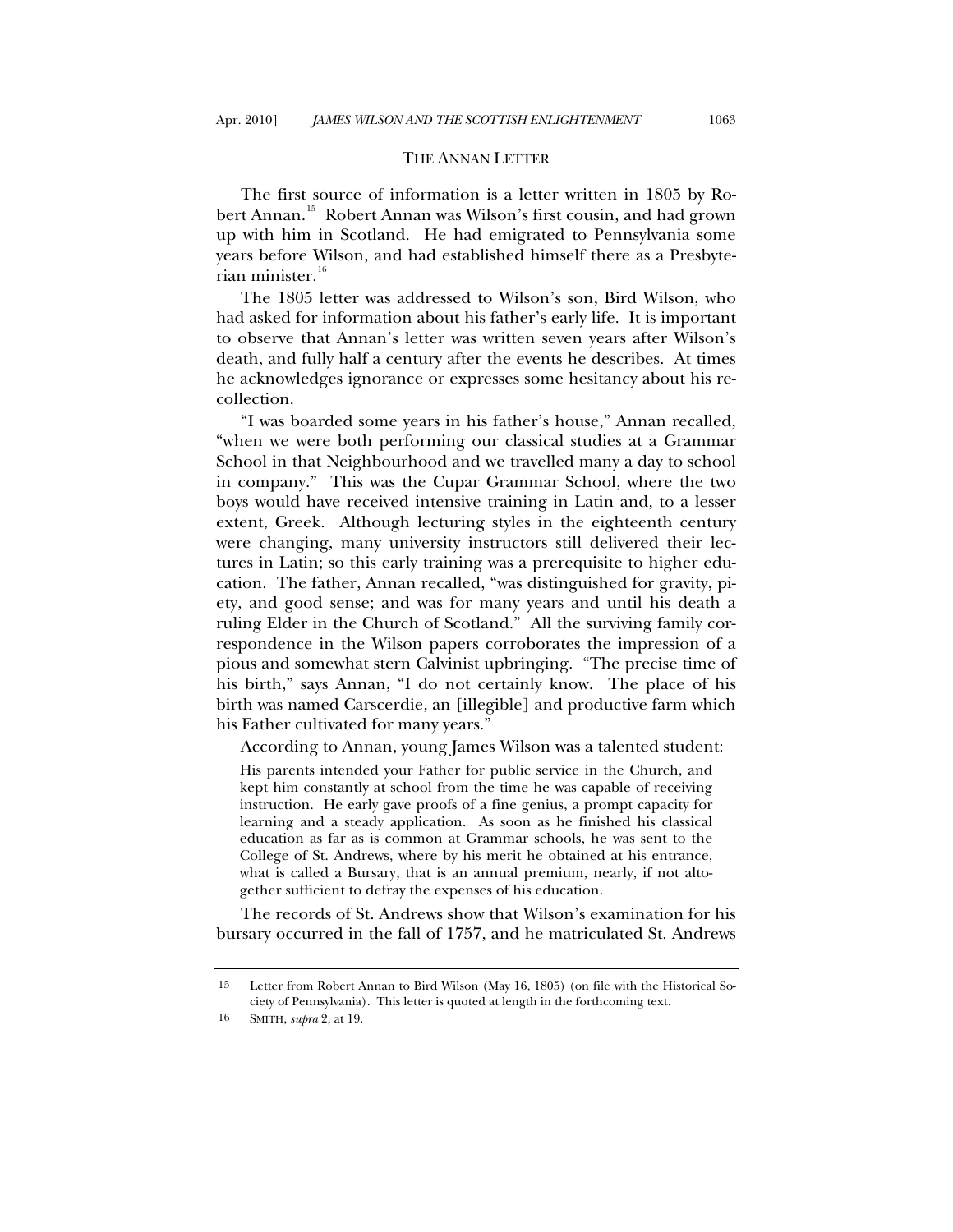in November of that year.<sup>[17](#page-12-0)</sup> At the time, the entire University num-bered somewhere around two hundred students.<sup>[18](#page-12-1)</sup> Annan's letter continues:

After going regularly through the different stages, which then commonly occupied four years, he applied to the study of Divinity for some time. But to the best of my recollection, his Father died about that time, and the Widow having a numerous family to attend to, he became for some time a tutor in a Gentleman's family.

On this chronology, Wilson would have studied in the United College at St. Andrews for approximately the years 1757–1761, and then entered the University's school of divinity, St. Mary's College, where he began the study of theology. The death of Wilson's father would have occurred in approximately 1762. But it is important to observe that Annan says that he himself emigrated to Pennsylvania in 1761, and he had himself left St. Andrews some years before that. So his knowledge of Wilson's activities even when both young men were in Scotland was not always direct. As I shall explain below, the years 1761–1766 are something of a mystery, and it is important to remember that, during that time, Annan and Wilson were living on different continents altogether.

(I note in passing that, while he was a student at St. Andrews, Wilson may well have first encountered a man who was later to become a familiar acquaintance in Philadelphia. Benjamin Franklin was awarded an honorary degree from St. Andrews in 1759. Thirty years later, in his old age, he was to rely on Wilson to read aloud for him his speeches at the Constitutional Convention.)

It is entirely plausible that, as Annan says, on the death of his father Wilson left school to look after his siblings. He had three younger brothers and four sisters, and, in his later correspondence with the family, there are occasional references to the assistance he had provided them. Concerning the "Gentleman's family" in which Annan reports that he served as a tutor, we have no information whatsoever.

<span id="page-12-0"></span><sup>17</sup> The pamphlet, RANDOLPH G. ADAMS, JAMES WILSON AND ST. ANDREWS 16 (1931), says that Wilson's signature is visible on the College Roll for February, 1755. This is incorrect. It is clear from the matriculation records at St. Andrews that a second student named "James Wilson" was also enrolled there during part of the time that Wilson was a student, and that this other Wilson matriculated in 1755. In consulting the College records, it is at times difficult to avoid confusing the signatures of the two students.

<span id="page-12-1"></span><sup>18</sup> RONALD GORDON CANT, THE UNIVERSITY OF ST. ANDREWS: A SHORT HISTORY 85 (2d ed. 1970) observes the difficulty of giving exact figures. For 1730, he estimates about 150 students in the three colleges. Enrollments were increasing, and by Wilson's day the number is likely to have grown; but it is not possible to be more precise.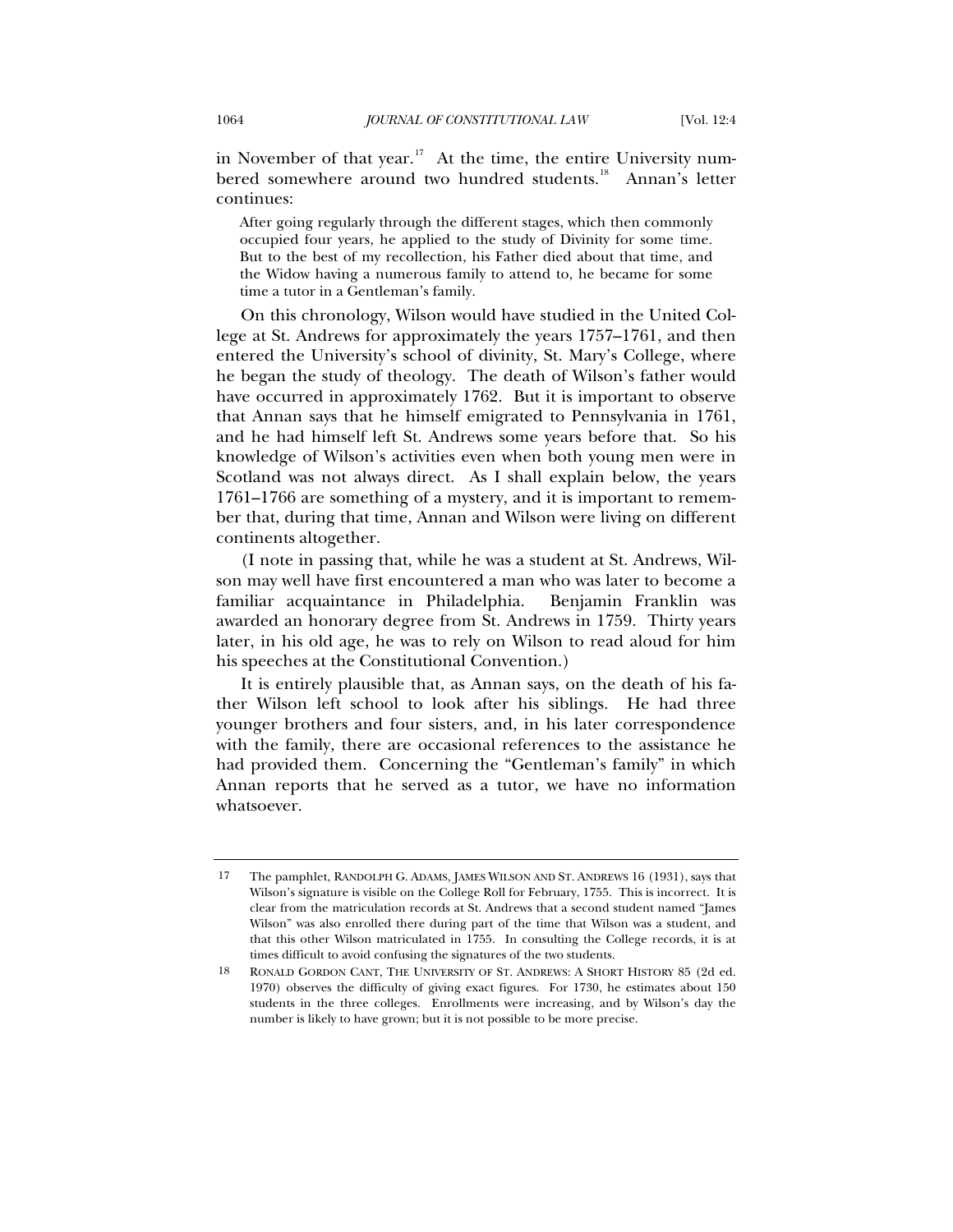<span id="page-13-0"></span>Those are the facts of Wilson's early life as related by the only direct witness we possess. Annan's account is spare, but raises important questions. What is the significance of the fact that Wilson was a Scot? What can we infer from his upbringing, from his Calvinist background, from his university education, from the fact of his emigration? Is it important that he was a lowlander? What courses is he likely to have followed at St. Andrews?

One question is especially important. According to Annan, Wilson's university education was intended to train him as a clergyman. But his significance in American history is as a lawyer. It is known from many sources (including later portions of the Annan letter) that, soon after his emigration to America, Wilson studied law under John Dickinson. One might naturally surmise that Wilson's theological training in Scotland had little to do with his subsequent career in America. But the situation is complicated. In fact, in the Scotland of the eighteenth century the study of law and the study of theology were closely related, so that the two disciplines cannot be sharply separated. Moreover, there is also evidence that Annan's account is incomplete, and that Wilson, even before he left Scotland, had already turned his attention to questions of law and politics. In the context of the Scottish Enlightenment, none of this would have been surprising. —I mentioned the existence of a second biographical account of Wilson's early life, which in important ways diverges from the Annan letter. Before we can appreciate its significance, we must first consider some of the broader political and intellectual features of Scottish history, and in particular the legal background to the Scottish Enlightenment.

# II. SCOTLAND

#### *A. Political and Legal History*

The political history of Scotland, from the time of Julius Caesar's invasion of Britain onward, can be viewed as a prolonged struggle to preserve Scottish independence from foreign rulers—especially those who came from the south, although at various times Norsemen and the French had to be resisted as well.<sup>[19](#page-13-1)</sup> The Romans never con-

<span id="page-13-1"></span><sup>19</sup> Much of the information summarized below is standard fare in histories of Scotland, and can be found in many places. For a general introduction, one can turn to any edition of the *Encyclopedia Britannica*—not surprisingly, since this reference work was itself one of the by-products of the Scottish Enlightenment. Much fuller accounts of Scottish history are to be found in the *Edinburgh History of Scotland* (four volumes, 1966–1975); *New History of Scotland* (eight volumes, 1981–1984); or, more compactly, in MICHAEL LYNCH,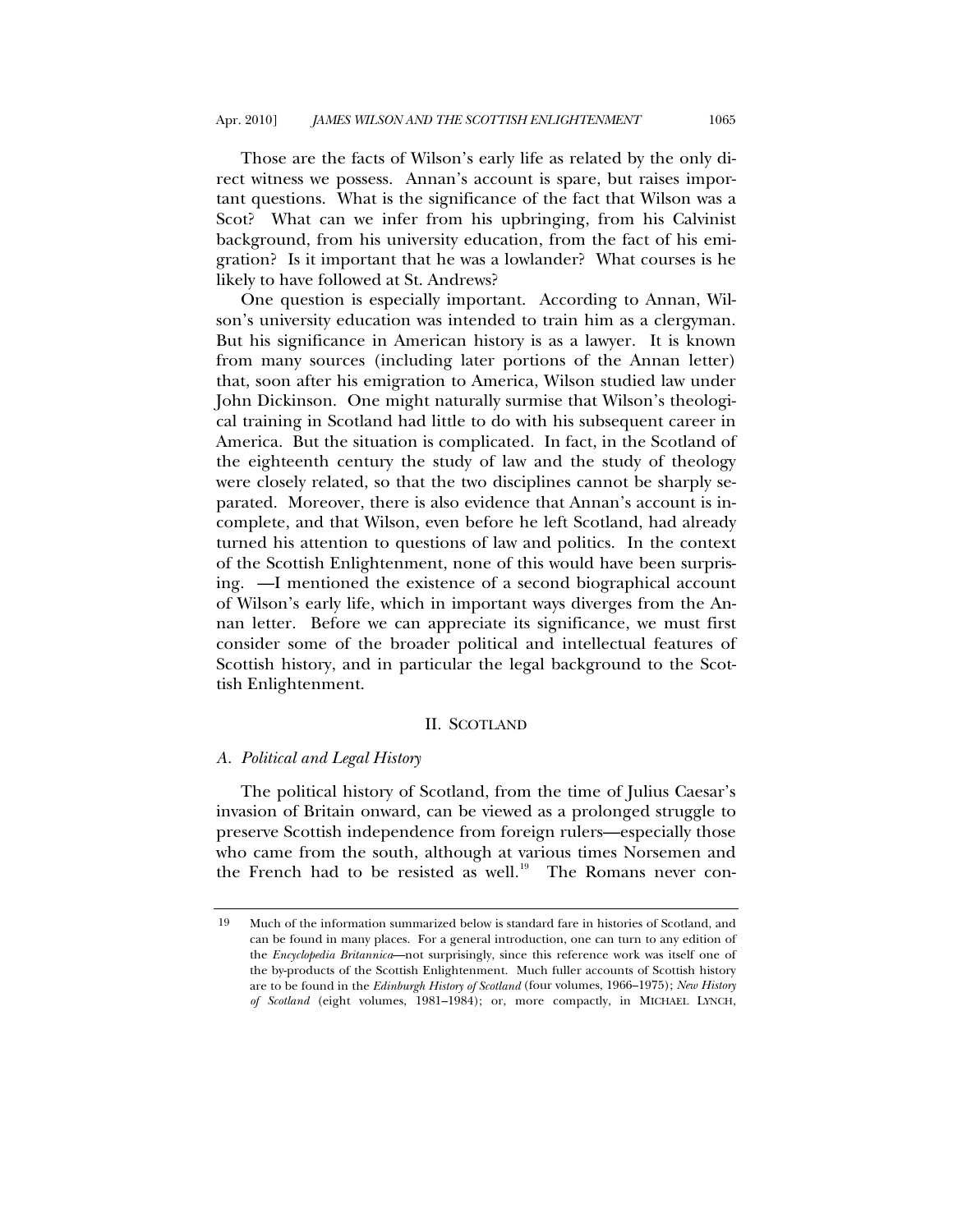quered the mountainous region that they called Caledonia. More exactly, they never bothered to conquer it. After a few half-hearted incursions, in the time of Hadrian they built a wall to protect Roman Britain, and abandoned Caledonia to its seemingly ungovernable inhabitants. Those inhabitants were of two sorts—Britons, and a people the Romans called "Picts" from their habit of painting their bod-ies.<sup>[20](#page-14-0)</sup> Roman Britain collapsed late in the 300s, and in the following centuries Caledonia was colonized by successive waves of migrants. In the absence of written records, the exact details of these migrations are unclear; in Wilson's day the entire subject was shrouded in myth. $^{21}$  $^{21}$  $^{21}$  Archaeologists have reconstructed the story as follows. $^{22}$  $^{22}$  $^{22}$  It seems that, in the fifth century, Gaelic-speaking migrants, sailing across the narrow sea from Dalriada in Northern Ireland, landed on the sparsely inhabited west coast of Scotland, and settled in the highland regions to the north and west. These migrants brought with them a Celtic form of Christianity, and preserved close links with Northern Ireland throughout the middle ages. The Latin name for Ireland was *Scotia*; in time, the migrants—the Scots, i.e., the Irish were to give their name to the land the Romans had called Caledonia. (In 2009 a large piece of graffiti was scrawled prominently on a wall in the center of Edinburgh: "Scotland = Ireland." No doubt the slogan refers to the problems of Northern Ireland, and to the Scottish Nationalist movement for independence; but the historical roots of this equation are ancient.)

On the opposite coast, from the fifth through the seventh centuries, the Angles, a Germanic people who came across the North Sea, settled in the lowland regions of the east and south of Scotland. (They also, of course, settled in "Angle-land" to the South.) It appears that, in the following centuries, the Scots and the Angles gradually intermarried and merged with the aboriginal Britons and

SCOTLAND: A NEW HISTORY (1992), or T.M. DEVINE, THE SCOTTISH NATION: A HISTORY 1700–2000 (1999). WILLIAM FERGUSON, SCOTLAND: 1689 TO THE PRESENT (1968), though slightly dated, is helpful on political and intellectual history. THE OXFORD COMPANION TO SCOTTISH HISTORY (Michael Lynch ed., 2001) contains a very full bibliography.

<span id="page-14-0"></span><sup>20</sup> The archeological history is summarized by HUGH TREVOR-ROPER, THE INVENTION OF SCOTLAND: MYTH AND HISTORY 4 (2008). The nouns "pict" and "picture" have a common root in the latin verb *pingere*, "to paint."

<span id="page-14-1"></span><sup>21</sup> Famously, Edward Gibbon for a time accepted as authentic the recently discovered poems of Ossian, which described the battles of Fingal against the Romans. Gibbon later questioned the accuracy of these mythic tales, and rightly so, since the poems of Ossian turned out to be one of the great hoaxes of English literature, the fabrication of an ingenious Scotsman, James Macpherson. The entire episode is thoroughly explored by Hugh Trevor-Roper. *Id.* at 75–188.

<span id="page-14-2"></span><sup>22</sup> *Id.* at 3–21.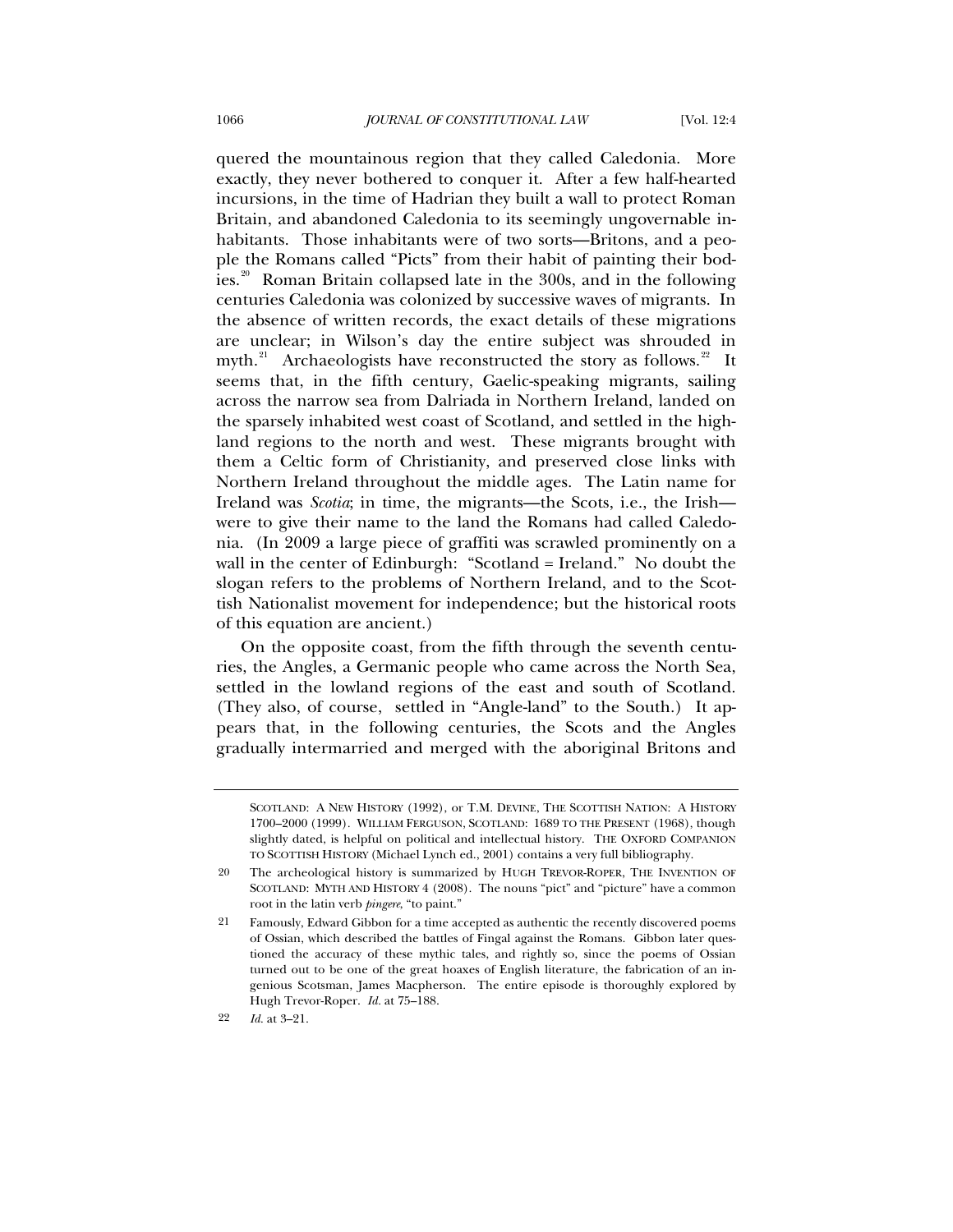<span id="page-15-0"></span>Picts. All four peoples seem to have been driven together by their shared fear of Viking invasion. By 843 the Scottish kings had absorbed the kingdom of the Picts, and they gradually expanded their power over the whole of mainland Scotland. This process was substantially complete by the time of the Norman conquest of England in 1066.

#### *1. Law in England, 1066–1300*

To understand the distinctive elements of Scots law, it will be helpful if we begin by briefly sketching some familiar facts of English legal history and then draw a contrast with the less familiar case of Scotland.

# a. Manorial Law

English law went through rapid and profound changes between 1066 and the reign of Edward I; but as a crude first approximation, it is useful to think of England during this period as possessing three overlapping systems of law. The first—*manorial law*—was intimately bound up with the feudal system. In feudal theory, all land in the kingdom belonged ultimately to the King; he would parcel out large tracts to his nobles, in return for a pledge that they would supply him with troops. The high nobility, in a practice known as *subinfeudation*, would then in turn parcel out their land to lesser knights, also in ex-change for a pledge of loyalty and military service.<sup>[23](#page-15-1)</sup> These feudal relationships were reciprocal: the vassal pledged fealty and military service to his overlord; the overlord, in turn, promised not just land, but security and justice to his vassals. The economic and social and political relationships of English society were mediated through the feudal bond; the complex hierarchy of oaths of fealty, of reciprocal duties and obligations owed between lords and vassals, served to organize a carefully stratified society, from peasants at the bottom, to local knights, to the higher feudal nobility, to the King himself. The

<span id="page-15-1"></span><sup>23</sup> The literature on English feudalism and on the development of the common law is of course vast. The classic account, still accepted in its broad outlines, is SIR FREDERICK POLLOCK & FREDERIC WILLIAM MAITLAND, 1 THE HISTORY OF ENGLISH LAW: BEFORE THE TIME OF EDWARD I (2d ed. 1899). For an introduction into the current scholarly debates, recent studies include PAUL BRAND, THE MAKING OF THE COMMON LAW (1992); JOHN HUDSON, LAND, LAW, AND LORDSHIP IN ANGLO-NORMAN ENGLAND (1994); S.F.C. MILSOM, THE LEGAL FRAMEWORK OF ENGLISH FEUDALISM (1976); and the important study by SUSAN REYNOLDS, FIEFS AND VASSALS: THE MEDIEVAL EVIDENCE REINTERPRETED (1994), which challenges the very idea of "feudalism" as a social system altogether.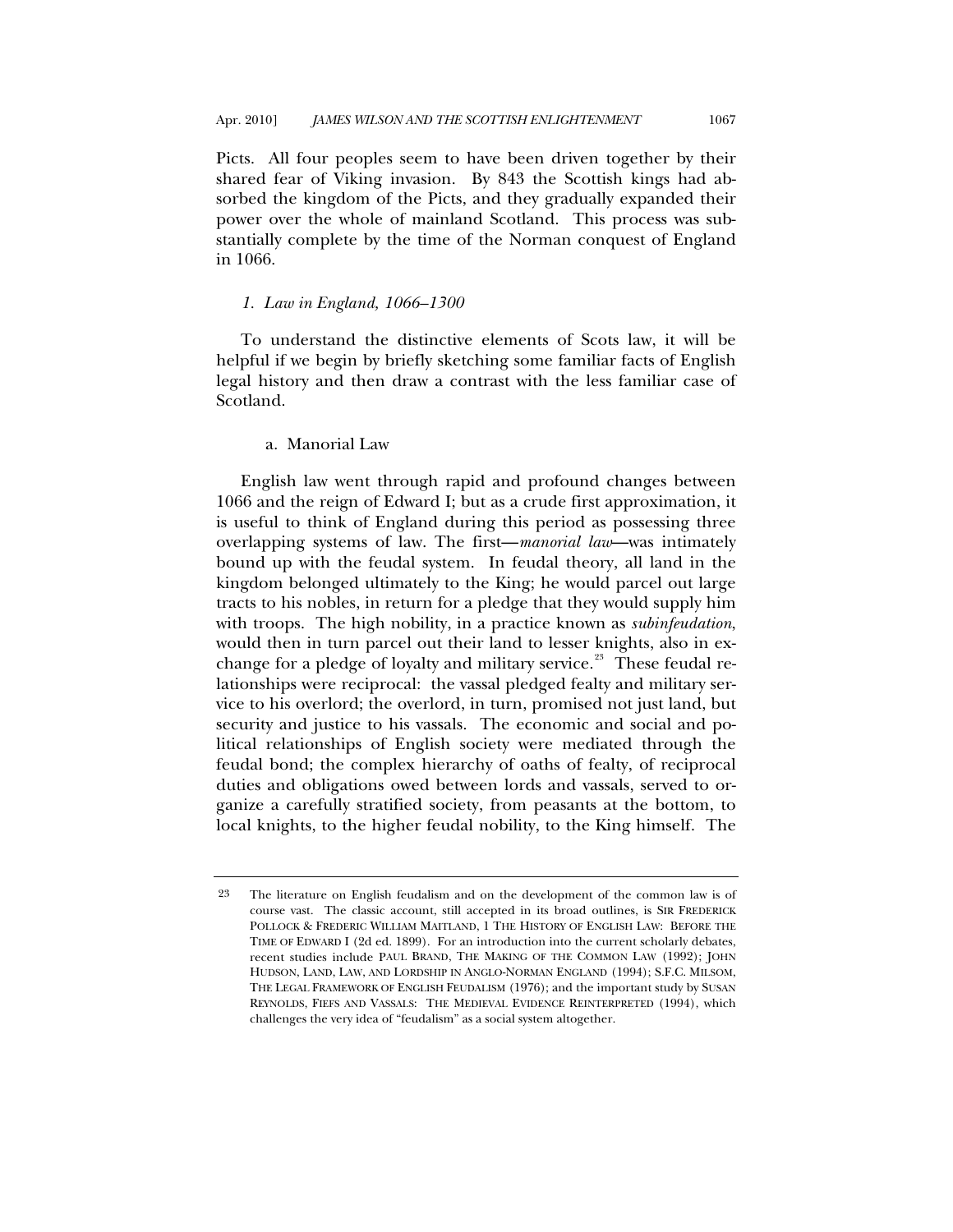<span id="page-16-0"></span>clergy, also hierarchically arranged, was organized into a parallel structure, answering ultimately to the Pope.

Much of the administration of law revolved around the feudal relationship. Lords had jurisdiction over the legal disputes of their vassals, and most everyday legal matters were left to be adjudicated by whoever happened to be the local lord of the manor. The system operated without lawyers or statutes or explicit rules of procedure. The laws themselves were unwritten—matters of untutored common sense.

# b. Canon Law

Existing alongside this system of English manorial law was a second system—the far more sophisticated law of the Church. In the aftermath of the revolutionary papacy of Gregory VII at the end of the eleventh century, Rome had moved vigorously to impose its legal authority over religious life throughout Christian Europe. All local churches, all bishops, all monasteries, all abbeys and nunneries, all religious orders, were, as a matter of canon law, ultimately answerable to the Pope. The Church set up a remarkably complex administrative system, embracing the whole of Europe. It followed that, if legal uniformity were to be achieved, both laws and the proceedings of the courts would need to be in writing. The task of administering the system fell to the canon lawyers, i.e., clerics who had spent several years at university mastering the details of canon law. They often took a degree in Roman law as well. $24$  The ecclesiastical courts were responsible, not only for cases involving the internal organization of the

<span id="page-16-1"></span><sup>24</sup> The standard account in English of these developments is HAROLD J. BERMAN, LAW AND REVOLUTION: THE FORMATION OF THE WESTERN LEGAL TRADITION (1983). Berman is especially strong in explaining the administrative complexities. To administer such a system effectively required an immense effort, and the training of large numbers of lawyers. Parish priests administered ordinary, minor matters of canon law for their parishioners; more significant matters were referred to the ecclesiastical courts of the local bishop; the bishops in turn were answerable to their archbishops or to papal judges-delegate sent from Rome; and the decisions of archbishops could ultimately be appealed to the central papal court, the Rota, in Rome.

As for the substance of canon law, an introductory account is provided by JAMES A. BRUNDAGE, MEDIEVAL CANON LAW (1995); more advanced is R.H. HELMHOLZ, THE SPIRIT OF CLASSICAL CANON LAW (1996). For the relationship between canon law and Roman law, a helpful introduction is provided by MANLIO BELLOMO, THE COMMON LEGAL PAST OF EUROPE 1000–1800 (Lydia G. Cochrane trans., 1995). Canon law was grounded in the Bible, in the writings of the Church Fathers, and in the Decretals, i.e., the legal rulings of the Popes. Broadly speaking, those clerics who were to have pastoral duties, i.e., who were to have charge of their parishioners' souls—studied only the canon law; those intending to go into Church administration typically studied Roman law as well.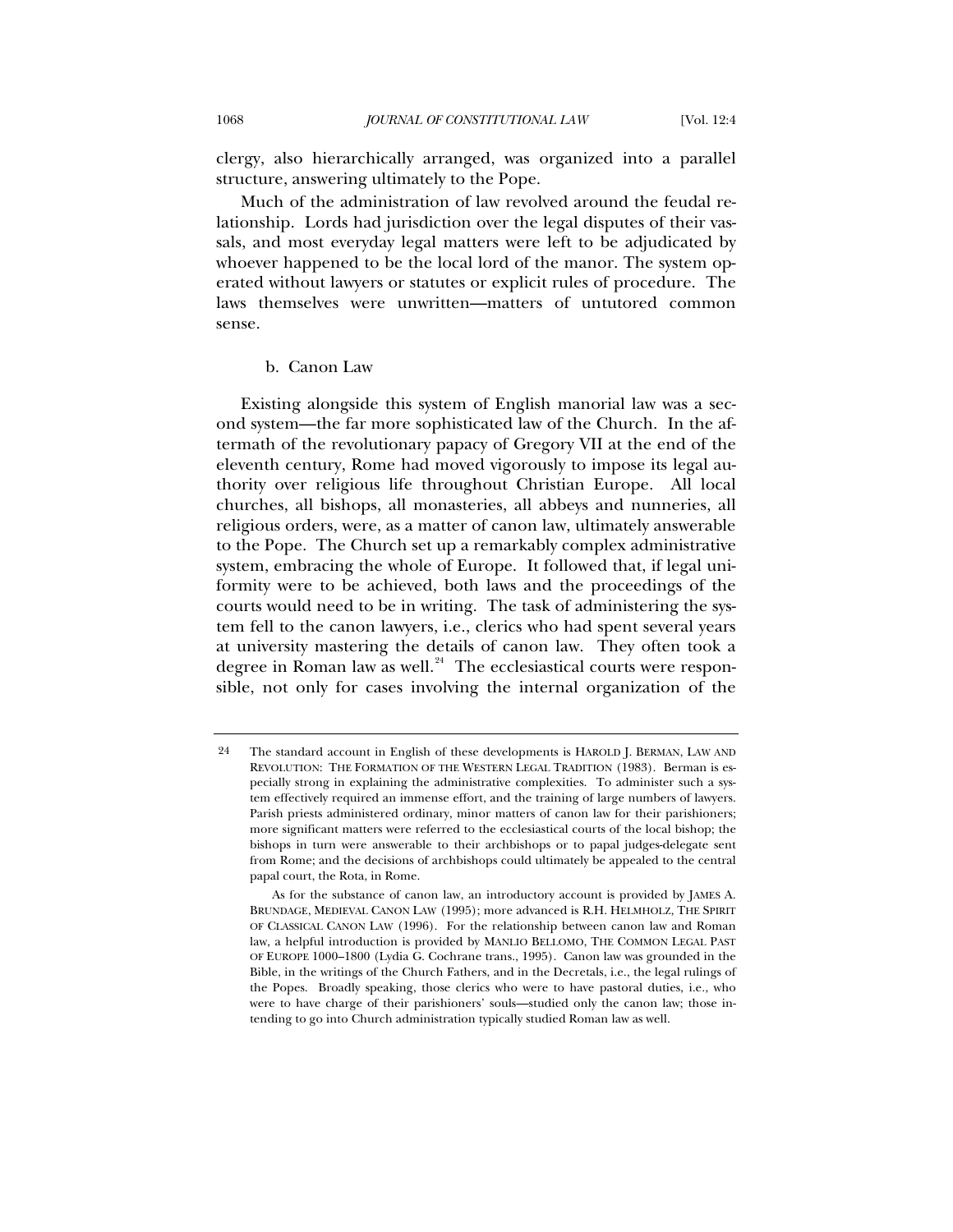<span id="page-17-0"></span>Church, but also for applying religious law, both criminal and civil, to laymen; thus it was through the clergy that most of Europe received its first encounter with a sophisticated system of written law.<sup>[25](#page-17-1)</sup>

# c. Common Law

Besides the local, unwritten, manorial law and the canon law of the Church, England also possessed a third system, the system of royal law—or, as it is also known, the common law. On the whole, the kings of England were willing to permit local resolution of most disputes, and in any case lacked the administrative machinery to do the job themselves. But major infractions of the King's peace, and the regulation of the system of feudal tenures itself, were a different matter. Those things involved the stability of the kingdom, and, when a major crime was committed, or when disputes arose between lord and tenant over the law of feudal obligations—and in particular over the disposition of land—the Crown was quick to intervene and to attempt to impose a "common law" that would be uniform throughout the entire realm. Under Henry II (1154–1189) a permanent royal court was established, and the practice was settled of sending itinerant judges—"*justices in eyre*"—into the countryside to administer the King's law (which, at that time, was still largely customary and unwritten). The decisions of the judges declared the custom, and, in so doing, set precedents that were to be followed by subsequent judges. By the reign of Edward I (1272–1307) the common law had reached a mature state. The central courts—King's Bench, Common Pleas, and Exchequer—were firmly established; the unofficial Year Books were being kept to record legal proceedings; and a coherent, professional

<span id="page-17-1"></span><sup>25</sup> The ecclesiastical courts were responsible, roughly speaking, for two sorts of cases. The first involved the internal structure and supervision of the Church. This category included disputes over the powers of church officials, the proper administration of the sacraments; the discipline of members of the clergy. The ecclesiastical courts claimed the exclusive authority both to try and to punish members of the clergy accused even of secular crimes (a serious source of friction in the dispute between Archbishop Thomas Becket and Henry II).

The second category involved the application of canon law to laymen. The ecclesiastical courts had jurisdiction over the sacrament of marriage and thus over much of family law (adoption, legitimacy, bastardy, large portions of the law of inheritance); religious crimes (blasphemy, various sexual offenses, heresy, sorcery); and the large category of contracts made under oath. The canon lawyers were responsible for importing essentially religious ideals of good faith into the law of contract, and analyses of intention and moral guilt into the criminal law; they also developed a sophisticated body of procedural rules in order to administer the complicated judicial system of the Church. These developments are extensively described in all the standard works on canon law mentioned in the preceding footnote.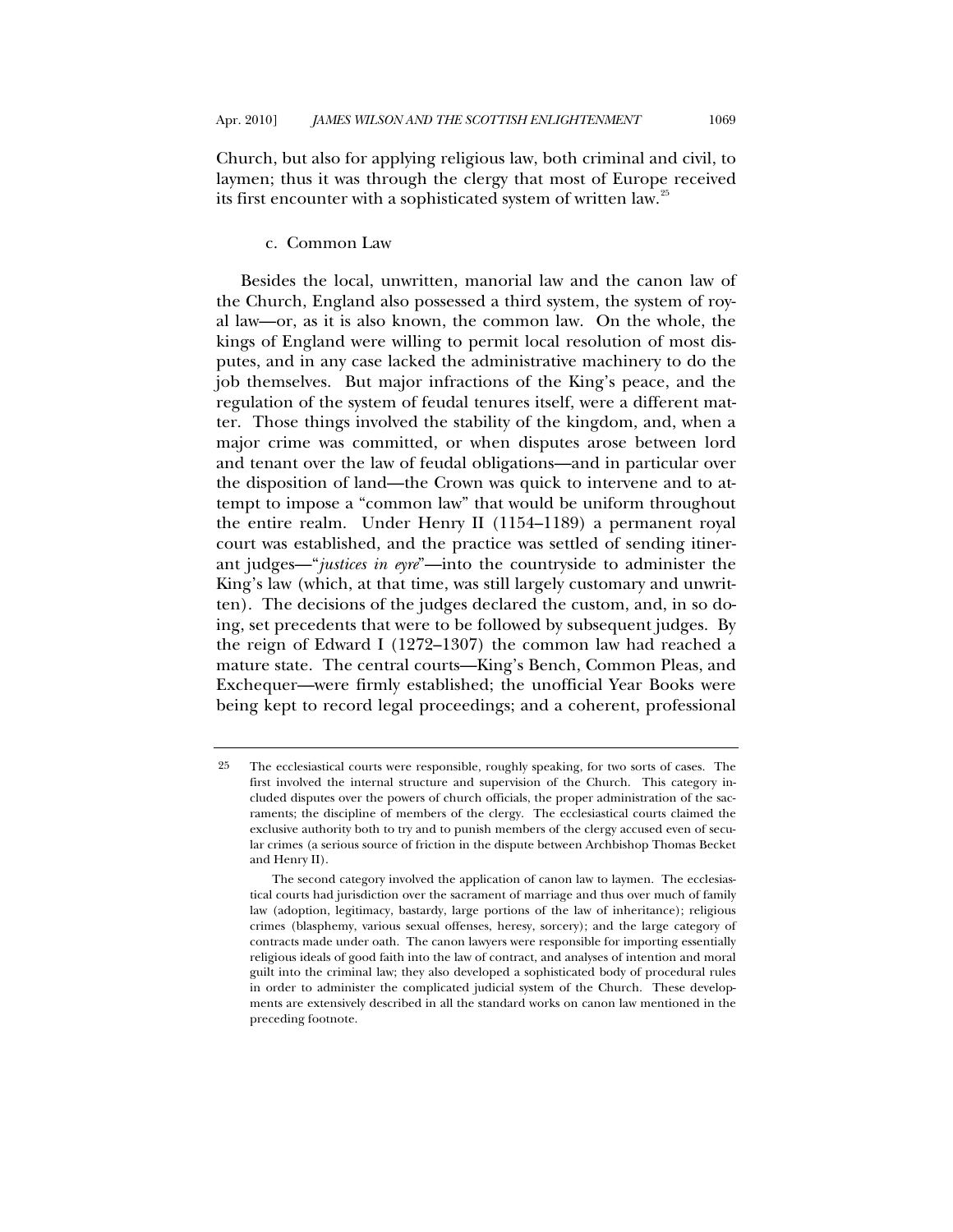<span id="page-18-0"></span>body of advocates had emerged, soon to be organized around the Inns of Court. Thus by 1300 the Plantagenet kings had consolidated their hold over a powerful, centralized kingdom, and had laid the foundations for the English common law.

## *2. Scots Law, 1066–1300*

These three elements—the local administration of manorial justice, the canon law of the church, and a national, "common" law concerned mostly with landed property—are familiar from numerous studies of medieval English legal history. They all underwent massive change in the twelfth and thirteenth centuries; but they provided the basic organizational structure for law in England. These three elements also existed in Scotland, and in fact there appears to have been a good deal of direct legal borrowing from England.<sup>[26](#page-18-1)</sup> In substance, the rules of Scottish common law in 1300 do not appear to have diverged greatly from the rules of English common law. "[W]e may doubt," wrote F.W. Maitland, "whether a man who crossed the river [Tweed] felt that he had passed from the land of one law to the land of another."<sup>[27](#page-18-2)</sup>

But there were also already significant legal differences between the two kingdoms. The most important concerns the Scottish Highlands. The Scottish kings had been able to introduce feudal law on the Anglo-Norman pattern into the lowlands. But those lowlands, settled by the Angles, were English-speaking regions, highly similar to England itself. The Gaelic Highlands were a different matter alto-gether. They possessed a social system much older than feudalism.<sup>[28](#page-18-3)</sup>

<span id="page-18-1"></span><sup>26</sup> In the account of the history of Scots law below, I have found two works especially valuable. The first is John W. Cairns, *Historical Introduction, in* 1 A HISTORY OF PRIVATE LAW IN SCOTLAND 14–184 (Kenneth Reid & Reinhard Zimmermann eds., 2000). Cairns is especially perceptive on the intellectual history, and I have followed his account closely. I have also used the multi-volume treatise by David M. Walker, *A Legal History of Scotland*, especially volume 4 (1996) and volume 5 (1998), which cover the seventeenth and eighteenth centuries respectively. In general, Walker concentrates more heavily on the institutional history than does Cairns.

<span id="page-18-2"></span><sup>27</sup> POLLOCK & MAITLAND, *supra* note 23, at 222. It has been argued that Maitland somewhat understated the differences; for references, see Cairns, *supra* note 26, at 32.

As for the canon law in this period, a papal bull was issued in 1176 declaring that the Scottish church would answer directly to Rome, rather than to the Archbishop of York. This papal decree, issued at the urging of the Scottish king, effectively established the independence of the Scottish church from England, and meant that England and Scotland were also similar in both being directly subordinate, in matters of ecclesiastical law, to the jurisdiction of Rome. *Id.* at 29.

<span id="page-18-3"></span><sup>28</sup> The Highlanders appear to have practiced a Celtic form of secular marriage, and to have employed the device of fostering out children to be raised by other families in the clan, a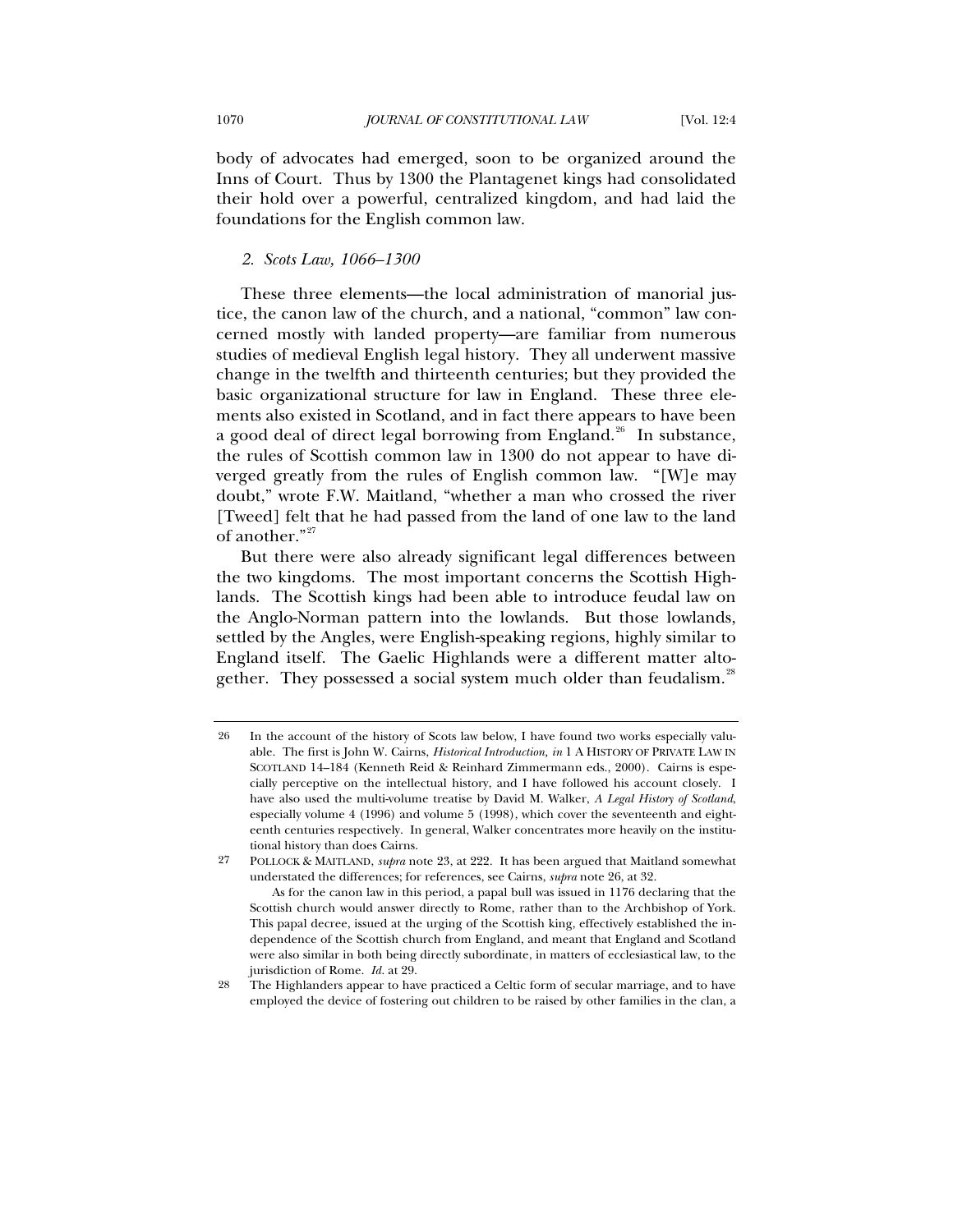<span id="page-19-0"></span>In place of the intricate network of feudal obligations binding lord to vassal, the Highlands were organized around extended clans, each headed by a hereditary tribal chieftain. The Church and the Scottish Crown labored to change these ancient traditions; but the Highland chieftains retained an independent authority that derived from their headship of the clan, and was not dependent upon any grant of powers by the King. As a result, the Crown was forced to tread warily, to grant certain legal exemptions and privileges to the clans. Indeed, various Celtic legal practices survived into the early modern period, and a certain unruly sense of legal independence persisted into the Scotland of Wilson's youth. In consequence, in the early Middle Ages the grip of the Scottish kings on their subjects was less secure than in England, the law was more archaic, and the administration of justice was not so able.

## *3. The Breach with England, 1300–1603*

The legal development of Scotland and England might nevertheless have continued along similar trajectories, with Scotland continuing to borrow legal ideas from the Anglo-Norman state to the south. But political events drove Scotland onto an entirely different course. In the 1290s a dispute arose between rival claimants to the Scottish throne; Edward I of England was asked to mediate. But Edward, who had recently subjugated Wales, saw an opportunity; in 1296 he invaded. It should be noted that at the time of his invasion Scotland was an entirely distinct kingdom from England, and had been independent since long before the Norman Conquest. It had its own royal family, its own direct relation to the papacy, its own parliament. Much of the population spoke Gaelic rather than English. Edward's invasion initiated a complicated and devastating series of wars between England and Scotland. In the end, the Scots, led by Robert the Bruce, defeated the English forces at Bannockburn in 1314; and in 1328 Edward II explicitly conceded Scottish independence.

strategy designed to reinforce the ties of blood. Details of the archaic legal arrangements in the Highlands are difficult to reconstruct; for a discussion of the Celtic influences, see G.W.S. BARROW, THE KINGDOM OF THE SCOTS: GOVERNMENT, CHURCH AND SOCIETY FROM THE ELEVENTH TO THE FOURTEENTH CENTURY 7–82 (2d ed. 2003), as well as the numerous shorter works cited by Cairns, *supra* note 26, at 17–18. A valuable study of medieval Scots law and the social system is HECTOR L. MACQUEEN, COMMON LAW AND FEUDAL SOCIETY IN MEDIEVAL SCOTLAND (1993). For broader accounts of the political and social background, see G.W.S. BARROW, KINGSHIP AND UNITY: SCOTLAND 1000–1306 (1981) and G.W.S. BARROW, THE ANGLO-NORMAN ERA IN SCOTTISH HISTORY (1980); these are standard references which contain extensive discussion of the legal system.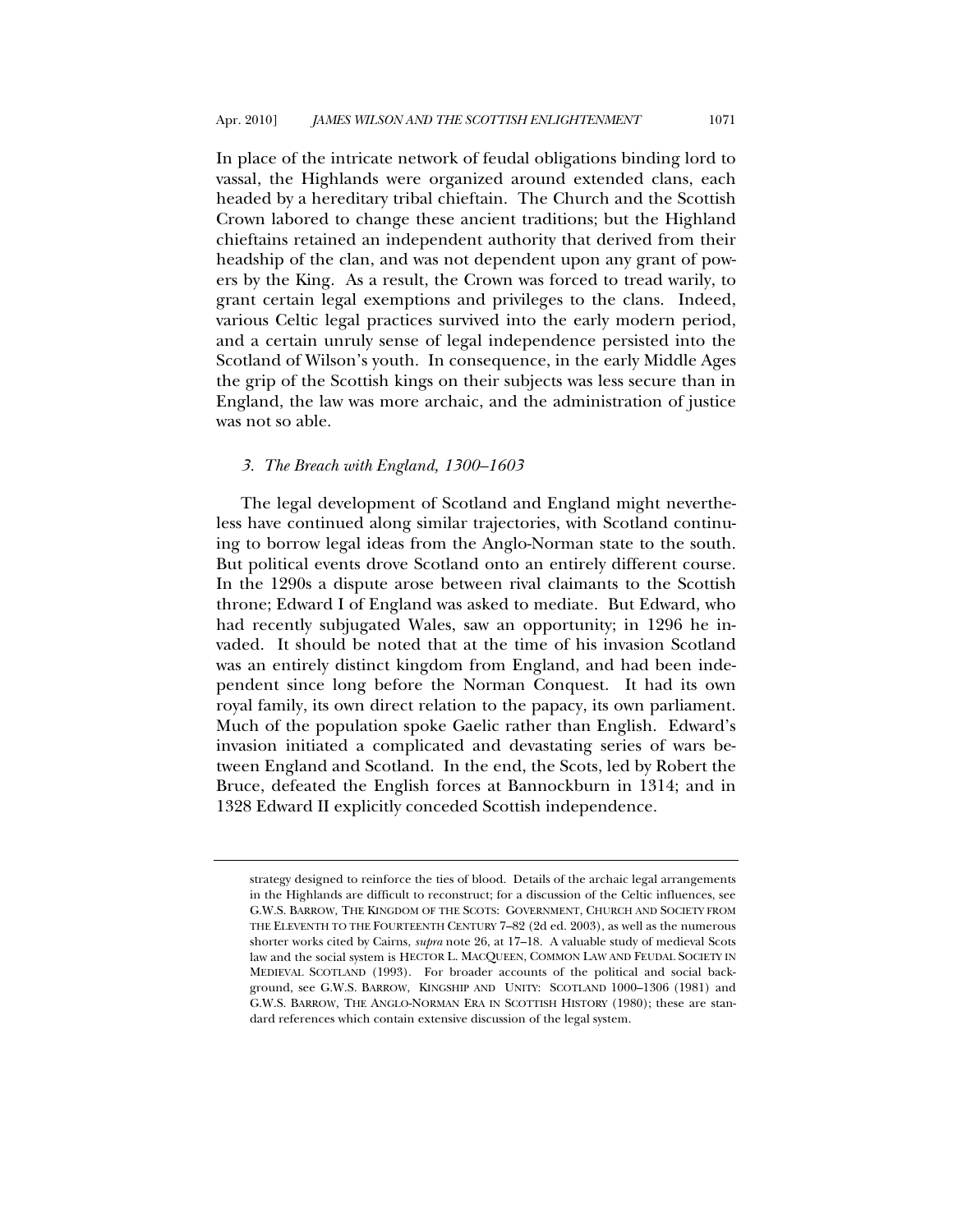The intensity of Scottish national feeling can be seen in the "Declaration of Arbroath," a letter written by the Barons of Scotland to Pope John XXII in 1320. The Scottish Barons are here speaking of their King, Robert the Bruce, the great hero of the age, and generally considered the greatest King in Scottish history. That makes the Declaration all the more remarkable:

Him, too, divine providence, his right of succession according to our laws and customs which we shall maintain to the death, and the due consent and assent of us all, have made our Prince and King. To him . . . we are bound both by law and by his merits that our freedom may be still maintained . . . . Yet if he should give up what he has begun, and agree to make us or our kingdom subject to the King of England . . . we should exert ourselves at once to drive him out as our enemy and a subverter of his own rights and ours, and make some other man who was well able to defend us our King; for, as long as but a hundred of us remain alive, never will we on any conditions be brought under English rule. It is in truth not for glory, nor riches, nor honours that we are fighting, but for freedom—for that alone, which no honest man gives up but with life itself.<sup>2</sup>

This document is instructive on several levels; and one observes (as James Wilson was certainly aware) that the tradition of declaring independence from England—the entire question of the relationship of England to the other parts of what might anachronistically be called the Empire—has deep historical roots within the British Isles themselves. Notice that the letter of the Scottish Barons declares the authority of Robert the Bruce to rest, not (or not primarily) upon inheritance, nor upon some conception of the divine right of kings, but ultimately upon the customs and laws of Scotland, and in particular upon the "consent and assent" of the Barons—so much so that if Robert were to attempt to subject Scotland to foreign rule, the Barons would have the right to depose him. It is significant that the letter is addressed to the Pope; it certainly reflects the view of the medieval canon lawyers that unjust kings may lawfully be deposed for sufficiently grave violations of the law; indeed, like Magna Carta a century earlier, it is thought that the Declaration of Arbroath may well have been drafted by canon lawyers.<sup>[30](#page-20-1)</sup>

<span id="page-20-0"></span><sup>29</sup> THE DECLARATION OF ARBROATH 9 (Sir James Fergusson trans., Univ. Press 1970).

<span id="page-20-1"></span><sup>30</sup> The general historical background to the Declaration is given in Fergusson's translation of the Declaration, *id*. The classic study of the relationship of Magna Carta to canon law is R.H. Helmholz, *Magna Carta and the* Ius Commune, 66 U. CHI. L. REV. 297 (1999).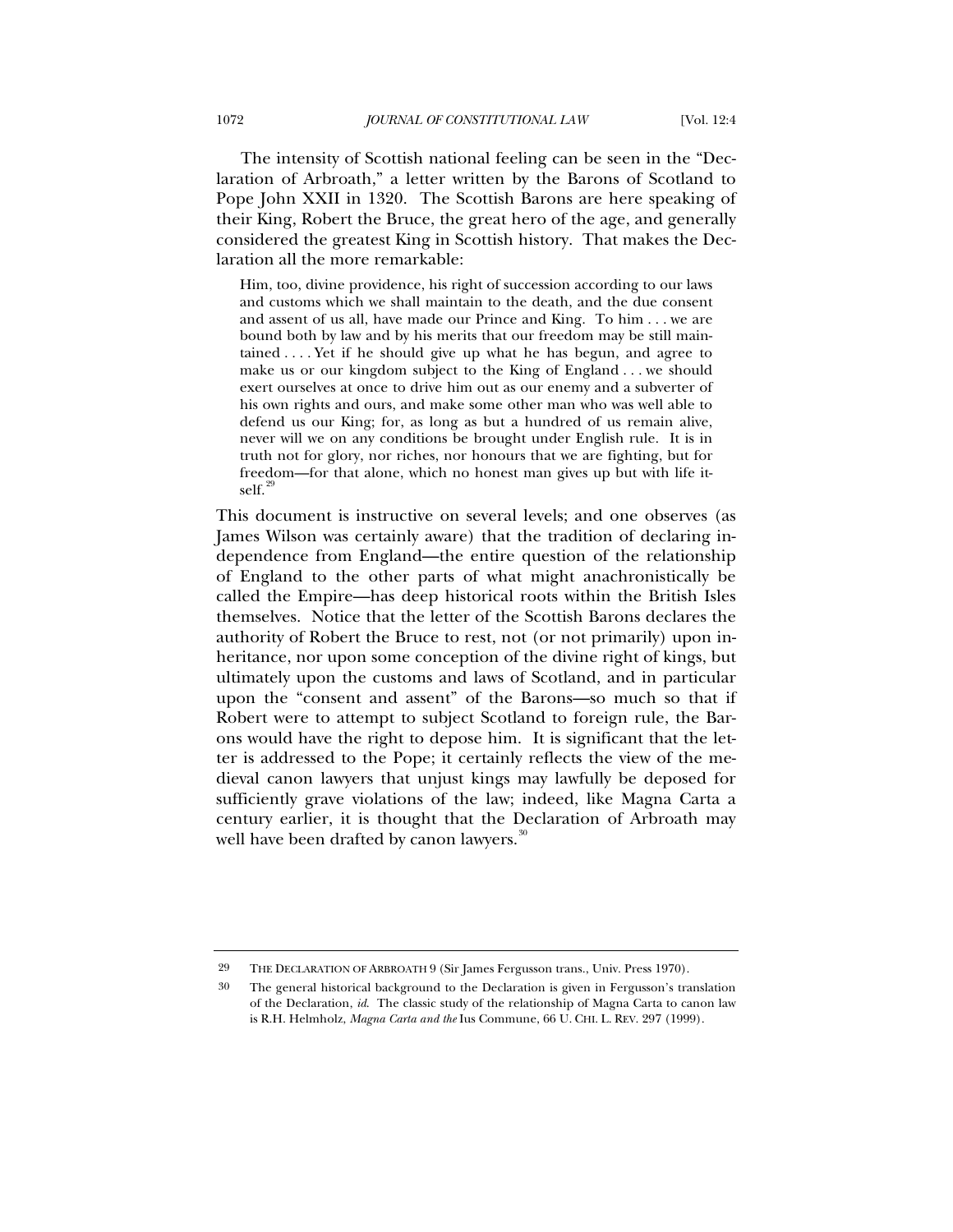#### a. The "Auld Alliance" and Canon Law

<span id="page-21-0"></span>This period of intense warfare at the beginning of the fourteenth century pushed Scotland into a policy of alliance with France, the only effective military counterweight to England. Over the next four centuries, the primary task of the Scottish rulers would be to preserve their hard-won independence; and the primary instrument would be what came to be called the "auld alliance" with France. This turn towards the Continent was of great significance for Scottish history, and left its mark on the law. The wars with England had severely disrupted the Scottish legal system, and when the royal courts sought to rebuild, they turned for assistance to the canon lawyers of the Church. Scotland in the fourteenth century had no universities; so legal education was supplied by the great centers of learning on the Continent, primarily in France.<sup>[31](#page-21-1)</sup> This is an extremely important fact for understanding the intellectual world of James Wilson's youth. Scotland for nearly four centuries looked intellectually to the Continent, and especially so in the field of law. At this time, law in France and Italy was based on the *ius commune*—that is, on a mixture of Roman law and canon law. These subjects were taught in the continental universities in the fourteenth century; and although law students were at this time almost always members of the clergy, their technical legal knowledge could be put to the service of the temporal rulers as well. It was thus largely through the influence of ecclesiastics that Scotland was first exposed to the ideas of Roman law. (I mentioned that in Wilson's day training in theology and training in law were not entirely separate intellectual pursuits; that linkage goes back to the fourteenth century.)

The process of absorbing the *ius commune* accelerated under the Stuarts, who came to the throne around 1400. As they consolidated

<span id="page-21-1"></span><sup>31</sup> The statistics are revealing. Between 1340 and 1410, some 400 Scots are known to have been graduated from the continental universities; only eleven from Oxford and Cambridge. Of the 400, the vast majority studied in France. In 230 cases the student's field of study can be identified; fully 200 studied law, either as a first or a second degree. D.E.R. Watt, Scotsmen at Universities Between 1340 and 1410: A Study of the Contribution of Graduates to the Public Life of Their Country (1957) (Ph.D. thesis, Oxford University), *summarized in* PETER STEIN, THE CHARACTER AND INFLUENCE OF THE ROMAN CIVIL LAW: HISTORICAL ESSAYS 306–07 (1988).

Other studies documenting the continental influences on Scots law include: Annie I. Cameron*, Scottish Students at Paris University, 1466*–*1492*, 48 JURID. REV. 228 (1936); R.J. Mitchell, *Scottish Law Students in Italy in the Later Middle Ages*, 49 JURID. REV. 19 (1937); and F.P. Walton, *Relationship of the Law of France to the Law of Scotland*, 14 JURID. REV. 17 (1902). There is also a great deal of information in the various contributions to SCOTLAND AND THE LOW COUNTRIES, 1124–1994 (Grant G. Simpson ed., 1996).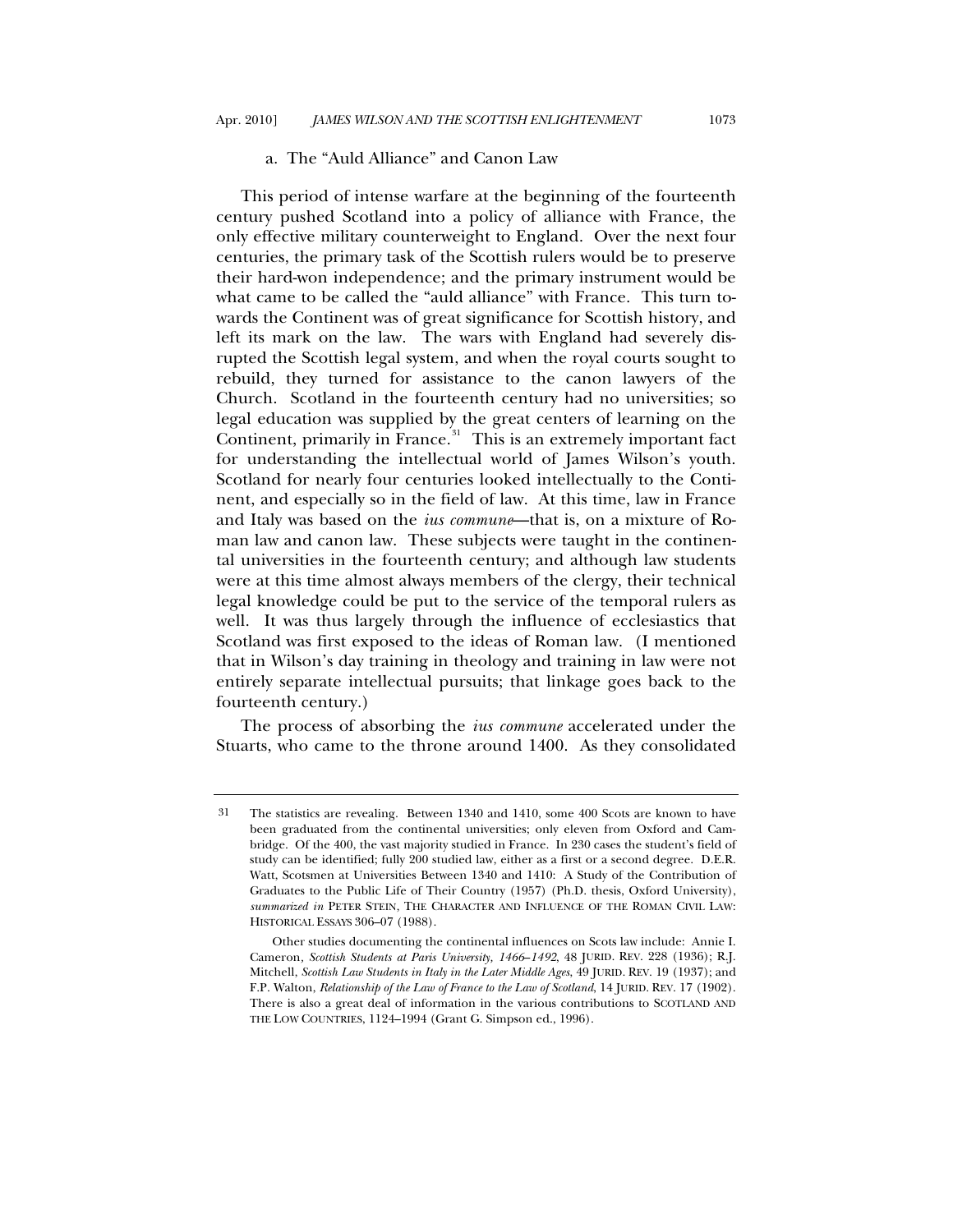their power over the kingdom, they increasingly took control over the administration of justice, both civil and criminal. The primary intellectual influences in the fifteenth century continued to come from France. It remained common for Scots to study abroad; and by the end of the century secular students, as well as clerics, went to the Continent seeking an education in the *ius commune*. [32](#page-22-0)

Unlike the kings of England, the Stuarts never established a sophisticated institutional structure for administering the Scottish kingdom. In part this was the result of accidental circumstances: the Stuarts had a remarkable tendency to die both young and violently. But it was also the result of local social conditions. Scotland was still divided between the lowlands and the Highlands; and the Stuart kings never fully brought the Highland chieftains under their sway.

A further impetus to the reception of the *ius commune* occurred in the sixteenth century. The existing system of courts had come to seem antiquated. In 1541 the Scottish Parliament ratified the creation of a new, central court, the College of Justice. This court was explicitly promoted by the Papacy; the judges, many of them ecclesiastics, had been trained in the *ius commune*. In its administration of justice it followed the "Romano-canonical" rules of procedure that had been developed by the ecclesiastical courts. In the substantive law, it applied Scottish statutes and other local written law; but these sources of law were heavily supplemented by the *ius commune*.

The result of these accumulated developments was to turn Scotland into a fully fledged civil-law jurisdiction. By the mid-1500s, Scotland could boast of a flourishing legal profession. Its judges and lawyers were trained in the universities of the Continent. They were expert both in Roman and canon law, and skilled in the procedural techniques developed by the ecclesiastical courts.<sup>[33](#page-22-1)</sup> The influence of

<span id="page-22-0"></span><sup>32</sup> Numerous studies of the presence of Scottish students in Louvain in the fifteenth century are cited by Cairns, *supra* note 26, at 69.

It should be noted that three universities were founded in Scotland in the fifteenth century—St. Andrews (1412), Glasgow (1451), and Aberdeen (1495). All three were founded by canon lawyers, and all three provided legal training in the *ius commune*. The practice of studying law on the Continent continued for the next two centuries, but could now be supplemented by study in Scotland itself.

I note in passing that the Stuarts remained in power for so long primarily because they were adept at cultivating the continental alliance; and they themselves frequently intermarried with the French aristocracy. The orthography of their name is itself a French spelling of "Stewart" or "Steward": the family originally served as stewards in the Scottish royal household.

<span id="page-22-1"></span><sup>33</sup> Cairns, *supra* note 26, at 68–74, gives a helpful account of these developments in the sixteenth century. It is interesting to note that Germany followed a somewhat similar pattern of development: first came what is called the "pre-reception"—the introduction of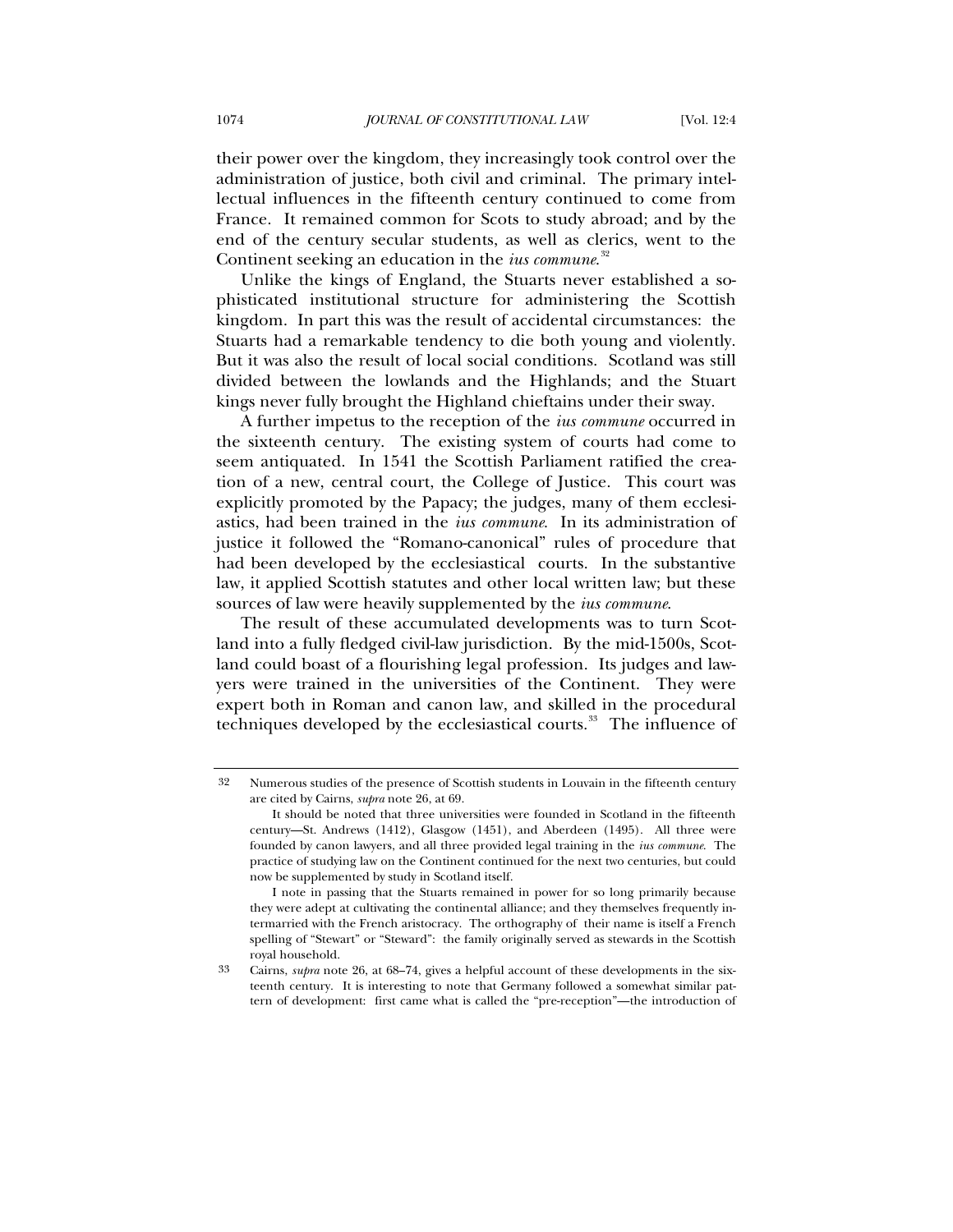<span id="page-23-0"></span>English common law was scant; indeed, at this time, Scots law was both closer to the European mainstream and technically more sophisticated than was law in England.

#### b. The Reformation

The intellectual influences from the Continent were felt not just in the law, but also in religion: and indeed the two were deeply connected. Not only had the *ius commune* originally been introduced into Scotland by the clergy, not only had many of its fundamental legal concepts been developed at the hands of moral theologians, but the Protestant Reformation was itself intrinsically both a religious and a legal event. In essence the issue was this. Throughout the middle ages, much of the law—family law, inheritance law, parts of contract law, parts of criminal law—had been the province of the canon lawyers, and had been administered by the Roman Church. If the legal authority of the Church was now denied, who should take over the administration of these parts of law? The Protestant Churches? The temporal rulers? And, in either case, how were religion and law related, what was to be the role of law in upholding true religion, and on what ultimate basis did the authority of the legal order rest?<sup>[34](#page-23-1)</sup>

The start of the Protestant Reformation is traditionally dated to 1517, when Luther nailed his theses to the door, denying the authority, spiritual and legal, of the Roman Church. England, under Henry VIII, broke with Rome in 1534. Scotland, too, was in those years convulsed by religious controversy, and absorbed from the Continent the ideas of Protestant religious reformers. Here the central figure was John Knox. Knox in 1554 fled to Geneva to escape persecution; while in Geneva he came under the influence of John Calvin. He then returned to Scotland and preached the Calvinist message with great success. He called for the establishment of a Presbyterian theocracy, and also for the suppression of "idolaters" (i.e., Catholics):

Roman law concepts by the clergy; then, in the years around 1500, the establishment of a new Imperial Court, employing the sophisticated practices of Romano-canonical procedure, and applying the *ius commune* as a background source of law; the result was a wholesale reception of Roman law, which almost entirely displaced the native Germanic customs within a few decades. The story has been often told; the standard account is in FRANZ WIEACKER, A HISTORY OF PRIVATE LAW IN EUROPE: WITH PARTICULAR REFERENCE TO GERMANY (Tony Weir trans., 1995).

<span id="page-23-1"></span><sup>34</sup> The most thorough recent scholarly treatment of these questions in the context of the German and English Protestant Reformation is HAROLD J. BERMAN, LAW AND REVOLUTION, II: THE IMPACT OF THE PROSTESTANT REFORMATIONS ON THE WESTERN LEGAL TRADITION (2003).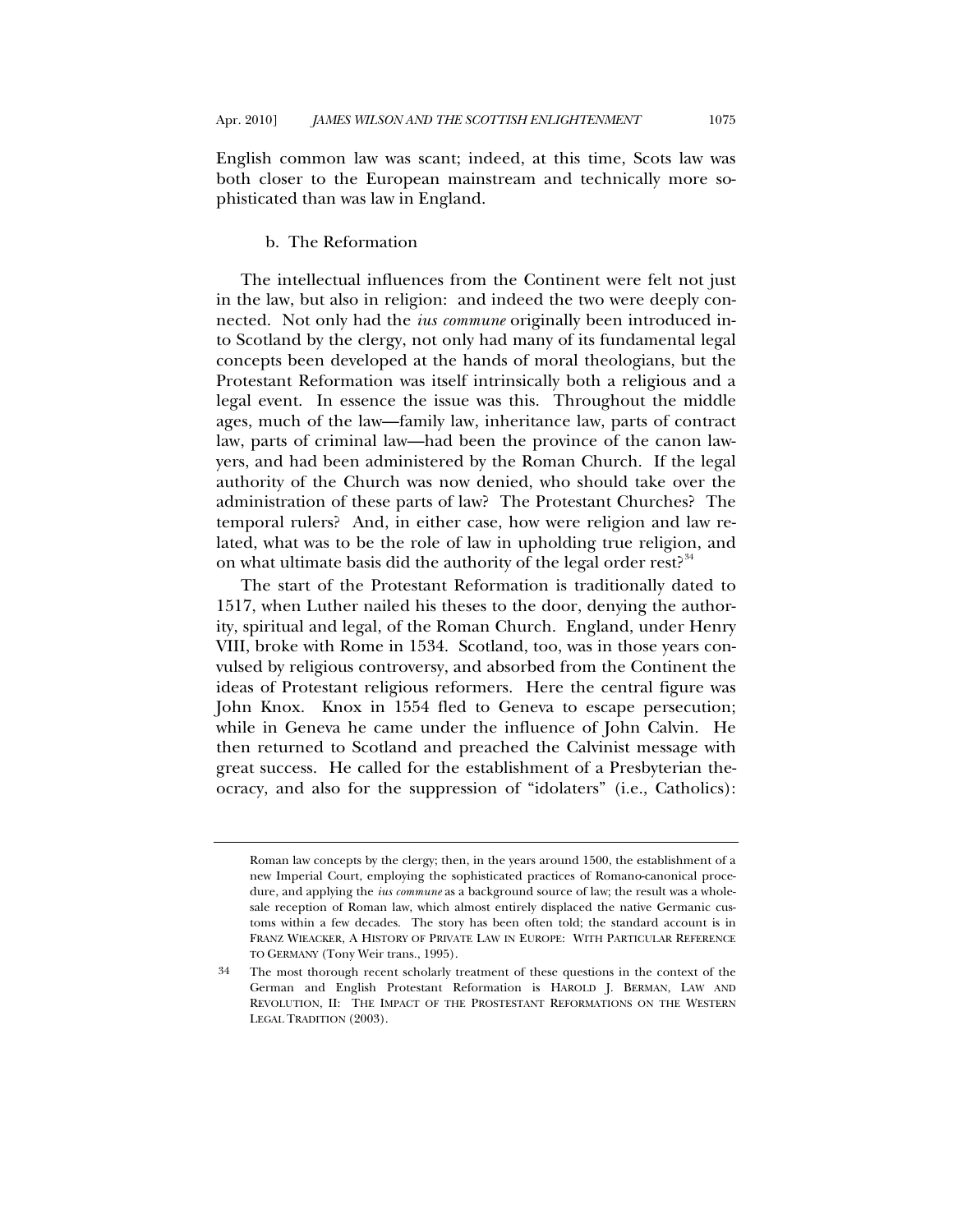<span id="page-24-0"></span>his was not a tolerant outlook.<sup>[35](#page-24-1)</sup> In 1560, the Scottish Parliament formally abolished the jurisdiction of the Pope, adopted Knox's new confession of faith, and gave him and his followers the task of organizing the reformed Scottish Kirk. But that hardly ended the matter. Scotland was torn between Catholics and Protestants; some of the nobility remained loyal to the old religion, while others became ardent Protestants.

# c. "One King, Two Kingdoms"

During this time of political and religious turmoil, there occurred a dynastic event of great constitutional significance. In 1567, Mary, Queen of Scots was driven from Scotland. Mary was a Catholic, but that was not the reason for her expulsion. The Scots would have tolerated a Catholic Queen, so long as she did not interfere with the Presbyterian Kirk. But she was suspected of complicity in the assassination of her first husband, and forced to abdicate in favor of her eleven-year-old son.<sup>[36](#page-24-2)</sup> She fled to England, where she sought shelter at the court of her cousin, Elizabeth I. Elizabeth happily welcomed her to England, and promptly imprisoned her in the Tower. Twenty years later, when the Spanish Armada was making ready to sail, Elizabeth had Mary beheaded, allegedly for treason. For Mary was highly dangerous to Elizabeth. She was descended from a younger daughter of Henry VII of England, who had married King James V of Scotland. That made her both a Tudor and a Stuart, and a potential Catholic claimant to the throne of England.

<span id="page-24-1"></span><sup>35</sup> If the idolaters were sufficiently recalcitrant, they should, he thought, in accordance with Mosaic law, ideally be put to death. Knox was also the author of THE FIRST BLAST OF THE TRUMPET AGAINST THE MONSTROUS REGIMENT OF WOMEN (1558), *reprinted in* 1 THE ENGLISH SCHOLAR'S LIBRARY OF OLD AND MODERN WORKS (Edward Arber ed., William Caxton trans., AMS Press 1967) (1878), denouncing the rule of women over men as ungodly. He had in mind Catholic queens like Mary Tudor and Mary, Queen of Scots; he seems never to have understood why the Protestant Queen Elizabeth was cool towards this pamphlet. *See* C.S. LEWIS, ENGLISH LITERATURE IN THE SIXTEENTH CENTURY: EXCLUDING DRAMA 200 (1954).

Incidentally, during this period wars with England continued. The worst occurred in 1513, when Henry VIII sent an army to fight the Scots at Flodden. The Scottish King was killed, along with much of the leadership of Scotland: three bishops, eleven earls, fifteen lords, and some ten thousand soldiers. Henry's victory pacified the border for twenty years, but at the cost of strengthening the animosity between the two nations. *See* THE OXFORD ILLUSTRATED HISTORY OF BRITAIN 254 (Kenneth O. Morgan ed., 2d ed. 2009).

<span id="page-24-2"></span><sup>36</sup> Mary was herself half-French, the daughter of Marie de Guise. Historians are uncertain whether she was herself involved in the assassination of her husband, Darnley, who had himself earlier murdered one of her favorites. Whatever the truth of the allegations against her, she too hastily married her husband's assassin, and this conduct, even by the lax standards of the age, was regarded as unseemly.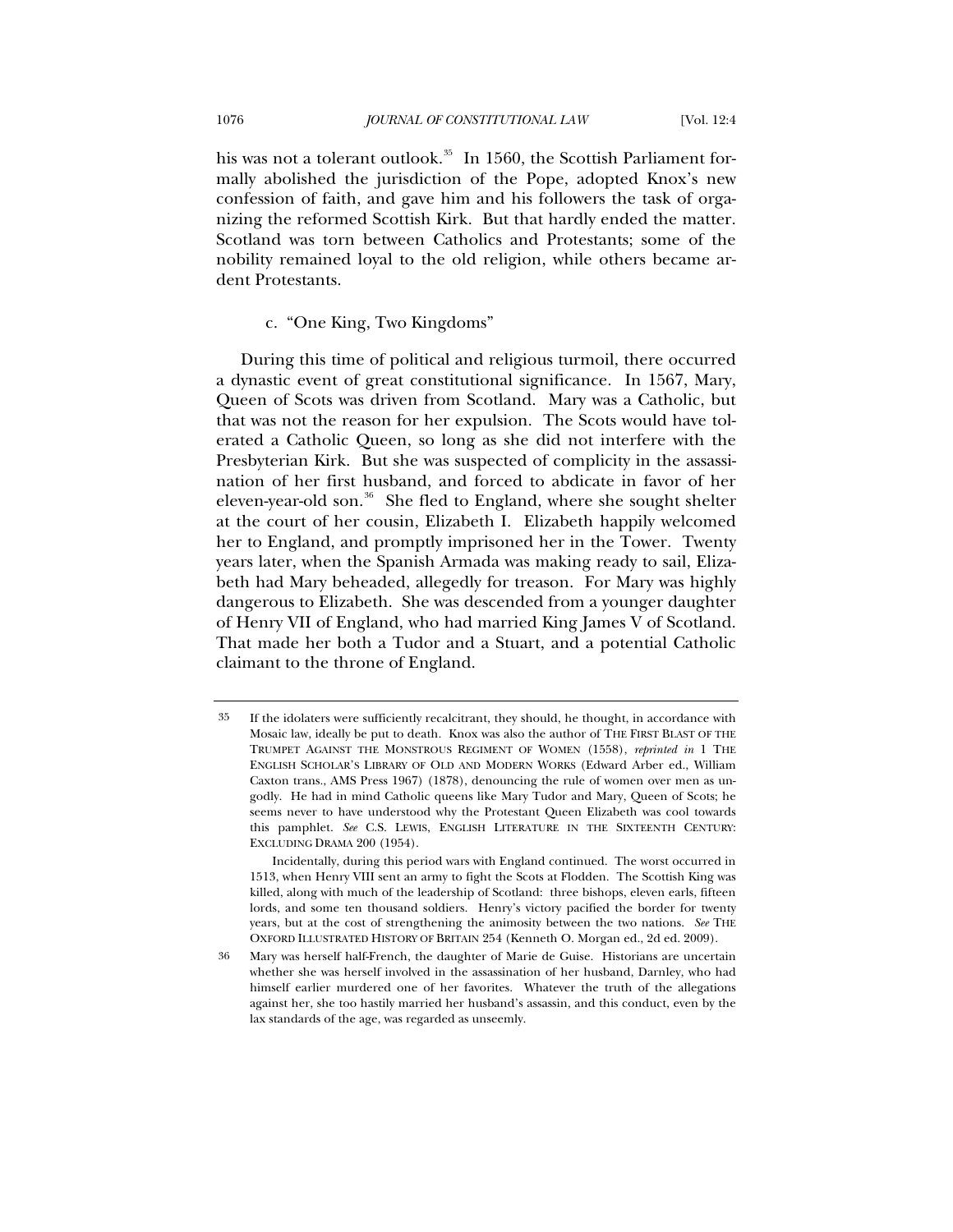Meanwhile, in Scotland, Mary's son had been raised a Protestant. On attaining his majority, he was crowned King James VI of Scotland. Despite Elizabeth's treatment of his mother, he pursued a policy of friendly relations with England. When Elizabeth died without issue in 1603, James inherited the English throne as well, and became King James I of England. It is striking to notice that he had already been King of Scotland for nearly three decades.

So Scotland and England now shared the same monarch. But formally they remained distinct kingdoms. James would have preferred that his realms be consolidated and that he be called "King of Great Britain." A proposal for union was studied by the Parliaments of both Scotland and England.[37](#page-25-0) But in the end a formal merging of the kingdoms was impossible. In part this was because there was too much national feeling on both sides of the border: three centuries of bloody conflict had not been forgotten. But a more important obstacle came from the lawyers. The Scottish Parliament made clear its determination to safeguard "the fundamentall lawes, Ancient privi-legeis, offices and liberteis of this kingdome."<sup>[38](#page-25-1)</sup> The Scots lawyers argued that, if the two legal systems were to be united, then the common law should be abandoned. Union should be on the basis of the *ius commune*, which was, after all, the law of civilized mankind. But this proposal met with opposition from the English lawyers. So, as a formal matter, in the seventeenth century, Scotland continued to be ruled by King James VI of Scotland and the Scottish Parliament; England was ruled by King James I of England and the English Parliament. The fact that James VI and James I shared the same human body was considered a technicality.<sup>[39](#page-25-2)</sup> This uneasy formula of "one King, two Kingdoms" continued throughout the century.<sup>[40](#page-25-3)</sup> There were some constitutional anomalies during the Civil War and the Interregnum, but after the Restoration the old formula was reinstated. Scotland throughout retained its own Parliament, and its formal legal independence.<sup>4</sup>

<span id="page-25-0"></span><sup>37</sup> Plentiful references are given by Cairns, *supra* note 26, at 78.

<span id="page-25-2"></span><span id="page-25-1"></span><sup>38</sup> *Id.*

<sup>39</sup> On this general point, see the classic study, ERNST H. KANTOROWICZ, THE KING'S TWO BODIES: A STUDY IN MEDIAEVAL POLITICAL THEOLOGY (1957).

<span id="page-25-3"></span><sup>40</sup> See Jenny Wormald, *One King, Two Kingdoms*, *in* UNITING THE KINGDOM? THE MAKING OF BRITISH HISTORY 123 (Alexander Grant & Keith J. Stringer eds., 1995).

<span id="page-25-4"></span><sup>41</sup> I note in passing that during the early 1770s, as the tensions between Britain and the American colonies worsened, Wilson sought to revive such a formula as a possible solution to the crisis. But a discussion of his argument lies beyond the scope of this paper. The literature on the proposed union is extensive. *See* J.H. BURNS, THE TRUE LAW OF KINGSHIP: CONCEPTS OF MONARCHY IN EARLY-MODERN SCOTLAND (1996); BRUCE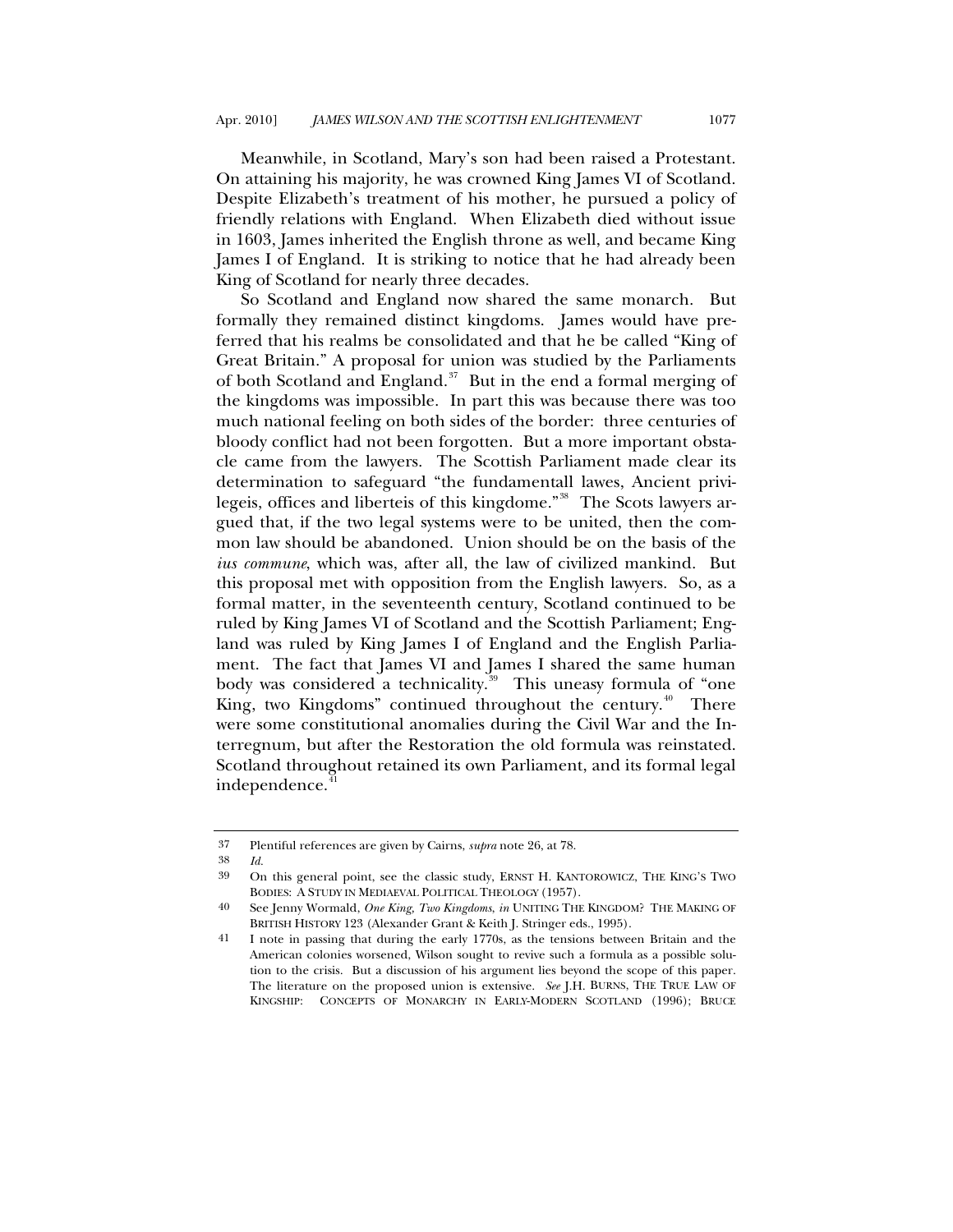### d. The Glorious Revolution

<span id="page-26-0"></span>The Glorious Revolution of 1688 changed the constitutional equation in a fundamental way. James II of England (James VII of Scotland), a Catholic, had ascended to the two thrones in 1685. He had earlier, in Scotland, supervised the repression of rebellious Protestant Dissenters, making extensive use of judicial torture. As King, he proved to be politically inept. Almost as soon as he came to the throne, he made extraordinary claims of royal authority, and asked Parliament to remove the disabilities on Catholics. His subjects had reason to view this behavior with alarm. After all, in 1685 the Catholic Louis XIV had revoked the Edict of Nantes, and commenced to expel the Huguenots from France. The situation rapidly deteriorated, and in 1688 James faced a Protestant uprising. He was driven from power, and the English crown was awarded by the English Parliament to William of Orange, and his wife, Mary. (Mary was the daughter of James II; this was the basis of William's claim to the throne.)

The events of the Glorious Revolution had taken place largely in the south of England. The Scottish Convention of Estates subsequently ratified the outcome and proclaimed William and Mary the rulers of Scotland. But there was a fundamental difference between the constitutional settlement in Scotland and England. It was well enough for the English to depose their own monarch. That was their affair. But James II of England was also James VII of Scotland; and the Stuart dynasty had ruled Scotland for three centuries. William, moreover, was a Dutchman, and had no interest in Scottish affairs. Certainly he was no master of the complex clan politics of the Highlands. Many Scots therefore remained loyal to James and the Stuart line. (They were known as "Jacobites," *Jacobus* being the Latin version of "James.") Jacobite sentiment was particularly strong in the Highlands, where a number of chieftains still upheld the Catholic religion.

GALLOWAY, THE UNION OF ENGLAND AND SCOTLAND 1603–1608 (1986); BRIAN P. LEVACK, THE FORMATION OF THE BRITISH STATE: ENGLAND, SCOTLAND, AND THE UNION 1603–1707 (1987); Edward J. Cowan, *The Union of the Crowns and the Crisis of the Constitution in 17th Century Scotland, in* THE SATELLITE STATE IN THE 17TH AND 18TH CENTURIES 121 (Ståle Dyrvik et al. eds., 1979); Brian P. Levack, *English Law, Scots Law and the Union, 1603*–*1707*, *in* LAW-MAKING AND LAW-MAKERS IN BRITISH HISTORY 105 (Alan Harding ed., 1980); Brian P. Levack, *The Proposed Union of English Law and Scots Law in the Seventeenth Century*, 20 JURID. REV. 97 (1975); John Morrill, *Three Kingdoms and One Commonwealth? The Enigma of Mid-Seventeenth-Century Britain and Ireland*, *in* UNITING THE KINGDOM? THE MAKING OF BRITISH HISTORY, *supra* note 40, at 170; Conrad Russell, *Composite Monarchies in Early Modern Europe: The British and Irish Example*, *in* UNITING THE KINGDOM? THE MAKING OF BRITISH HISTORY, *supra* note 40, at 133.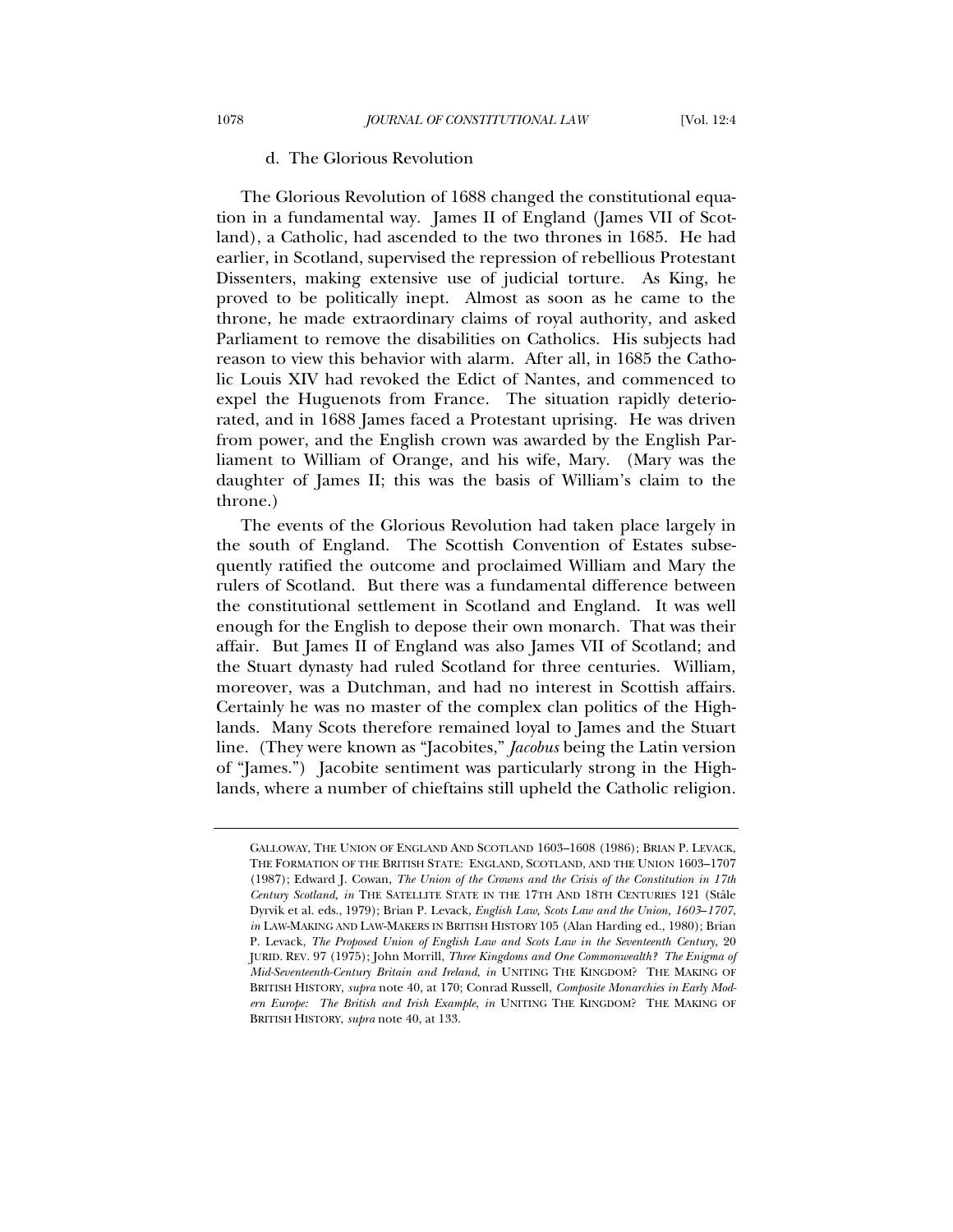<span id="page-27-0"></span>But James also had powerful support among the Presbyterians, who preferred even a Catholic Stuart to what they perceived as illegitimate foreign rule. In 1692, at Glencoe, the chief of the Macdonald clan and many of his followers were massacred by members of the rival Campbell clan, who accused the Macdonalds of having refused to swear an oath of allegiance to William. That Scots could be brought to murder Scots over a question of allegiance to a Dutch king was considered a scandal, and only reinforced the popularity of the Stuarts among the Highlanders. The question of the Scottish crown was therefore not settled by the Revolution of 1688, nor by William's victory over James at the Battle of the Boyne in Ireland in 1690. After that battle, James and many of the Scottish nobility fled to France, where their cause received the financial and military support of Louis XIV.

### e. The Treaty of Union

As the century drew to a close, the situation was combustible: massacres in the Highlands; assassination plots against William in London; uncertainty about the succession to the Scottish throne; uncertainty about the constitutional relationship of Scotland to England; and a Stuart army organizing itself in France.

Scotland in 1700 had come to a fork in the road. The central issue was at bottom a question of constitutional law. The formula that had arisen almost by accident in 1603 when James inherited the English crown—"one King, two Kingdoms"—was no longer satisfactory. There were ultimately only two possibilities: "one King, one Kingdom," or else "two Kings, two Kingdoms." But in either case the number of Kings needed to be made equal to the number of Kingdoms. In other words, the choice was between a complete political union with England, or a complete declaration of Scottish independence.

There were strong arguments on both sides of the issue. On the one hand, the entire course of Scottish history could be viewed as a long, continuous struggle to maintain national independence. The mythology took the struggle back nearly eighteen centuries to mythical chieftains fighting the Romans; but the memories of the past 400 years—of Wallace and of Robert the Bruce, of Bannockburn and Flodden—were historical enough. And then, Scotland had its own traditions, very different from the English. It had the Gaelic-speaking clans of the Highlands. It had its own, long-standing links to the continent. It had the Presbyterian Kirk. Scots law was part of the Roman law tradition, and, in 1700, arguably more sophisticated than the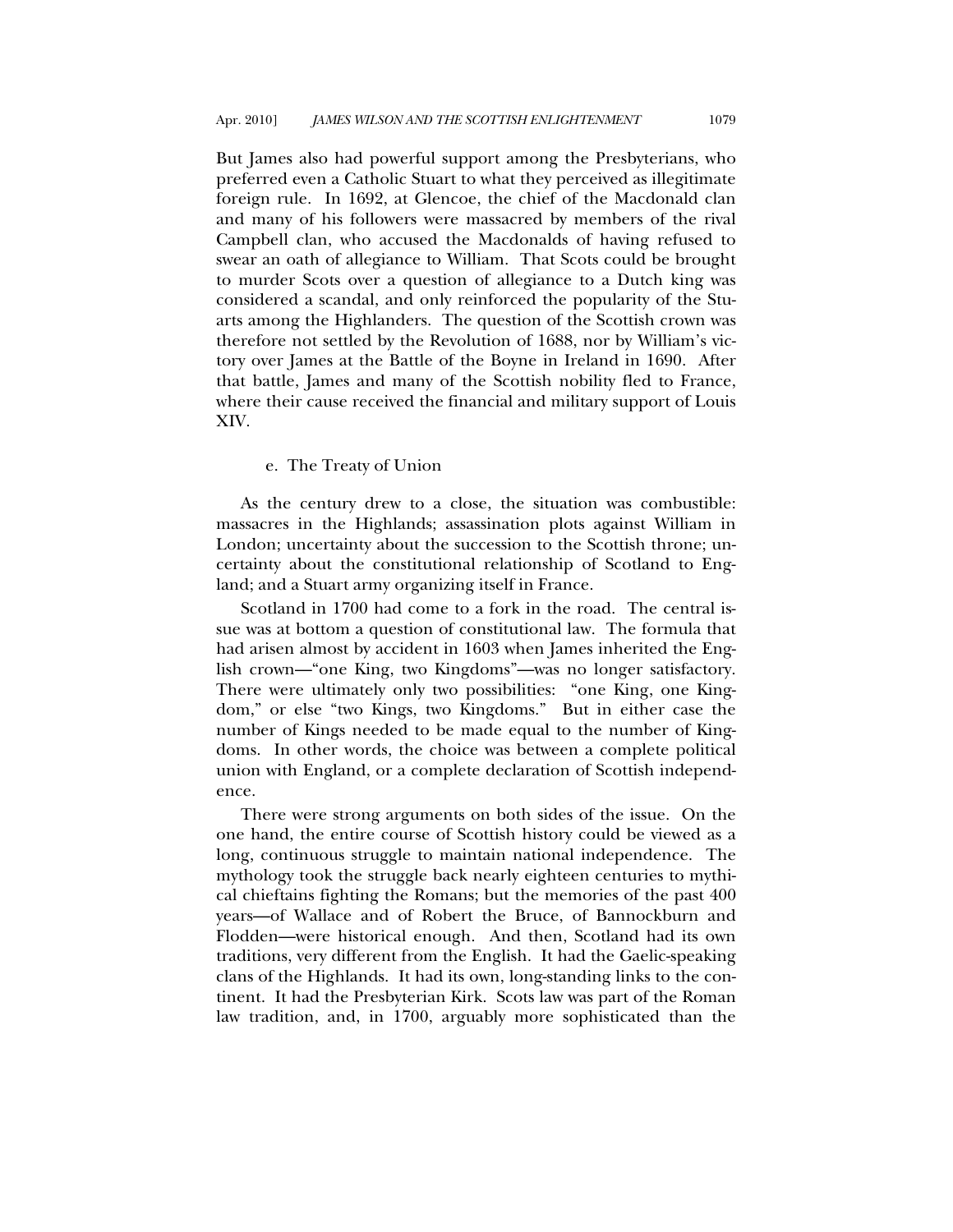English common law. Were all these things simply to be given up? England was the stronger, wealthier, more populous power, and under any scheme of Union (it seemed) would simply absorb Scotland, just as she had absorbed Wales in 1536. Wales now had no independent legal system, no independent Church; all it had to set it apart was the Welsh language. Scotland in the same way would henceforth simply be the northern part of England. The "great cause" would be at an end.<sup>[42](#page-28-0)</sup> Would it not be far better for the Scottish Parliament to re-assert the national independence? Let it choose a different monarch, and even reinvigorate the "auld alliance" with France, where the Jacobite forces now sat in exile. These were resonant arguments in the Scotland of 1700, and at first they seemed likely to prevail. The Scottish Parliament pointedly declined to follow the English Parliament, which had stipulated that, following the death of Queen Anne, the English throne would pass to the House of Hanover. For Scotland, the question of the succession remained open, as did the possibility of a Stuart restoration.

But there were also arguments on the other side. France was the great Catholic power of Europe; and Scotland, like England, was solidly Protestant. The Stuarts had shown themselves to be inveterate Catholics, and there was no sign that the younger claimants to the throne might depart from the family tradition. And then, what would happen if Scotland asserted her independence? The population was rapidly expanding, but only about 25% of the land was arable. The country was rocky and mountainous. The rivers, abounding in waterfalls, were unsuited to inland navigation. Scotland would be a small and impoverished northern land, surrounded by great powers, and with no influence in the wider world. But Union would bring new prospects. The border would open. Industrious Scots would be free to emigrate, either to England or to the English colonies. There, with intelligence and hard work, they would earn their fortunes.

England, too, pushed hard for Union. True, there was a fear that Scottish immigrants would flood the South and take jobs away from Englishmen. But France was the great enemy, and the prospect of an independent Scottish kingdom on England's northern border, possibly allied to France, was a grave threat. So, in the early 1700s, some hard bargaining went forward. The result was the Treaty of Union of 1707. The essential terms were as follows. Formally both kingdoms

<span id="page-28-0"></span><sup>42</sup> For a recent discussion of the complex arguments advanced in Scotland concerning the relationship between Scotland and England, see COLIN KIDD, UNION AND UNIONISMS: POLITICAL THOUGHT IN SCOTLAND, 1500–2000 (2008).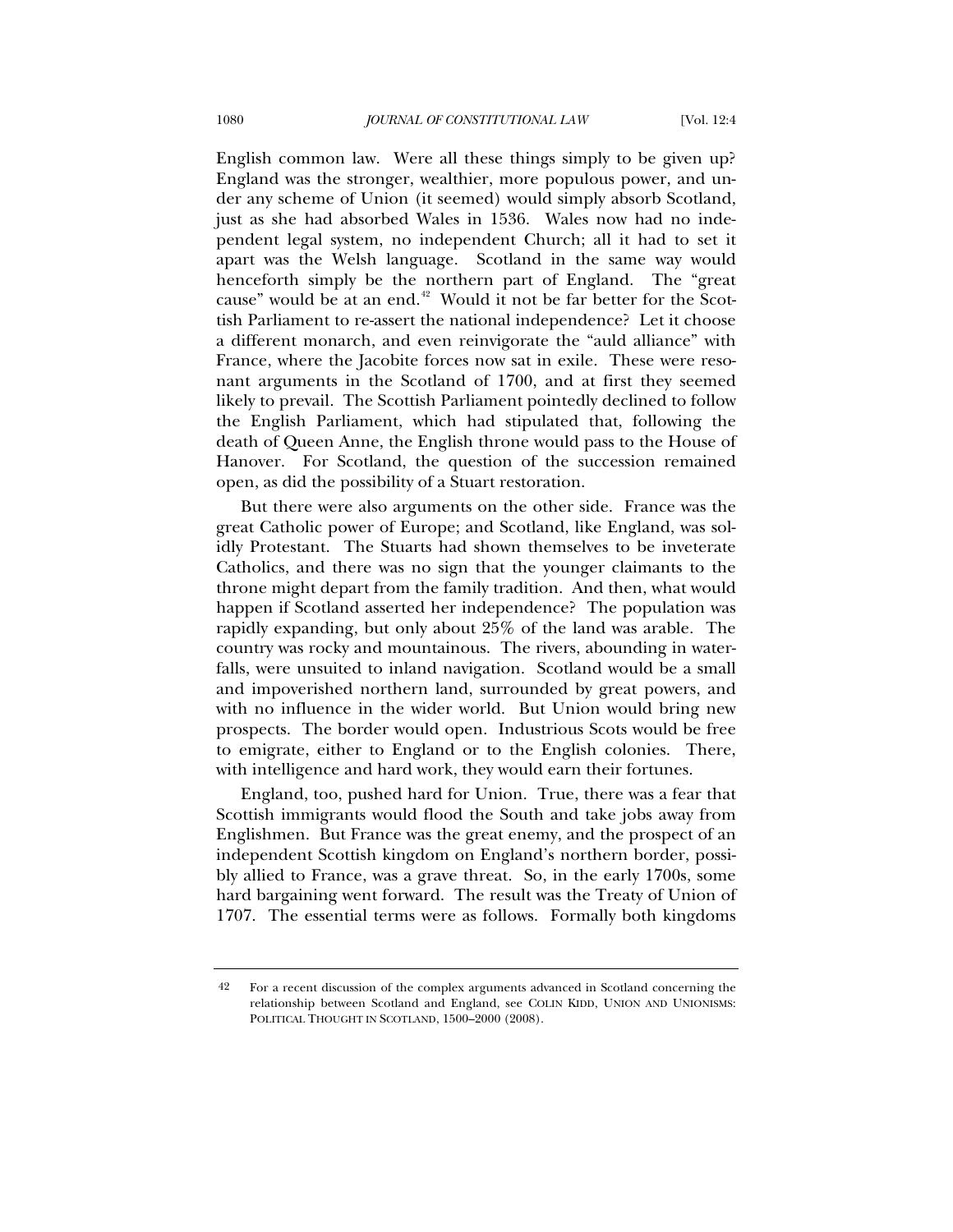<span id="page-29-0"></span>would dissolve themselves, and merge into a new entity. The Scottish Parliament would disappear entirely. In exchange, Scotland would receive a certain number of seats in the Westminster Parliament. Scotland would accept the Hanoverian succession. The entire island would henceforth be a free trade area, with complete freedom of movement across the old border, and with Scots entitled to the same rights as Englishmen. The debts of the two kingdoms would be appropriately apportioned. The independence of the Scottish Kirk was guaranteed, and Scots law was to continue in force north of the bor-der.<sup>[43](#page-29-1)</sup> The Treaty of Union marked the creation of a new political entity, the United Kingdom of Great Britain. It flew a new flag, the "Union Jack," superimposing the Scottish cross of St. Andrew upon the English cross of St. George.

# *4. The Scottish Enlightenment*

# a. General Social Background

We now come to the eighteenth century, and to the Scotland of James Wilson. These dramatic political events set the stage for the Scottish Enlightenment. As a practical matter, the Treaty of Union ended the debate over Scottish independence. Although Jacobite sympathies persisted, especially in the Highlands, the political situation was now stable. With political stability came a diminution in religious tension. The last execution for blasphemy took place in 1697, when a young student at Edinburgh, Thomas Aikenhead, was hanged for having made disparaging remarks about Christian theology.<sup>[44](#page-29-2)</sup> Intellectual energies that had long been focused on theological disputation could now be turned in new directions. Scots (many of whom now called themselves "North Britons") found that a new world of commerce and overseas trade had been opened up to their energies. The eighteenth century was to see a remarkable flowering of intellectual life, quite unlike anything that had gone before. This age is now referred to as the "Scottish Renaissance" or the "Scottish Enlightenment"; certainly it was a golden age for Scotland. In previous centuries there had been educated Scots; but the country was poor, and

<span id="page-29-1"></span><sup>43</sup> For the technical details of the treaty, see 5 DAVID M. WALKER, A LEGAL HISTORY OF SCOTLAND 84–97 (1998).

<span id="page-29-2"></span><sup>44</sup> Roger Emerson, *The Contexts of the Scottish Enlightenment, in* THE CAMBRIDGE COMPANION TO THE SCOTTISH ENLIGHTENMENT 9, 14, 34 (Alexander Broadie ed., 2003). Further references are on page 55 n.8. A few scattered executions of witches occurred in the early eighteenth century, though not on the massive scale of the seventeenth. CHRISTINA LARNER, ENEMIES OF GOD: THE WITCH-HUNT IN SCOTLAND (1981).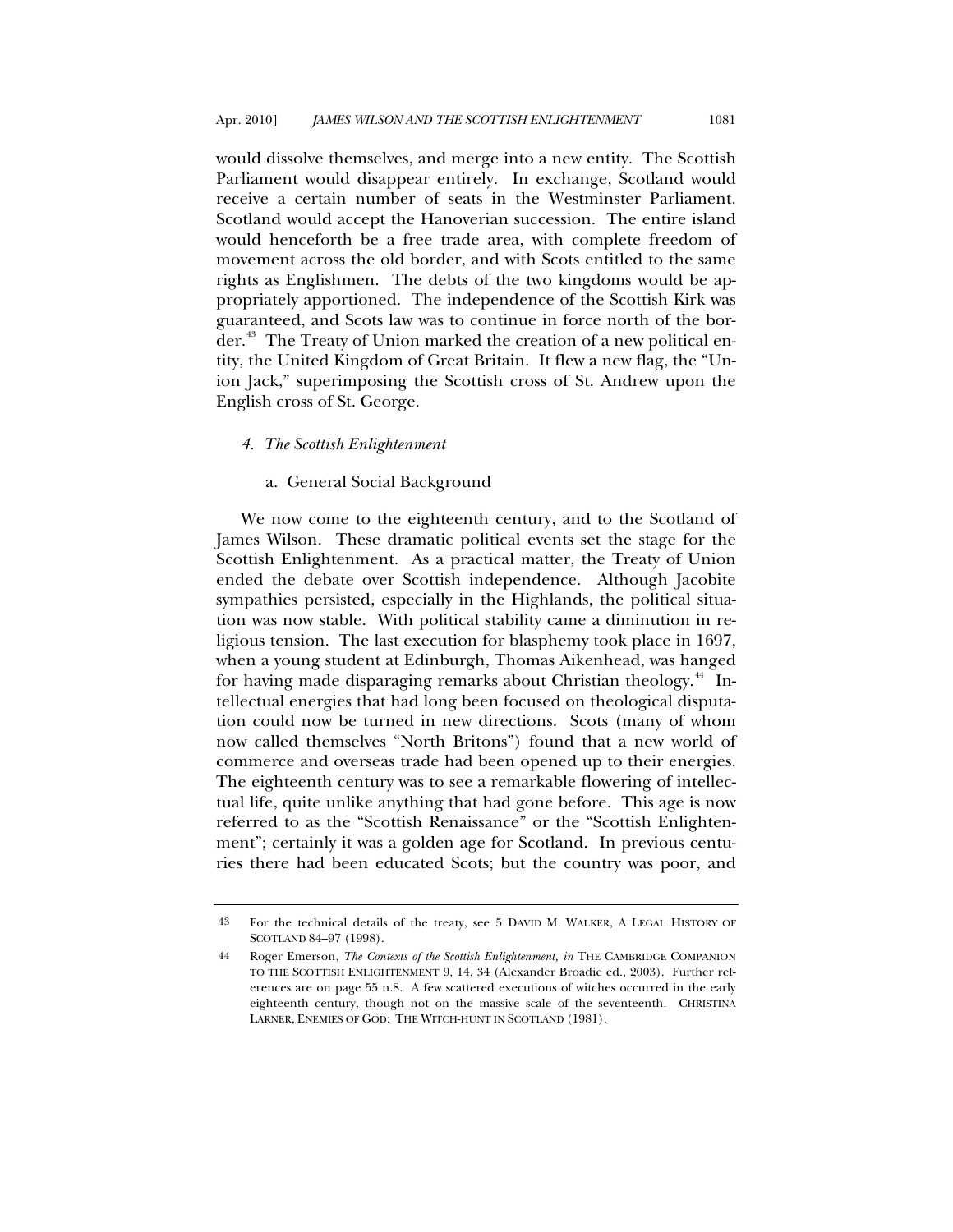barren, and in many ways backward. But in the eighteenth century all that changed. For a few decades, Scotland became the intellectual leader of Europe. In economic thought, it was supreme. In philosophy, it had no serious rivals until the time of Kant. In the study of history, and in the emergent social sciences, it could easily hold its own with France and surpassed England. Adam Smith in economics; Francis Hutcheson in ethics; David Hume, Thomas Reid, Dugald Stewart in metaphysics; Hugh Blair in literature and rhetoric; Colin MacLaurin in mathematics; Joseph Black in chemistry; Lord Monboddo in historical linguistics; Adam Ferguson in sociology; Lord Kames in law; David Hume, William Robertson, and John Millar in history; James Watt in engineering; James Hutton in geology—these were the great minds of the age. It is striking that these thinkers tended to work in several disciplines at once, and that many of these intellectual disciplines were either entirely new, or changed by the Scots in ways that were to have a profound impact on Western thinking about law, economics, history, and society.

How did it happen? Why did it happen in Scotland? What holds together the various themes? It is no doubt futile to try to identify a single cause for so complex and varied and prolonged a phenomenon as the Scottish Enlightenment. A great deal was due to the genius of individuals; and scholars do not agree on when the movement began, when it ended, whether it was primarily literary or political or scientific—or even whether it is appropriate to call it a "movement" at all. But we can at least point to some of the background circumstances.

In the first place, Scotland possessed a remarkably literate population. In large part this was a legacy of Presbyterianism. For the radical Protestants, it was important that every Christian be able to read the Bible directly, to encounter God's Word without the mediation of priests or bishops. At the time of the establishment of the Scottish Kirk, Knox called on parliament to embrace a program of universal education, to place "a school in every parish." And as a result, by the eighteenth century, Scotland, and especially lowland Scotland, possessed one of the most literate populations in Europe, with a literacy rate approaching  $75\%$ .<sup>[45](#page-30-0)</sup>

Not only could most of the population read and write, but Scotland also possessed an advantage in higher education. Scotland had

<span id="page-30-0"></span><sup>45</sup> Lawrence Stone, *Literacy and Education in England 1640–1900*, 42 PAST & PRESENT 69, 127 (1969). Statistics on the social background of Scotland in the eighteenth century are compiled in 5 WALKER, *supra* note 43, at 57–83. *See also* ANAND C. CHITNIS, THE SCOTTISH ENLIGHTENMENT & EARLY VICTORIAN ENGLISH SOCIETY (1986).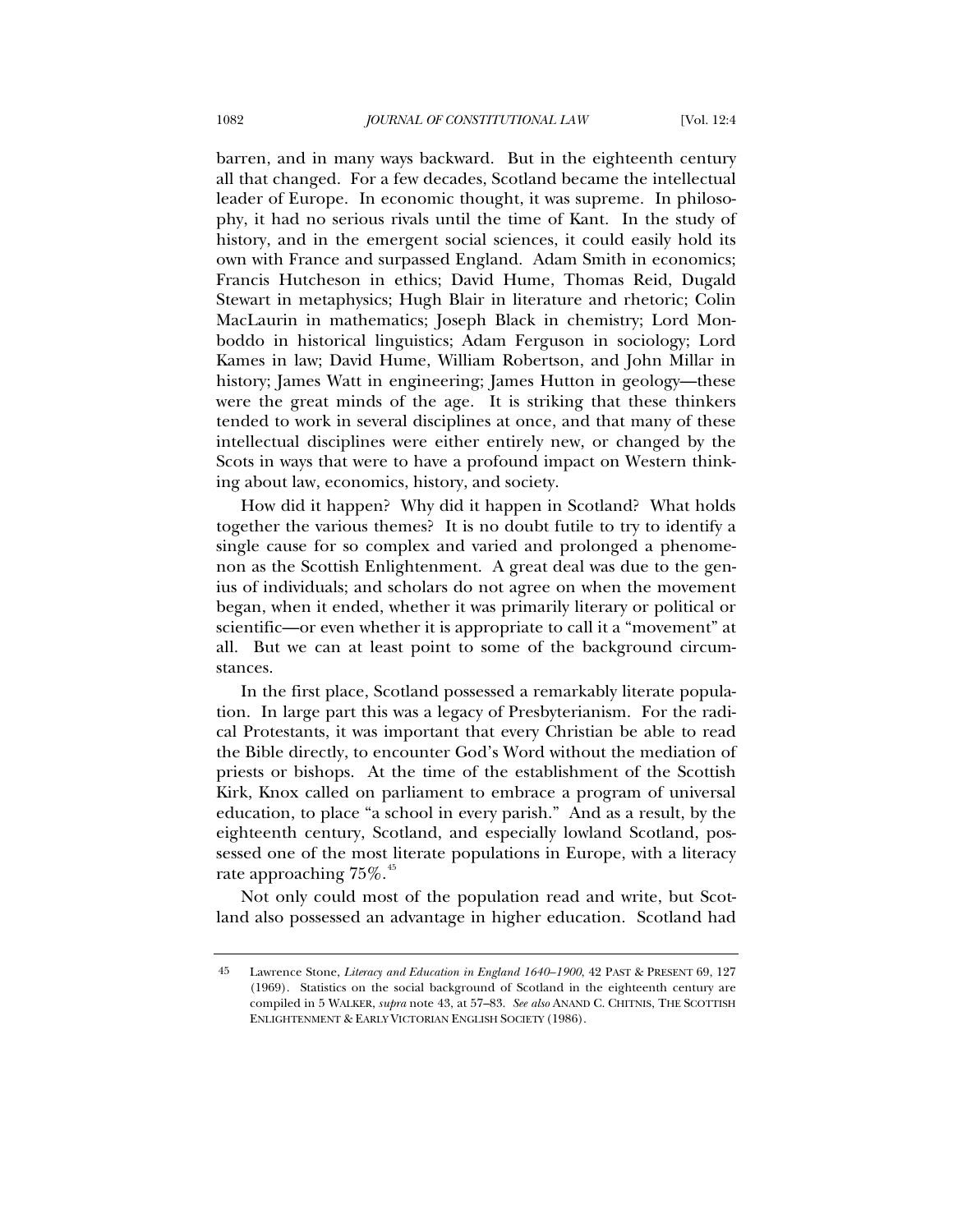four universities—Edinburgh, Glasgow, St. Andrews, and Aberdeen. England, in contrast, despite its much larger population, had only Oxford and Cambridge. More importantly, in the early decades of the eighteenth century the English universities were intellectually torpid. Edward Gibbon and Jeremy Bentham, Adam Smith and Joseph Butler all in later years recalled that their Oxford education had been essentially worthless. The English universities at this time rarely produced scholarship, and had become little more than finishing schools for the aristocracy.<sup>[46](#page-31-0)</sup> The situation was to improve later in the century; but it is important to observe that when James Wilson attended St. Andrews he received a far better education than anything that would have been available to him in England or in North America.

In addition, Scotland still preserved its links to the centers of learning on the Continent. At the end of the seventeenth century, during the reign of James II, the Scottish opposition was driven into exile in Holland or France; after the Glorious Revolution, it was the turn of James and his followers to take their place. Well into the eighteenth century it was common for Scots who could afford to do so to send their sons to be educated abroad. At this time, much of the instruction in the continental universities was conducted in Latin, a field in which Scots had long excelled. $47$  As a consequence, many Scots regarded themselves as part of an international "republic of letters," and were as well informed about intellectual developments in Amsterdam or Paris as they were about what was being thought in England.

The Treaty of Union brought about another change. In the years after 1707, many members of the landed aristocracy, in order to be close to the social and political center of the new nation, took up residence close to London. This exodus left Scottish society, especially in the cities, to be dominated by members of the educated professions—doctors, lawyers, and clergymen. Practically speaking, Scotland was already a bourgeois society, decades before the French Revolution. Much of the social life of a city like Edinburgh was conducted in the numerous learned societies and social clubs that grew up to discuss projects of social improvement. The Philosophical Society and the Select Society in Edinburgh; the Wise Club in Aberdeen; the

<span id="page-31-0"></span><sup>46</sup> M.A. Stewart, *The Curriculum in Britain, Ireland, and the Colonies, in* 1 THE CAMBRIDGE HISTORY OF EIGHTEENTH-CENTURY PHILOSOPHY 97, 97–99 (Knud Haakonssen ed., 2006).

<span id="page-31-1"></span><sup>47</sup> Trevor-Roper devotes an entire chapter to the influence of George Buchanan, "by universal consent, the greatest Latin writer, whether in prose or verse, in sixteenth century Europe." TREVOR-ROPER, *supra* note 20, at 33.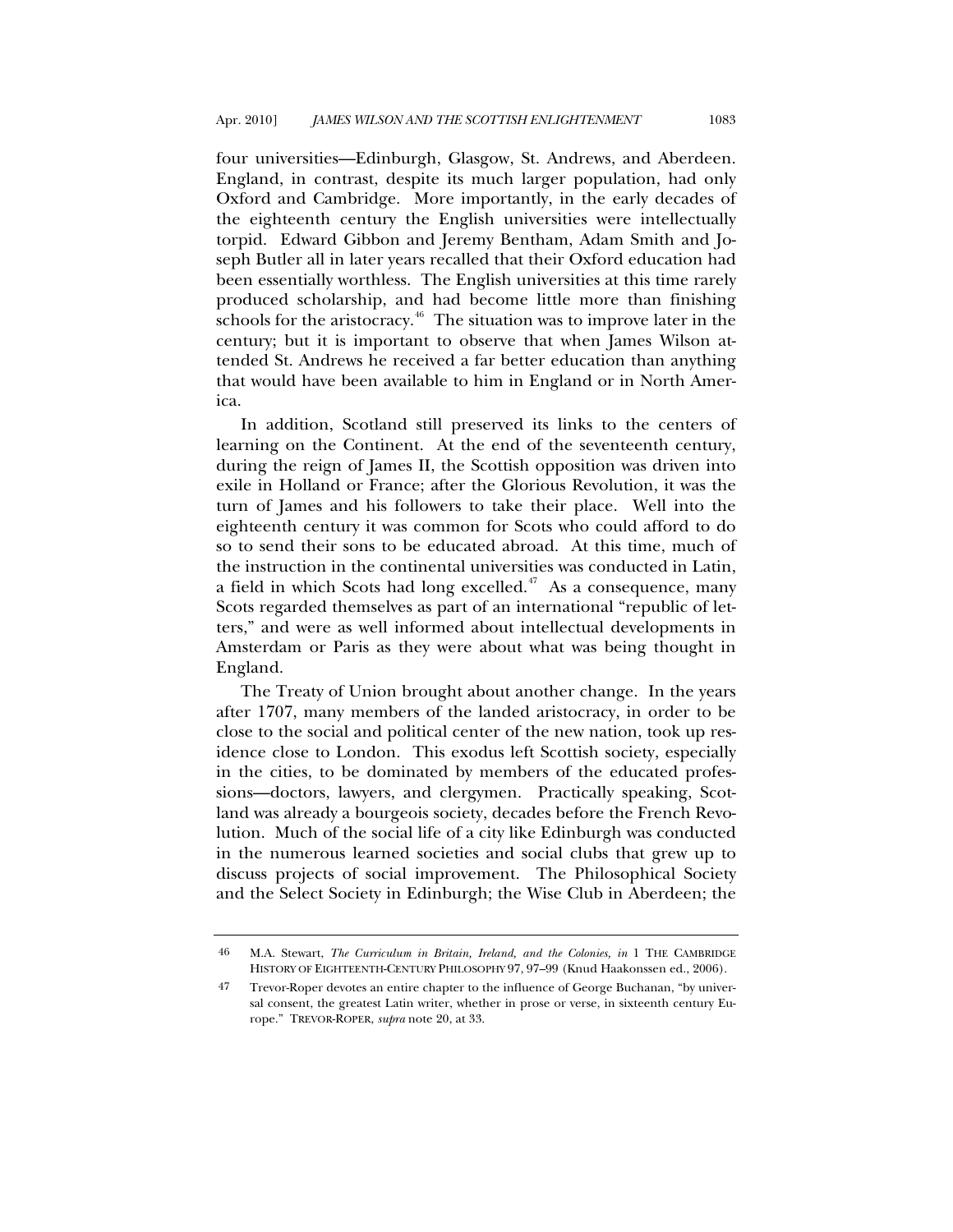Literary Society in Glasgow—these were among the most prominent gathering places for the "literati," but they were surrounded by a host of lesser dining clubs where men could gather to drink and dine and debate the questions of the day.<sup>[48](#page-32-0)</sup> Such clubs would bring together, say, a university professor like Adam Smith with prominent merchants engaged in international trade, or an historian and religious sceptic like David Hume with members of the Presbyterian clergy. At the end of his *Treatise of Human Nature*, Hume explained his remedy for the melancholy caused by his philosophical scepticism.

I dine, I play a game of back-gammon, I converse, and am merry with my friends; and when after three or four hours' amusement, I wou'd return to these speculations, they appear so cold, and strain'd, and ridiculous, that I cannot find in my heart to enter into them any farther.<sup>[49](#page-32-1)</sup>

Much of the conviviality of the Scottish Enlightenment is reflected in this sentence.

What did they talk about? One set of issues was severely practical. Scots were well aware that their mountainous and rocky countryside was not well suited to the needs of modern agriculture and manufacturing and trade. These points had all loomed large in the debates over Union with England. What was to be done? One possible response was emigration. After the Union, Scots chose in large numbers to try their fortunes elsewhere, migrating either to England itself, or to British North America. Indeed, in proportion to its population, Scotland at this time probably had the highest rate of emigration in Europe.<sup>[50](#page-32-2)</sup> A second response was education. Scots grasped the importance of human capital, of acquiring skills or useful knowledge that could be carried to foreign lands. It is striking that

<span id="page-32-0"></span><sup>48</sup> I say "men" intentionally. Scotland was still a Calvinist society. Women did not attend university, and were excluded from these intellectual gatherings, which frequently took place in local taverns. The point is noted by Roger Emerson, *supra* note 44, at 24. For a general history, see ROSALIND K. MARSHALL, WOMEN IN SCOTLAND, 1660–1780 (1979). I note in passing that many of the most prominent figures in the Scottish Enlightenment notably Hume and Adam Smith—were lifelong bachelors.

For concise discussions of the literary and other societies, see A HOTBED OF GENIUS: THE SCOTTISH ENLIGHTENMENT 1730–1790, *supra* note 10, at 35–38; Emerson, *supra* note 44, at 9. A more lengthy account is provided by DAVIS D. MCELROY, SCOTLAND'S AGE OF IMPROVEMENT: A SURVEY OF EIGHTEENTH-CENTURY LITERARY CLUBS AND SOCIETIES (1969). See also the essays collected in SOCIABILITY AND SOCIETY IN THE EIGHTEENTH-CENTURY SCOTLAND (John Dwyer & Richard B. Sher eds., 1991).

<span id="page-32-1"></span><sup>49</sup> DAVID HUME, A TREATISE OF HUMAN NATURE 269 (L.A. Selby-Bigge ed., New York, Mac-Millan 1896).

<span id="page-32-2"></span><sup>50</sup> The gathering of emigration statistics from the seventeenth and eighteenth centuries is a complex scholarly enterprise, and has spawned a small literature. For recent general discussion, with references to the literature, see CHRISTOPHER HARVIE, SCOTLAND AND NATIONALISM: SCOTTISH SOCIETY AND POLITICS, 1707 TO THE PRESENT (4th ed. 2004).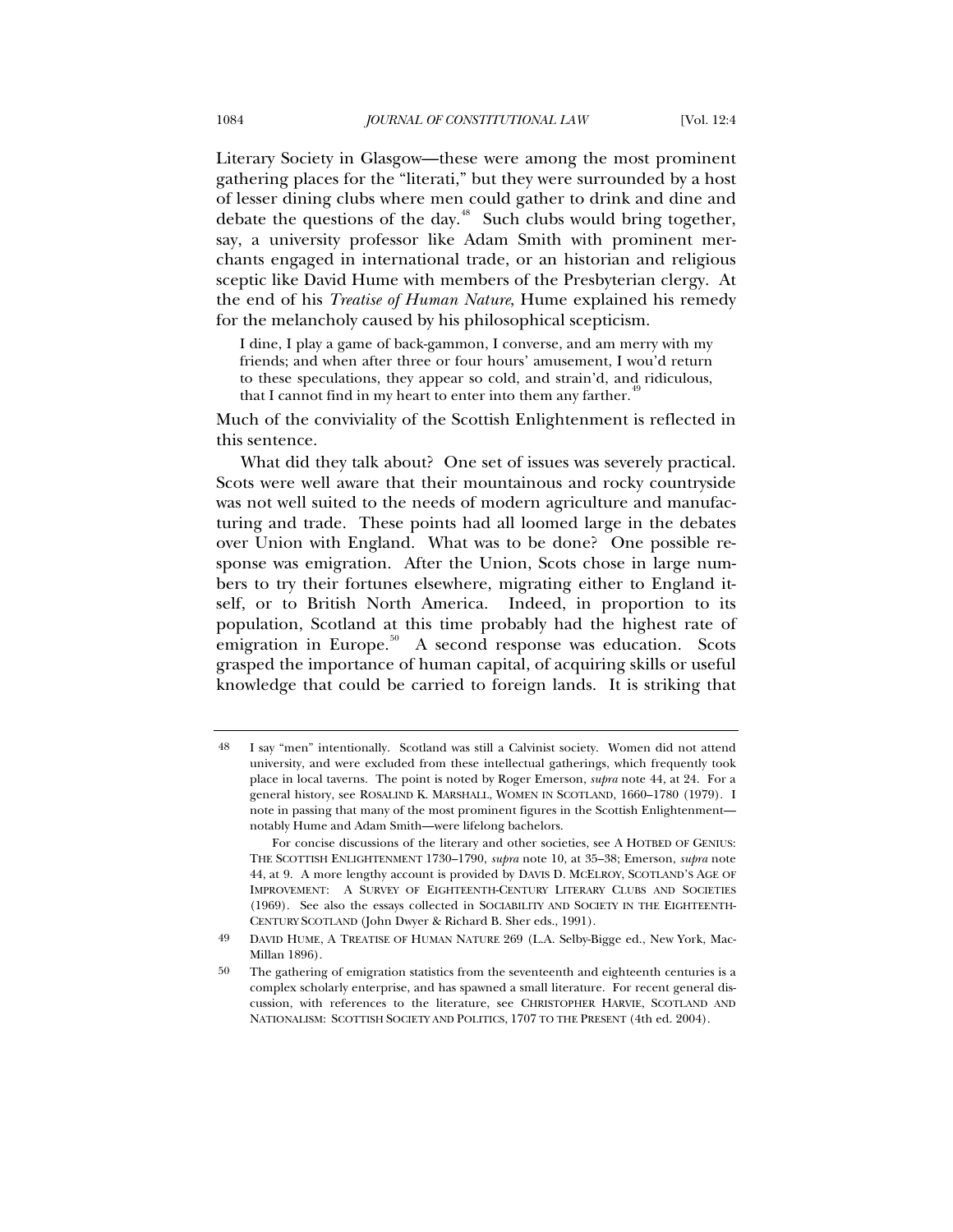between 1750 and 1850, the universities of Oxford and Cambridge, together, trained about 500 medical doctors. Scotland in the same period trained  $10,000$ .<sup>[51](#page-33-0)</sup> It has been estimated that, during the eighteenth century, somewhere between 3,500 and 6,000 trained physi-cians left Scotland for other lands.<sup>[52](#page-33-1)</sup>

Yet a third response was to think intensively about what could be done within Scotland itself—to study the principles of trade and commerce; to promote scientific farming, and the building of roads and canals; to apply the findings of science to industry, and to attempt to discern the underlying scientific and economic principles that would permit Scotland, in spite of its natural disadvantages, to flourish. As a result, we find in the thinkers of the Scottish Renaissance—even the most abstract and theoretical—a keen appreciation of practical knowledge. Societies with names such as the *Honorable Society of Improvers in the Knowledge of Agriculture in Scotland* sprang up on every side. Henry Home (later Lord Kames), the great lawyer and antiquary, theorist of religion and student of agriculture, was a prime mover in the *Edinburgh Philosophical Society for Improving Arts and Sciences and Particularly Natural Knowledge*. "Facts and experiments are useless lumber," he declared in one of his essays, "if we are not to rea-son about them, nor draw any consequences from them."<sup>[53](#page-33-2)</sup>

But the questions that concerned the thinkers of the Scottish Enlightenment were not merely a matter of devising schemes for national betterment. The truly remarkable thing is that the circumstances of Scottish history had brought to the surface a vast range of practical problems that called out for philosophical analysis. It is essential to grasp this fact if we are to understand why the Scottish Enlightenment had such an impact on the American Founders. Many of its central themes began life as questions about the distinctive institutions of Scottish society—the Highland clans, the Kirk, Scots law, the relationship with England—but then turn into something considerably more general and abstract; and it is precisely for this reason that the thinkers of the period are so difficult to classify into neat intellectual compartments. The underlying themes are deeply interlinked; and the characteristic intellects of the age—thinkers like Hume, or Smith, or Kames—have a tendency to range over the entire landscape, to concern themselves with religion, and law, and meta-

<span id="page-33-0"></span><sup>51</sup> COLLEY, *supra* note 4, at 123.

<span id="page-33-1"></span><sup>52</sup> Emerson, *supra* note 44, at 11.

<span id="page-33-2"></span><sup>53</sup> Henry Home, *Of the Laws of Motion*, *in* 1 ESSAYS AND OBSERVATIONS: PHYSICAL AND LITERARY 2–3 (Edinburgh 1754).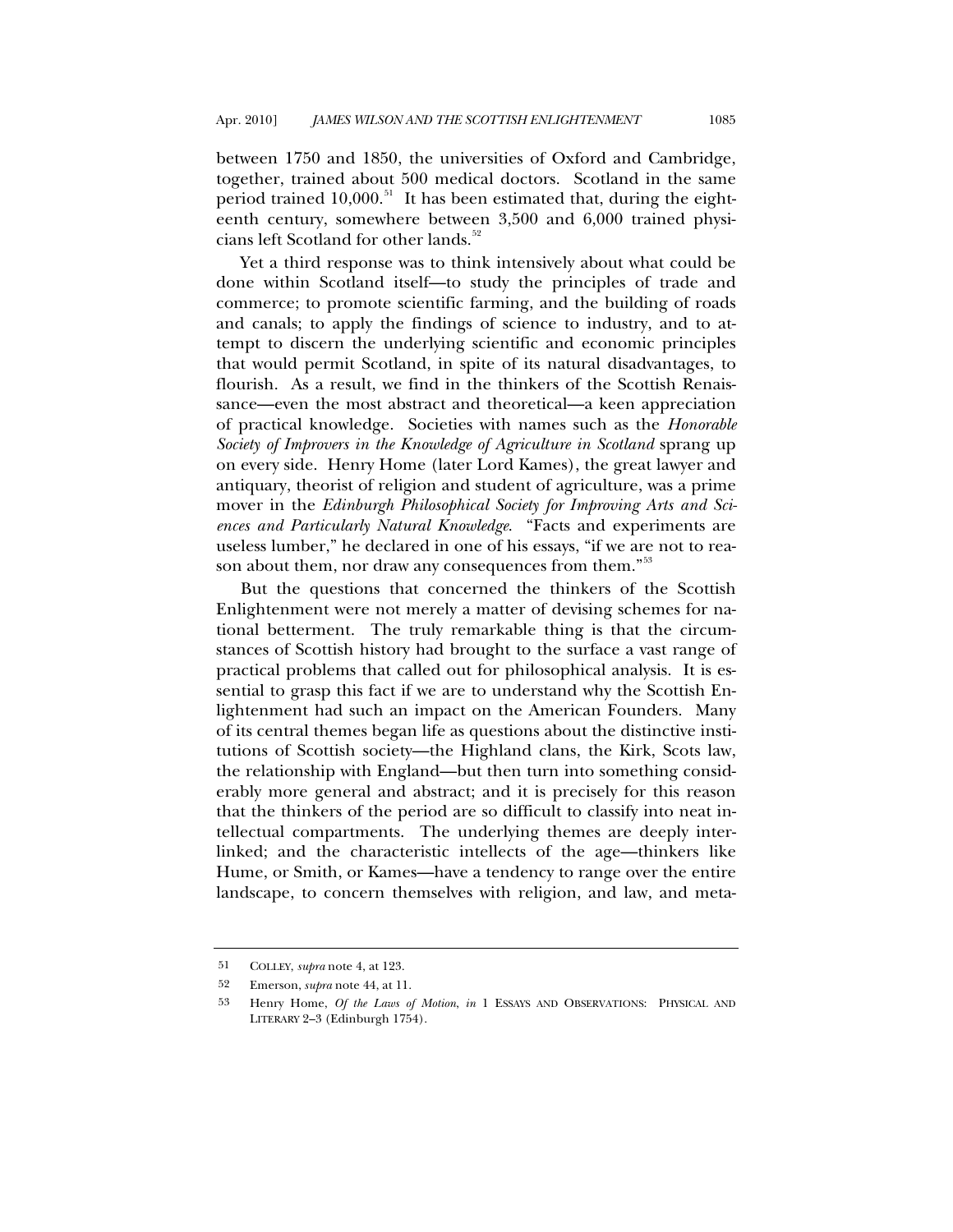<span id="page-34-0"></span>physics, and history, rather than to confine themselves to any one particular spot.

What were the various issues and how were they linked? One obvious question concerned the relationship with England. Granted, the two kingdoms were now one. But what did that mean? Where did it leave the Scots? Were they now to think of themselves as Eng-lishmen, or as Scotsmen, or perhaps as "North Britons"?<sup>[54](#page-34-1)</sup> More generally, how were they to make sense of the entire course of Scottish history, and of the long struggle for independence? How had the distinctively Scottish social institutions grown up, and what set them apart from England? Questions like these prompted a historical turn in Scottish thought. "[T]his is the historical Age," wrote David Hume, "and this the historical Nation."<sup>[55](#page-34-2)</sup> (Indeed, in his own time Hume was better known as an historian and essayist than as a philosopher. What made his name was the *History of England*, in which he attempted to provide a historical account of the growth of British political liberties.)<sup>[56](#page-34-3)</sup> Hume approached history in a philosophical spirit—not as a chronicle of kings and queens, nor as a narrative of great events, but in an attempt to fathom the deeper causes of the rise and progress of nations; and the works of his successors, such as Adam Ferguson's *Essay on the History of Civil Society* (1767) or John Millar's *The Origin of the Distinction of Ranks* (1771), carried this tendency even farther than Hume had done.<sup>[57](#page-34-4)</sup>

### b. The Highlands and the Jacobites

There was a further issue. Scotland after the Union no longer needed to fear England militarily; but social and cultural condescension was another matter. Englishmen could point to their literary

<span id="page-34-1"></span><sup>54</sup> A HOTBED OF GENIUS: THE SCOTTISH ENLIGHTENMENT 1730–1790, *supra* note 10, at 8, observes that this term was in common usage in the decades after the Act of Union.

<span id="page-34-2"></span><sup>55</sup> Letter from David Hume to William Strahan (Aug. 1770), *in* 2 DAVID HUME, THE LETTERS OF DAVID HUME 230 (J.Y.T. Greig ed., Clarendon Press 1932).

<span id="page-34-3"></span><sup>56</sup> DUNCAN FORBES, HUME'S PHILOSOPHICAL POLITICS (1975) gives a detailed analysis of the relationships between Hume's *History*, his Tory politics, and his philosophical views. Significantly, Hume wavered between calling his work a history of England, and a history of Great Britain: he tended to treat the two concepts as equivalent. As for Hume's reputation among his contemporaries, he famously wrote in his short autobiography that he was driven to write by a desire for literary fame, and that the *Treatise of Human Nature*, now considered his philosophical masterpiece, had fallen "dead-born from the press"; he therefore turned to the writing of history instead.

<span id="page-34-4"></span><sup>57</sup> For a general discussion of the changes that the Scottish Enlightenment introduced in the writing of history, see Murray G.H. Pittock, *Historiography*, *in* THE CAMBRIDGE COMPANION TO THE SCOTTISH ENLIGHTENMENT, *supra* note 44, at 258, 258–79.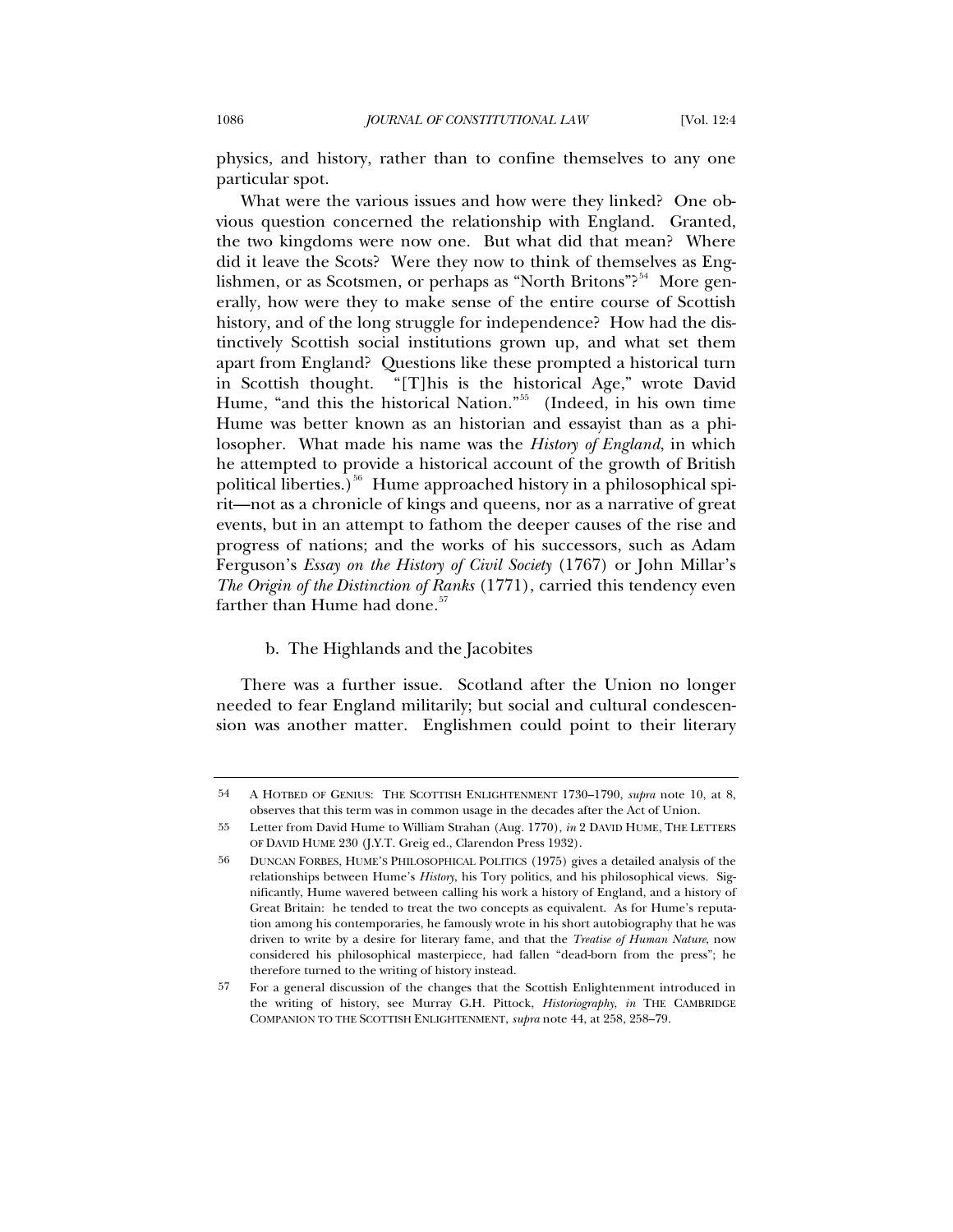tradition—to Chaucer and Spenser, Milton and Dryden, and, above all, to Shakespeare. In philosophy, the English had Bacon and Locke. In science, they had Newton. In architecture, they had Wren. In music, they had Handel. Scotland had—what? Dr. Johnson's famous *Dictionary* was published in 1755. "Oats," read one entry. "A grain, which in England is generally given to horses, but in Scotland supports the people."<sup>[58](#page-35-0)</sup> How were Scots to answer such ridicule? How were they to explain the cultural backwardness of their nation, and—more importantly—what was to be done to correct it?

These questions had their focal point in the problem of the Highlands. Outside the cities, in the small farms of the lowlands, the condition of the people was rustic; but in the Scottish mountains, on the outer islands, one seemed to encounter a different form of life altogether—more ancient, more primitive, than what was to be found in the civilized portions of Europe. Despite centuries of effort, the Stuart kings had never fully established control over the tribal chieftains. They remained a law to themselves. Blood feuds were common among the clans, and it was not unknown for captives to be sold into slavery. From the point of view of the elegant, classically-educated *literati* of Edinburgh, these barbarous mountain men, with their Gaelic language, with their kilts and their bagpipes, were a national embar-rassment, and an easy target for the ridicule of the English.<sup>[59](#page-35-1)</sup> How to civilize them, how (in the vocabulary of the age) "to improve their taste and manners," was the question.

But the problem went beyond mere backwardness. Jacobite feeling in Britain was strongest and most disruptive among the Highland clans. In the first half of the eighteenth century there were repeated insurgencies. The major Catholic powers—Spain and especially France—lent military support. There were armed landings in 1708 and 1715, and numerous invasion scares. The last occurred in 1759, at a time when Wilson was a student at university.<sup>[60](#page-35-2)</sup> The most important uprising, however, occurred in 1745. "Bonnie Prince Charlie," the grandson of King James, landed in Scotland, rallied several thousand Highlanders to his cause, and marched on Edinburgh, which he captured. (Wilson was at the time three years old, and the family

<span id="page-35-0"></span><sup>58</sup> *Oats, in* 2 SAMUEL JOHNSON, A DICTIONARY OF THE ENGLISH LANGUAGE (London, W. Strahan 1755).

<span id="page-35-1"></span><sup>59</sup> An etching shows a Highlander, recently arrived in London, seated on a privy. His kilt is hoisted up around his waist, and he has a puzzled expression on his face, evidently because he has just placed his feet in two adjacent privy holes. *See* THE OXFORD ILLUSTRATED HISTORY OF BRITAIN, *supra* note 35, at 413.

<span id="page-35-2"></span><sup>60</sup> *See* COLLEY, *supra* note 4, at 24. Invasion scares occurred in 1717, 1719, and 1720–1721.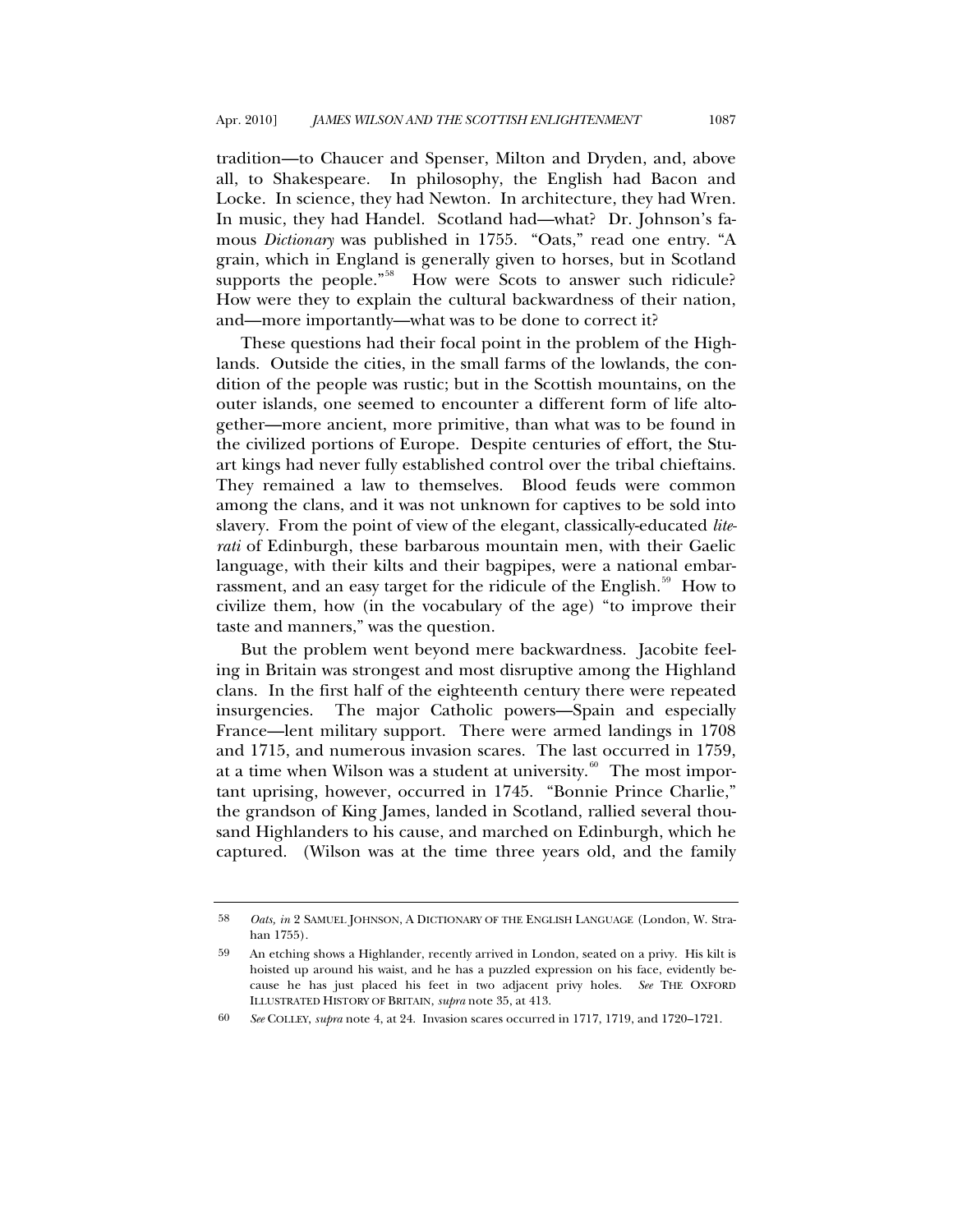farm was not far from Edinburgh; so the insurrection swept close.) The rebel army then invaded England, and marched to within 150 miles of London. The uprising was not finally put down until the battle of Culloden, nine months after it began. $61$  From the point of view of the lowlanders of Edinburgh, Scots in kilts—what Hume referred to as "bare-arsed Highlanders"—were anything but picturesque. $62$ They were a sign of national backwardness, and moreover a threat to public order.<sup>[63](#page-36-2)</sup>

After "the 'Forty-Five," the British government determined, once and for all, to crush the Highland chieftains. The leaders of the revolt were hunted down and executed. The last vestiges of feudalism were abolished. The populace was disarmed. For a generation, until 1782, the tartan and bagpipes were proscribed as symbols of sedition. Military roads were driven deep into the Highlands.<sup>[64](#page-36-3)</sup> The government consciously attempted to break up the social system, to encourage emigration, to recruit young Scotsmen into the British army. In this they were highly successful. The enterprise of foreign conquest gave Scots an outlet in which they could equal the English; and they

<span id="page-36-0"></span><sup>61</sup> Linda Colley discusses the uprising and the subsequent problem of integrating the Scots into British life. *Id.* at 44–46, 77–85, 140–41. General histories are BRUCE LENMAN, THE JACOBITE RISINGS IN BRITAIN, 1689–1746 (1980) and DANIEL SZECHI, THE JACOBITES: BRITAIN AND EUROPE 1688–1788 (1994).

It should be noted that Jacobitism was not exclusively a Scottish phenomenon. The English Tories long remained sympathetic to the Jacobite cause: it was the Whigs who had supported the Glorious Revolution and the Hanoverian succession. Not until the reign of George III, the victories of the Seven Years' War, and the dwindling of the exiled Stuart line, did the Jacobite movement wither away; at that point, the King was glad to welcome the Tories back into political power.

<span id="page-36-1"></span><sup>62</sup> TREVOR-ROPER, *supra* note 20, at 118.

<span id="page-36-2"></span><sup>63</sup> The symbolism of kilts and bagpipes as emblems of Scottish national identity was a creation of the nineteenth century, and in particular of the historical novels of Walter Scott. As Trevor-Roper explains in detail, it was only after the Highland clans had been thoroughly crushed in the eighteenth century that it became possible, in the nineteenth, for kilts and tartans and bagpipes to be depicted by a remarkable cast of romantics and charlatans and clothing manufacturers as symbols of Scottish identity. *Id*. *passim*. But, as Macaulay observed about the novels of Walter Scott, in the eighteenth century "a Macdonald or Macgregor in his Tartan was to a citizen of Edinburgh or Glasgow what an Indian hunter in his war paint is to an inhabitant of Philadelphia or Boston." The quotation appears in Chapter XIII of 3 THOMAS BABINGTON MACAULAY, THE HISTORY OF ENGLAND FROM THE ACCESSION OF JAMES II (Philadelphia, Porter & Coates 1865), which was written in the 1850s; it is cited by TREVOR-ROPER, *supra* note 20, at 217. Macaulay was himself of Highland origins, and, as this passage shows, contemptuous of Walter Scott's romantic portrayal of old Highland life.

<span id="page-36-3"></span><sup>64</sup> DAVID M. WALKER, THE SCOTTISH LEGAL SYSTEM: AN INTRODUCTION TO THE STUDY OF SCOTS LAW 160 (8th ed. 2001). A general account is provided by JOHN PREBBLE, CULLODEN (1961). See also Francis Watt, *The Treason Trials at Carlisle After the '45*, 25 JURID. REV. 124 (1913) and John Bartholomew, *The Highland Clans in the Law of Scotland*, 13 JURID. REV. 205, 307 (1901).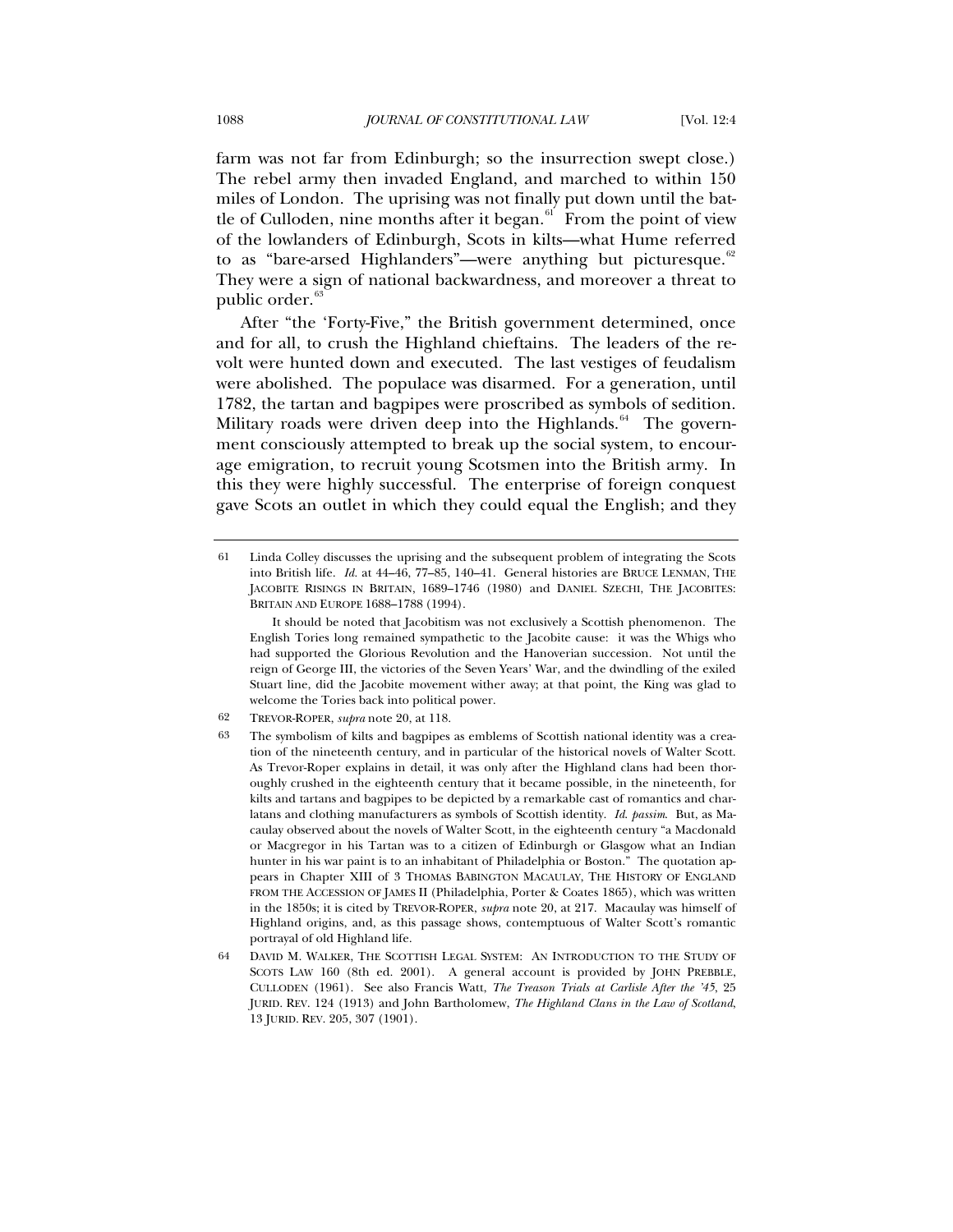<span id="page-37-0"></span>became zealous in the cause of the Empire.<sup>[65](#page-37-1)</sup> In the years 1760– 1775—roughly the time of James Wilson's emigration—some 40,000 Scots emigrated to the American colonies. Most of them were impoverished Highlanders; and, in sharp contrast to the Irish immigrants, most of them were loyalists, fiercely opposed to American in-dependence.<sup>[66](#page-37-2)</sup> The lowlander James Wilson was to take the other side.

It is thus not surprising that, with the problem of the Highlands so conspicuously in front of their eyes, the thinkers of the Scottish Enlightenment should have been preoccupied with questions of anthropology as well as history. How did civilization arise? How was it to be promoted? Why did some nations succeed and others fail? What causes led to the growth of arts and letters? Were there stages through which mankind inevitably progressed? How could a barbarous people be civilized, and how was human history, in the broadest terms, to be conceived?

### c. The Kirk

Such questions about the Highlands inevitably raised questions about another central institution of Scottish life, the Kirk. The religious wars of the past two centuries had fractured Scotland. It was evident that they were bound up with questions that lay on the frontier between theology and philosophy. What was the true basis of religious belief? How, in principle, was one to resolve the disputes of the various Christian sects? To what extent should dissentients be tolerated, and what should be the role of the law in enforcing religious orthodoxy? These questions were by no means new, nor were they exclusively Scottish; but they began to receive different answers than in the past. For John Knox, the most important thing to be learned from the study of the Bible was that irreclaimable "idolaters" (by which he meant Catholics) must not be allowed to live.<sup>[67](#page-37-3)</sup> But by the

<span id="page-37-1"></span><sup>65</sup> This important point is discussed in COLLEY, *supra* note 4, at 130–32. As she points out, for all the linguistic confusion surrounding the terms "Britain" and "England," nobody ever refers to the "English Empire."

<span id="page-37-2"></span><sup>66</sup> *See* BERNARD BAILYN & BARBARA DEWOLFE, VOYAGERS TO THE WEST: A PASSAGE IN THE PEOPLING OF AMERICA ON THE EVE OF THE REVOLUTION 26–27 (1986); *see also* COLLEY, *supra* note 4, at 140; G. MURRAY LOGAN, SCOTTISH HIGHLANDERS AND THE AMERICAN REVOLUTION (1976).

<span id="page-37-3"></span><sup>67</sup> One example will convey the flavor. Knox came to his Protestantism as a consequence of a brutal incident. He had been the companion of George Wishart, who had urged reforms in the Catholic Church; for this, the Catholic prelate, Cardinal Beaton, had had him burned to death for heresy. The execution took place at St. Andrews in 1546. Two months later, Cardinal Beaton was himself murdered by the followers of Wishart. In a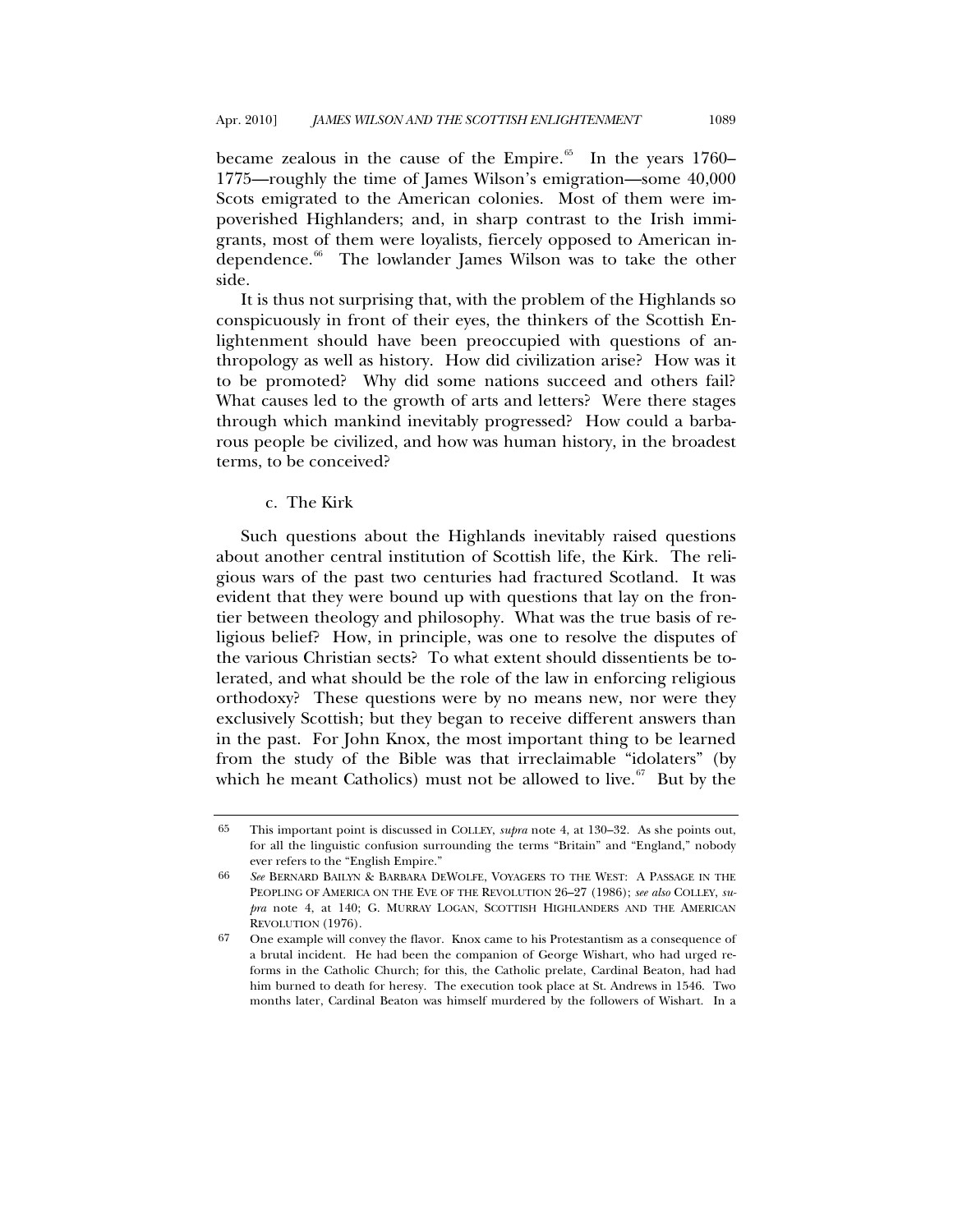eighteenth century, this sort of ferocity was out of fashion. The religious thinkers of the Scottish Enlightenment sought, consciously and deliberately, to turn down the temperature. William Wishart, Principal of the University of Edinburgh, was in the habit of praying, "Lord rebuke and bear down a spirit of imposition and persecution, not only in Papists, but in Christians of whatever denomination."<sup>[68](#page-38-0)</sup> Many intellectual leaders of the Scottish Enlightenment—Hugh Blair, Adam Ferguson, William Robertson—had significant careers in the Church of Scotland before they turned to academic and philosophi-cal pursuits.<sup>[69](#page-38-1)</sup> The sermons of Hugh Blair play down the Calvinist doctrines of sin and predestination, damnation and the Elect, and instead present Christianity as essentially a system of benevolent ethics—highly similar, in fact, to the philosophical system outlined in Francis Hutcheson's *Inquiry into the Original of our Ideas of Beauty and Virtue*, one of the fundamental texts of Scottish Enlightenment thought.

I noted earlier the historical turn in Scottish Enlightenment thought, and its connection to anthropological questions about social development. This entire line of social thought was bound up with parallel questions about the historical origins of religion. How had religious belief (and not just Christianity) come into existence? What were the various forms of monotheism and polytheism, and how had religious belief evolved in human history? Did religion serve a social function, and how were the claims of various religious sects to be reconciled? In the changed religious climate, it now became possible for thinkers like David Hume to inquire into the natural origins of human religion, to reject miracles, to express polite scepticism about the literal truth of the Bible. Only a few decades earlier, Thomas Aikenhead had been executed for expressing similar views. But Hume was received in polite society, and even on cordial terms with at least the more moderate members of the Presbyterian clergy.<sup>[70](#page-38-2)</sup>

68 A HOTBED OF GENIUS: THE SCOTTISH ENLIGHTENMENT 1730–1790, *supra* note 10, at 13.

memorable passage, Knox recounts, in grisly detail, the killing of Beaton, adding the observation, "These thingis we wreat mearelie": we did these things merrily. LEWIS, *supra* note 35, at 201. These two murders took place only a few yards from the College of St. Andrews, where James Wilson lived as a student; he certainly was aware of the history.

<span id="page-38-1"></span><span id="page-38-0"></span><sup>69</sup> *Id.* Hugh Blair became Professor of Rhetoric at Edinburgh; William Robertson a distinguished historian; Adam Ferguson, a historian and sociologist.

<span id="page-38-2"></span><sup>70</sup> The change is an important one; but we must not exaggerate the point. Hume repeatedly tried to find employment in the Scottish universities, but his religious views were considered disqualifying. Only at the outermost fringes of the Scottish Enlightenment did a few of the *literati* incline towards deism or religious skepticism. The mainstream was closer to the "rational Christianity" of a Hugh Blair.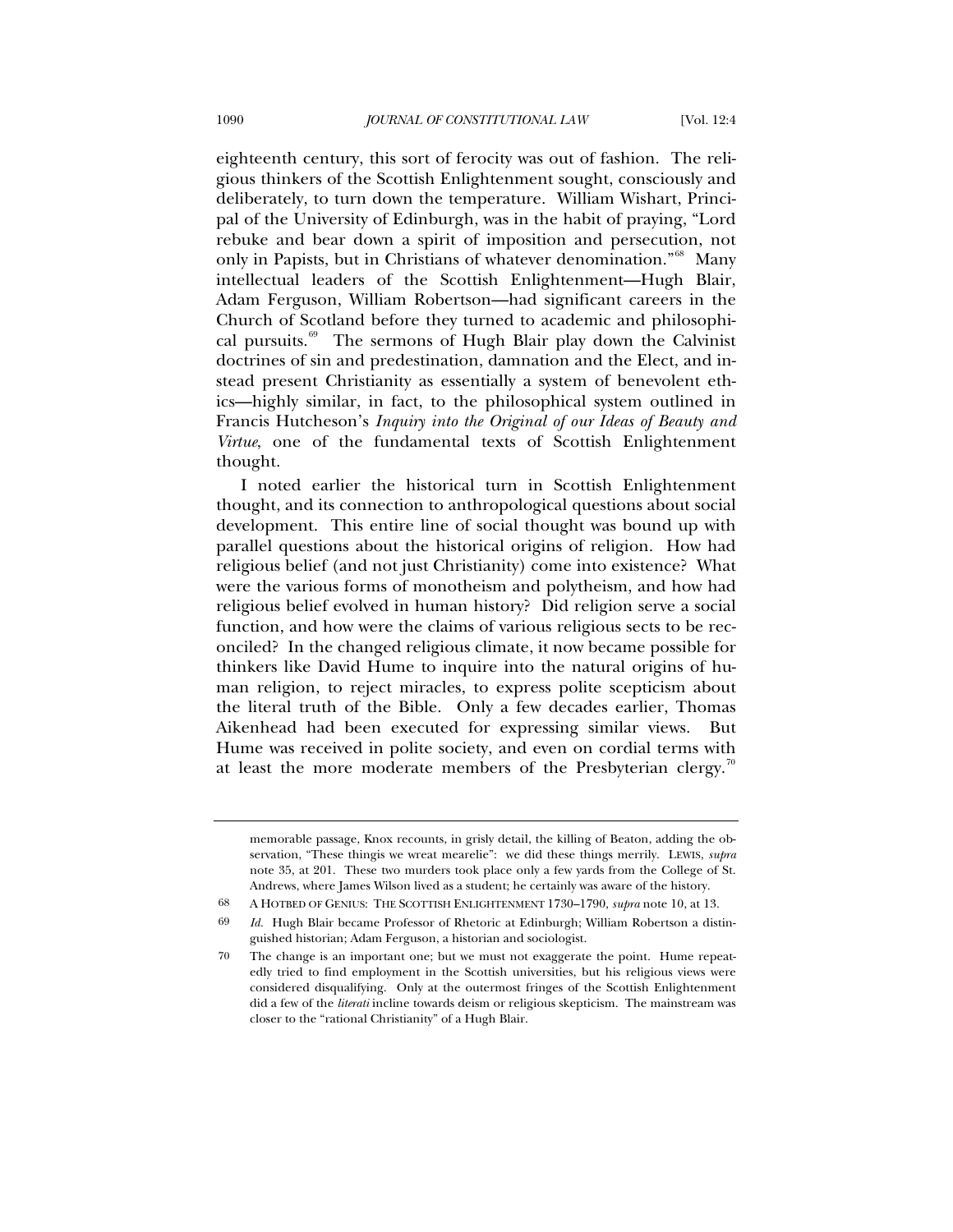<span id="page-39-0"></span>However, the important line of demarcation was not the one separating believers from the small number of sceptics, but the one separating religious "moderates" from the traditional Calvinists. In the early 1730s one of the Moderates, the Glasgow Professor of Divinity, John Simson, caused a scandal when he taught that God was not merely just, but also loving, and furthermore encouraged his students to think for themselves. A serious attempt was made to discipline him for these teachings. But the traditionalists were defeated; after that, at least in the universities, the Moderates were in control of the teach-ing of theology.<sup>[71](#page-39-1)</sup> However, it is important to remember that the literary clubs, the universities, the gatherings of the *illuminati*, were almost entirely an affair of the cities. Outside the cities, in the smaller towns, in the countryside, on farms like Carskerdo, an older and more flinty Calvinism continued to flourish. The Kirk itself was to split in the eighteenth century between the Moderate and the traditionalist factions. Wilson and his clergyman cousin, Robert Annan, with their St. Andrews education, ended on one side of the divide, with most of the other members of the Wilson family on the other.

# d. Scots Law

Let us briefly take stock. I have outlined the way in which the idiosyncrasies of Scottish history—the problem of the Union, the problem of the Kirk, the problem of the Highland clans—generated a set of practical questions that in turn prompted deep philosophical reflection on the foundations of civil society. The practical problems and the philosophical reflection were intimately related; and the various strands of the Scottish Enlightenment—history, anthropology, economics and sociology; theology, metaphysics, literature, ethics—overlap and intersect in remarkable ways.

The important point I wish now to emphasize is that law—and in particular the intellectual tradition of Roman law—lies at the very center of these intellectual developments. I mentioned earlier that the Scottish Enlightenment was largely an affair of the educated professions. In eighteenth-century Scotland, that meant the clergy, the lawyers, and the doctors. The doctors we can set to one side. But the lawyers and, to a lesser extent, the clergy were at the heart of things. The point is crucial to an understanding of James Wilson. As we saw,

<span id="page-39-1"></span><sup>71</sup> Emerson, *supra* note 44, at 14. In 1755, John Home, a Presbyterian minister, wrote a patriotic tragedy in imitation of Shakespeare. The play was successfully performed at Covent Garden; but members of the clergy were not supposed to write for the stage, and he was forced to leave his ministry. *See* TREVOR-ROPER, *supra* note 20, at 76–77.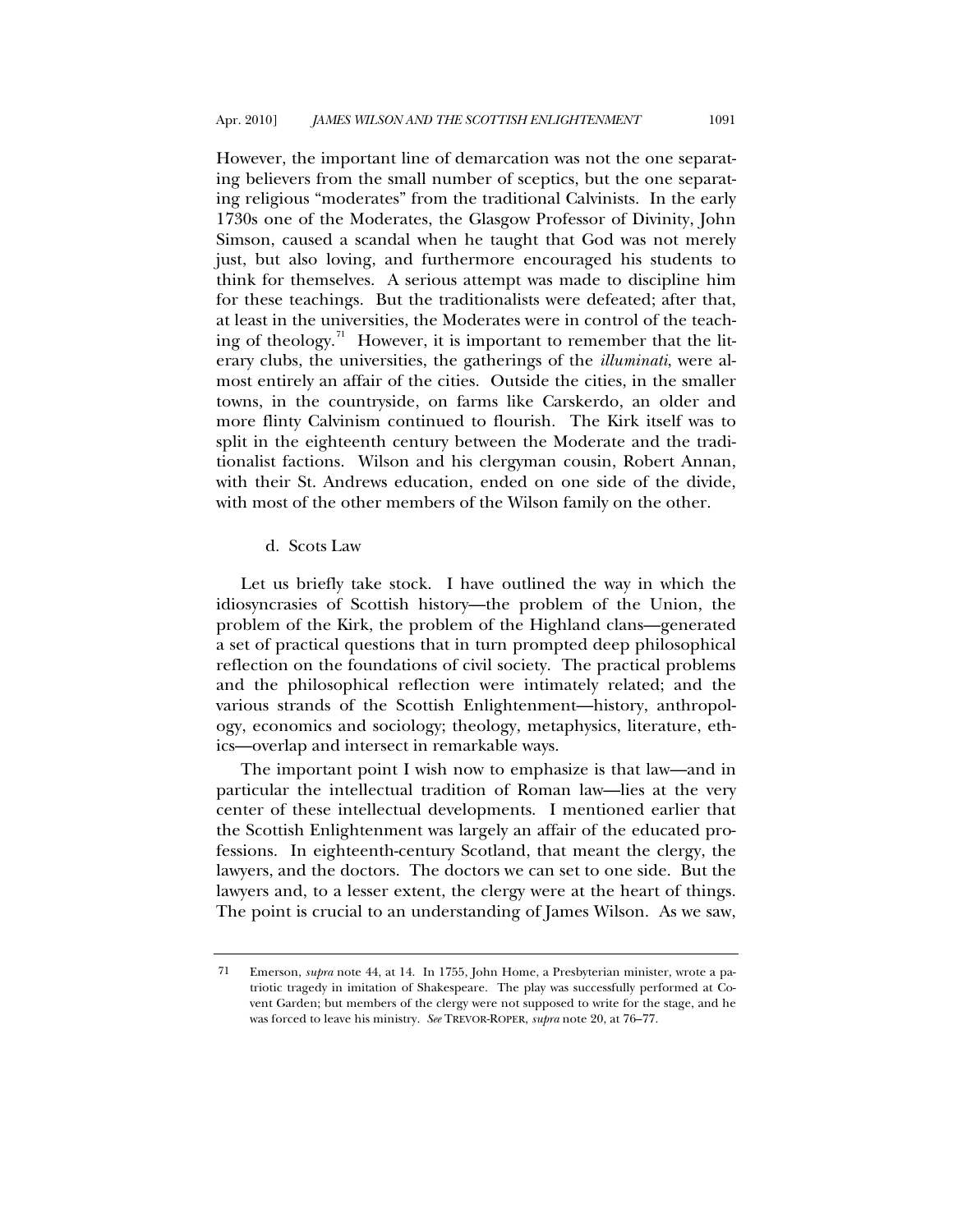<span id="page-40-0"></span>he was sent to St. Andrews to prepare for the ministry, and in time he emerged as one of the foremost lawyers in America. Today it is natural to think of theology and law as entirely separate fields of study; but that was far from how they appeared in the Scotland of the eighteenth century. What is the role of law in a godly polity? What is the relation between God's law and human law? What are the ultimate foundations of the legal order? How far should the state guard against heresy and blasphemy? These questions had been at the center of Scottish religious and political life at least since the time of John Knox; and as the religious answers changed, the legal answers were forced to change as well.<sup>[72](#page-40-1)</sup> But there is a subtler point. Roman law was not merely a body of rules to be applied to the resolution of disputes. It was also a sophisticated tradition of political and social thought, possessing intellectual resources that set it apart in fundamental ways from English common law. It is this aspect of the Roman legal tradition that places it near the heart of the Scottish Enlightenment, and that we now need to attempt to understand.

### i. The Roman Law Background

As is well known, the divergence between English common law and the civil law of the Continent can be traced back to the twelfth century.<sup>[73](#page-40-2)</sup> The story is complicated, but, broadly speaking, the divergence had its root in the fact that the continental legal systems organized themselves around the texts of ancient Roman law—the *Corpus Juris Civilis*—that were rediscovered in Italy sometime around the year 1100; English law, by contrast, organized itself around the decisions of the King's courts. From this primary difference flowed several further consequences. Because the continental systems were organized around a canonical document, legal instruction took place primarily in the universities, at the hands of scholars, whereas in England it took place primarily at the hands of practitioners. Where legal education in England was a severely practical discipline, an initiation into a trade, legal education on the Continent was more

<span id="page-40-1"></span><sup>72</sup> For a history of the relationship between law and religion in the seventeenth century, see generally BERMAN, *supra* note 34*.*

<span id="page-40-2"></span><sup>73</sup> The literature on Roman law is massive, and important works are to be found in most of the European languages. An account of the classical law that is both reliable and not overly technical is provided by BARRY NICHOLAS, AN INTRODUCTION TO ROMAN LAW (1962), which contains a helpful bibliography. For the history of Roman law in the medieval and modern periods, WIEACKER, *supra* note 33, is the standard reference. Most of the facts in this paragraph about the intellectual tradition of Roman law are thoroughly discussed in ALAN WATSON, THE MAKING OF THE CIVIL LAW (1981).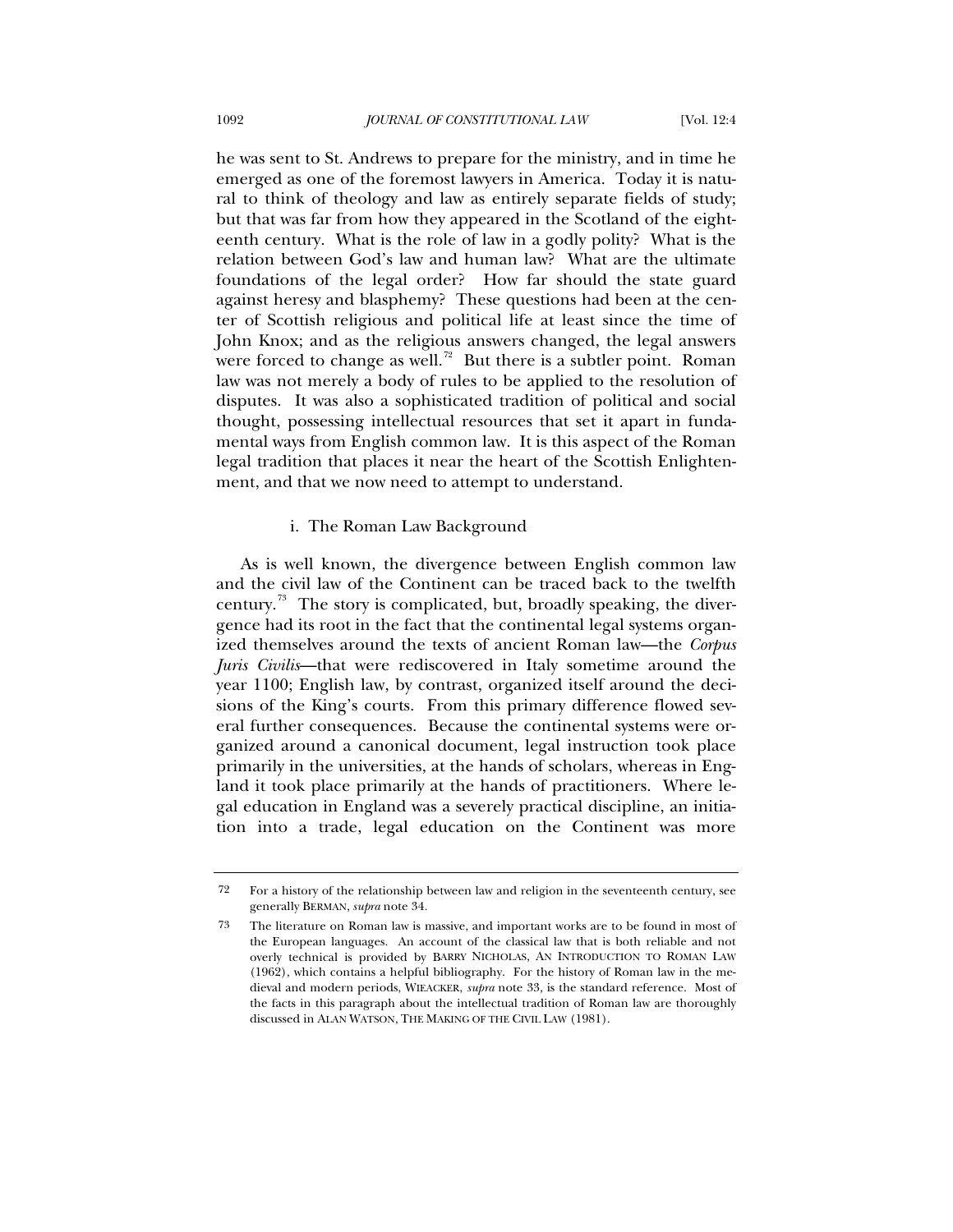academic, more concerned with broad questions of legal philosophy. In part this was because of the influence of the scholastic method, which the medieval jurists applied diligently to attempt to provide a logical analysis of the somewhat disorderly Roman texts; in part it was a reflection of the fact that many of the medieval scholars were ecclesiastics, and concerned to analyze the ethical foundations of legal order; and in part it was a reflection of the fact that Roman law, because it was more highly organized and more accessible than the common law, attracted the attention of philosophers who were not themselves lawyers. As a result of all these tendencies, the civil law has long been associated with a tendency towards logic, conceptual organization, and philosophical reflection. In addition to these broadly philosophical tendencies, the study of law on the Continent also had a second intellectual strand, linking it to the study of ancient history; and again, this marks a contrast with the common law. The Roman laws had been written in ancient times, and in the Latin language; and as the study of ancient literature and the knowledge of Roman history progressed, it was natural to apply the new learning to the study of Roman law.<sup>[74](#page-41-0)</sup> As a result, by the seventeenth century the study of civil law on the Continent was associated both with philosophy and with the study of history and classical literature. It was a highly sophisticated intellectual enterprise, touching not just on the particular rules to be applied to the interpretation of contracts, but on philosophy and theology, classical languages, archaeology, and the study of ancient literature and history.

The situation in England was very different, and the difference is one of fundamental intellectual orientation. A young student of the common law in the eighteenth century was not sent to university. Instead he went to the Inns of Court, to be trained by practicing attorneys. Nor was he encouraged to study either philosophy or classical Roman history. Rather, he was expected to spend several years mastering the judicial writs and the rules of common law pleading. Legal study was not a theoretical enterprise, not one of the liberal arts, but rather an initiation into a trade, an instruction in legal technique. Where the civilians had gone to great pains to organize and classify the basic principles of Roman law, in the eighteenth century the organization of the common law remained haphazard. This was not to

<span id="page-41-0"></span><sup>74</sup> To see this point, one need only consult the voluminous footnotes to Edward Gibbon's famous chapter forty-four on the history of Roman law in *The History of the Decline and Fall of the Roman Empire* (1781 & 1788). He was able to draw on dozens of works of historical scholarship in Latin and French; at the time, nothing remotely comparable existed for the history of the common law.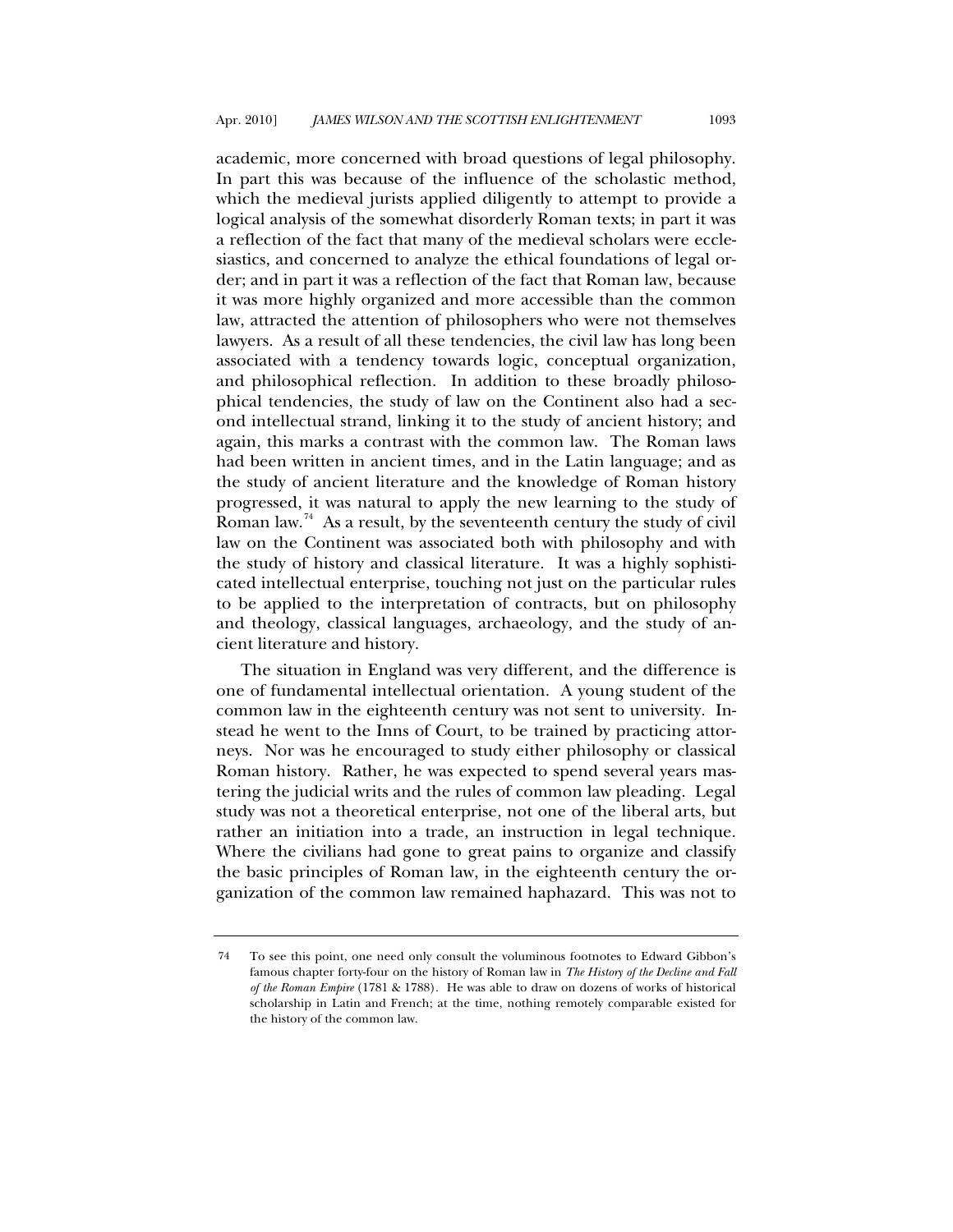<span id="page-42-0"></span>change until Blackstone published his lectures on the common law in the 1760s; and the task of reform was to last well into the nineteenth century. The entire system was so forbidding, so complicated, as to discourage philosophical inquiry—either by philosophers, who lacked the necessary legal mastery, or by the lawyers, whose attention was fixed on the practical aspects of their craft.

#### ii. Roman Law and the Scottish Enlightenment

Let us now consider the impact of the Roman legal tradition upon the thinkers of Scotland. Recall that for generations Scots had been going to the universities of the Continent to receive their higher education, and that the education they received was overwhelmingly in law.

The first point to observe is that both strands in the civil law tradition—the philosophical strand and the historical strand—were powerfully exemplified in Scottish legal thought. The most influential writer on Scots law in the seventeenth century was James Dalrymple, who in 1690 became the first Viscount of Stair.<sup>[75](#page-42-1)</sup> Although Stair is generally considered the greatest jurist in Scottish history, he was not formally trained in law. As a young man, he had been an instructor in philosophy at the University of Glasgow; he undertook on his own the study of Roman law and classics.<sup>[76](#page-42-2)</sup> His most important work of scholarship appeared in 1681. The full title is informative: *The Institutions of the Law of Scotland Deduced from Its Originals, and Collated with the Civil, Canon and Feudal Laws, and with the Customs of Neighboring Nations*. [77](#page-42-3) He found Scots law a heterogeneous mixture of rules from different sources; his task was to reduce them to an orderly system. In pursuing this goal Stair was explicitly writing in the logical and classificatory tradition of Justinian's *Institutes*. But he had other, more recent models. He was deeply familiar with the work of the

<span id="page-42-1"></span><sup>75</sup> The works of Scottish legal history by Cairns, *supra* note 26, and 5 WALKER, *supra* note 43, contain extensive references to the biographical literature on Stair (whose dates are 1619–1695).

<span id="page-42-2"></span><sup>76</sup> WALKER, *supra* note 64, at 150.

<span id="page-42-3"></span><sup>77</sup> JAMES VISCOUNT OF STAIR, THE INSTITUTIONS OF THE LAW OF SCOTLAND (David M. Walker ed., Univ. Presses of Edinburgh and Yale 1981) (1693). The history of the various editions of Stair's treatise is complex; for details, see John W. Cairns, *The Civil Law Tradition in Scottish Legal Thought*, *in* THE CIVILIAN TRADITION AND SCOTS LAW: ABERDEEN QUINCENTENARY ESSAYS 191–223 (David L. Carey Miller & Reinhard Zimmermann eds., 1997). Stair's treatise belongs to a class of juridical writing known as "Institutional literature," from its emulation of the *Institutes*. The topic is influentially discussed in Klaus Luig, *The Institutes of National Law in the Seventeenth and Eighteenth Centuries*, 17 JURID. REV. 193 (1972).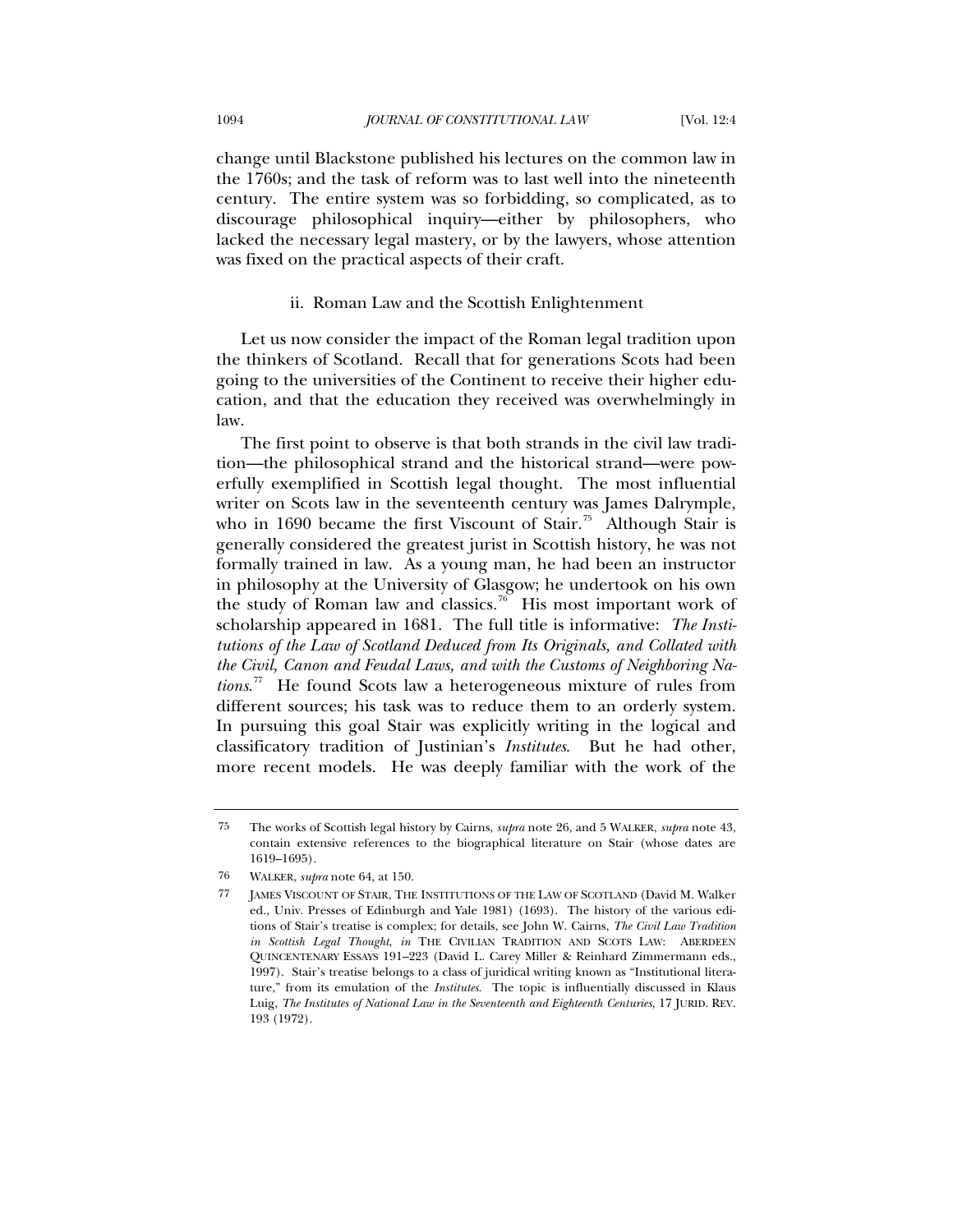French and Dutch jurists—notably Hugo Grotius and Samuel Pufendorf, whose writings on natural law belong as much to political philosophy as to law. (Indeed, when he was driven into exile during the years 1682–1688, he spent his exile in Leiden, one of the great cen-ters for the study of natural law.)<sup>[78](#page-43-0)</sup>

Stair used the ideas of the natural lawyers to perform two interrelated tasks. The first was organizational. He aimed to display Scots law as a coherent, rational, and unified structure. So he attempted not only to arrange and classify the legal rules, but to place them into a logical and hierarchical order, with the more specific rules being systematically deduced from higher principles. (This conception of the logical structure of the law—of law as "legal science"—has had a lasting impact on Scottish legal thought. Even today the leading introductory textbook in Scots law begins with an extended discussion, explicitly traced to Stair, of "[t]he Science of Law";<sup>[79](#page-43-1)</sup> such a concept is of course foreign to the intellectual tradition of the common law.)

The second task was that of criticism, of appraisal. The law of nature gave Stair a platform from which not only to *organize* but to *evaluate* the various traditional rules of Scottish law, and to pick and choose among them. For our purposes, the most significant thing is the argument Stair gave to justify this procedure. He needed to explain why Roman law—the law of an ancient and pagan people should have any authority in modern Scotland. This question he addressed by tracing it to a higher question: What is the relationship between human law and divine law? To this question he gave a traditional answer. God is necessarily a rational being; and human beings, through the use of the faculty of reason implanted in them by God, have an innate capacity to discern the basic principles of natural law, the law of reason. This natural law, he explains, must prevail over any merely human law, whether it is established by legislation, or custom, or immemorial usage. "Law," he said in the opening of the *Institutions*, "is the dictate of reason, determining every rational being to

<span id="page-43-0"></span><sup>78</sup> I note that not only Stair, but the other great Scots jurists of the seventeenth century, Thomas Craig and George Mackenzie, also studied on the Continent. 4 WALKER, *supra* note 43, at 360–63; WALKER, *supra* note 64, at 163 & n.9.

<span id="page-43-1"></span><sup>79</sup> WALKER, *supra* note 64, at 1–2. This influential textbook was written by David M. Walker, the Regius Professor of Law at Glasgow. The first two chapters, filling some eighty pages, are entitled "The Science of Law" and "The Divisions of Legal Science." *Id.* at 1–82. Walker undertakes to explain that law "is truly a science, that is, a systematic body of coherent and ordered knowledge about the institutions, principles and rules regulating human conduct in society," *id.* at 2; the general conception of "legal science" is explicitly traced to Stair. *Id.* at 3.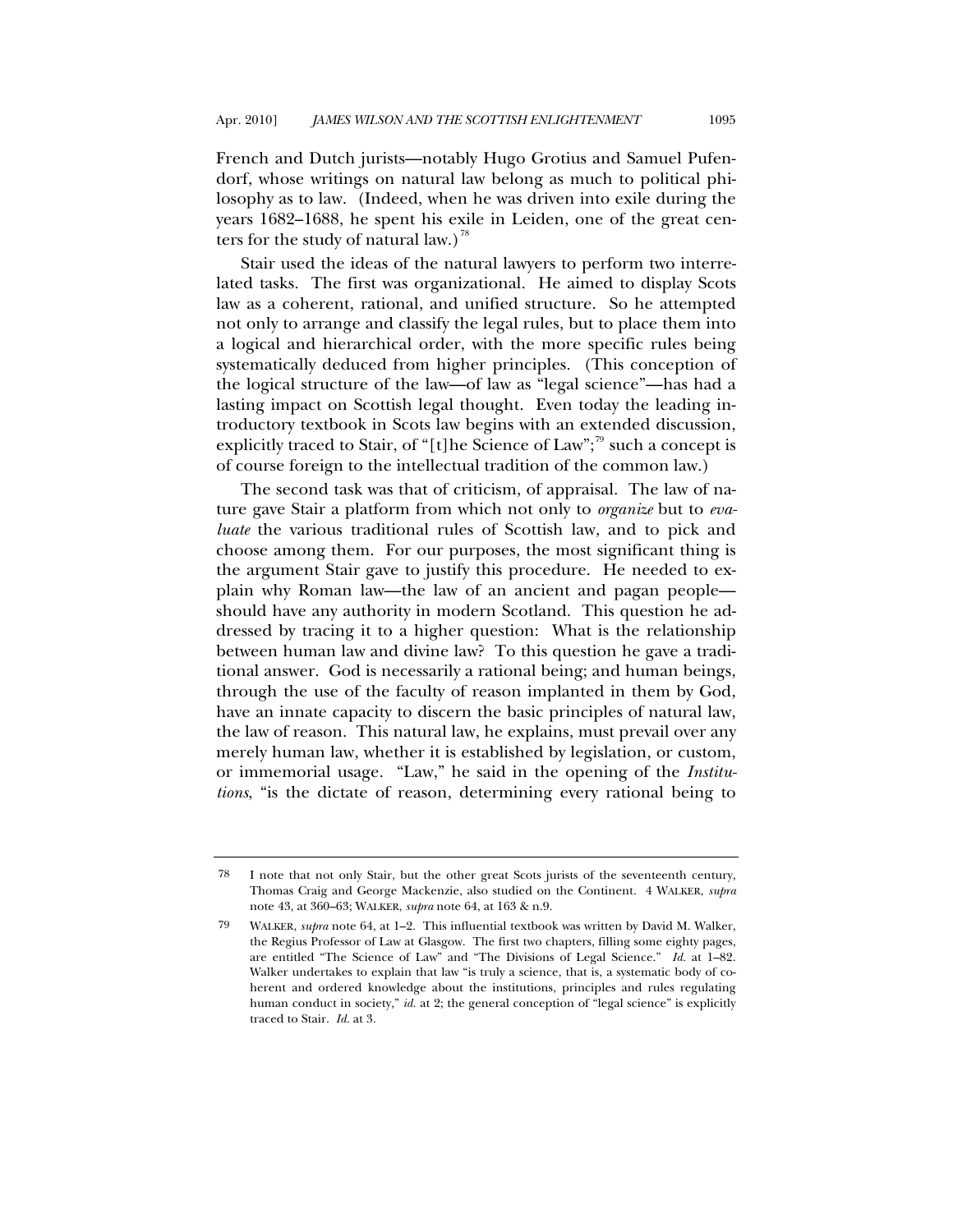that which is congruous and convenient for the nature and condition thereof."[80](#page-44-0)

This conception of law was of course not original to Stair. Substantially the same argument was to be found in the writings of Grotius and the school of natural law; and these writings Stair knew well. Grotius in turn took it from the school of scholastic legal-theologians who flourished in Spain at the end of the sixteenth century: Francisco de Vitoria, Domingo de Soto, Luis de Molina, Francisco Suarez. The Spanish late scholastics in turn were explicitly drawing on the writings of Thomas Aquinas from the thirteenth century.<sup>[81](#page-44-1)</sup> There are some subtle differences between the Spanish Catholics and the Scottish Presbyterians; but they are overshadowed by the similarities. $82$ Why, then, according to Stair, is Roman law binding in Scotland? Not because it is directly authoritative. Rather, because of all human laws, the civil law of the Roman commonwealth is

the most excellent. And because of that affinity that the law of Scotland hath with it . . . and its own worth, even after the ruin of the Roman Empire which hath so commended it,[] that though it be not acknowledged as a law, binding for its authority, yet being, as a rule, followed for its equity, it shall not be amiss here to say something of it.

 The literature on Stair and natural law is considerable. Among the principal general contributions are R.H. Campbell, *Stair's Scotland: The Social and Economic Background*, 1981 JURID. REV. 110; T.M. Cooper, *Stair the Scientist*, 67 JURID. REV. 23 (1955); Gordon Donaldson, *Stair's Scotland: The Intellectual Inheritance*, 1981 JURID. REV. 128; John Underwood Lewis, *The Moral Character of Positive Law in Viscount Stair's* Institutions of the Law of Scotland *(1681): A Source for Rethinking the Nature of Legal Obligation*, 1976 JURID. REV. 127; D.M. Walker, *The Importance of Stair's Work for the Modern Lawyer*, 1981 JURID. REV. 161.

 For scholarly discussion of Stair on natural law, see, for example, A.H. CAMPBELL, THE STRUCTURE OF STAIR'S INSTITUTIONS (1954); John D. Ford, *Stair's Title "Of Liberty and Servitude*," *in* THE ROMAN LAW TRADITION 135 (A.D.E. Lewis & D.J. Ibbetson eds., 1994); D.N. MacCormick, *Law, Obligation and Consent: Reflections on Stair and Locke*, 65 ARCHIV FÜR RECHTS-UND SOZIALPHILOSOPHIE 387 (1979); D.N. MacCormick, *Stair as Analytical Jurist*, *in* STAIR TERCENTENARY STUDIES 187 (David M. Walker ed., 1981); Neil MacCormick, *The Rational Discipline of Law*, 1981 JURID. REV. 146; P.G. Stein, *Stair's General Concepts: The Theory of Law*, *in* STAIR TERCENTENARY STUDIES, *supra*, at 181.

<sup>80</sup> STAIR, *supra* note 77, bk. I, tit. I, § 1, at 73.

<span id="page-44-1"></span><span id="page-44-0"></span><sup>81 4</sup> WALKER, *supra* note 43, at 365–66. The central article calling attention to the importance of the Spanish Scholastics for the school of natural law is Hans Thieme, *Natürliches Privatrecht und Spätscholastik*, 70 ZEITSCHRIFT DER SAVIGNY-STIFTUNG FÜR RECHTSGESCHICHTE 230ff (1953), *reprinted in* HANS THIEME, IDEENGESCHICHTE UND RECHTSGESCHICHTE: GESAMMELTE SCHRIFTEN 870 (1986).

<span id="page-44-2"></span><sup>82</sup> For general discussion of the relationship of Stair to the Scholastic tradition, see William M. Gordon, *Stair's Use of Roman Law*, *in* LAW-MAKING AND LAW-MAKERS IN BRITISH HISTORY, *supra* note 41, at 120; Peter Stein, *Legal Thought in Eighteenth Century Scotland*, 1957 JURID. REV. 1, 3–5. There are further references to works on this topic in Cairns, *supra* note 77, at 206.

<span id="page-44-3"></span><sup>83</sup> STAIR, *supra* note 77, at 80.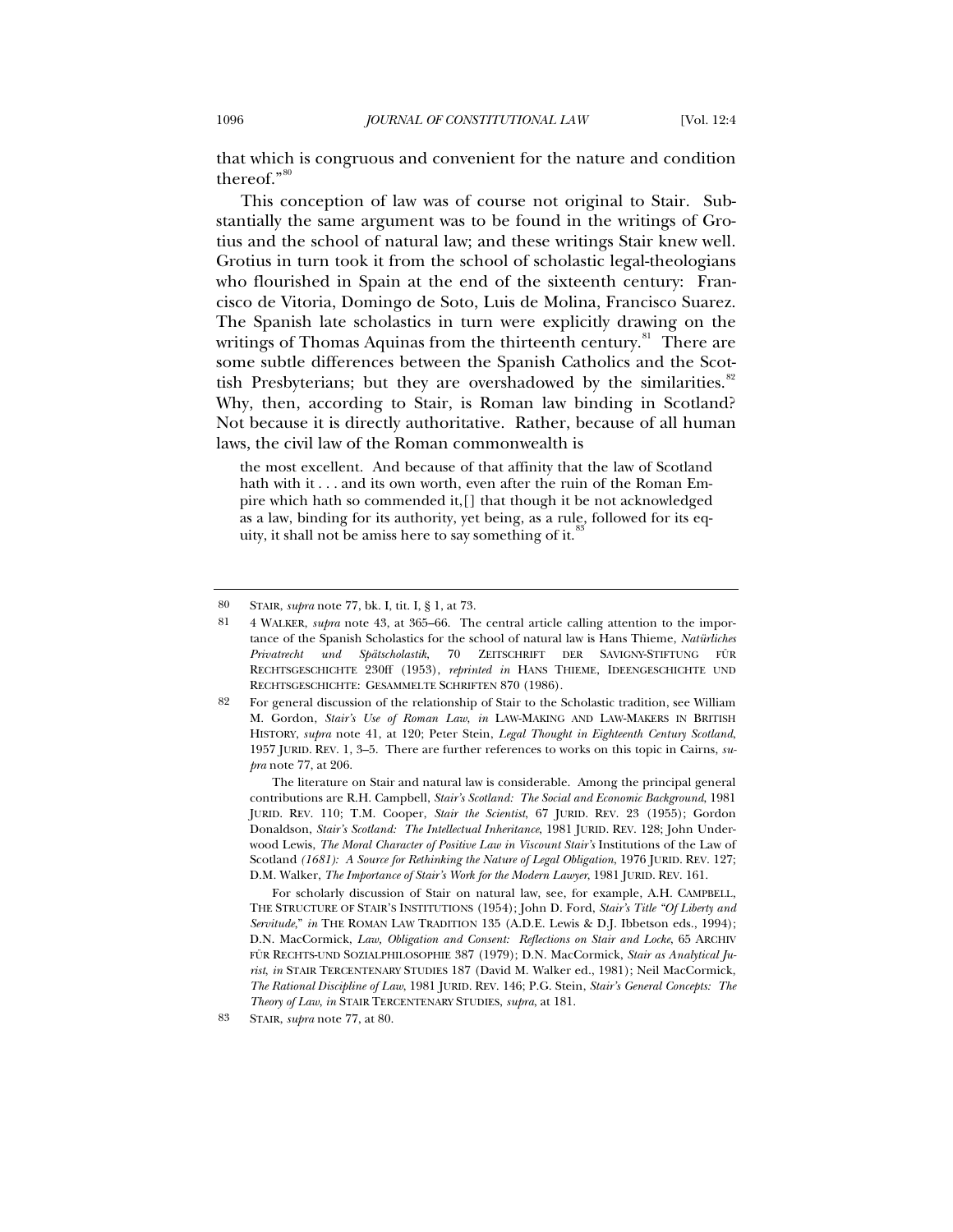Here, "equity" is just a synonym for the law of nature. In other words, the ultimate foundation of Scots law—the reason for the authority of Roman law—was not tradition, or custom, but rather the divine law of reason; and it follows that the rules of Roman law were binding only to the extent that they were conformable to rationality. In drawing this conclusion, Stair was following in the footsteps of another great Scots jurist of the seventeenth century, Thomas Craig, who had given essentially the same analysis at the very beginning of the seventeenth century; and Craig's analysis directly influenced Stair. In Scotland, wrote Craig, "we are bound by the Roman laws only in so far as they are congruent with the laws of nature and right reason."<sup>[84](#page-45-0)</sup> I said that the intellectual tradition of the civil law has two strands, a logical and a historical. The logical strand in Stair's treatise is clear enough. But what of the historical strand? That is present, too, in the detailed discussion he provides of the rules of the *Digest* and of their historical origins. But there is a subtler point here, and to grasp it we need to understand something of the legal profession in Scotland at the end of the seventeenth century. Notice first that, because Scotland was a civil law jurisdiction, advocates were not (as in England) expected to argue their clients' case by citing precedents to the court. Judicial decisions were not viewed as a source of law, either by the judges or by the lawyers, and in any case were not reported.<sup>[85](#page-45-1)</sup> What then did judges want to hear? What they expected—what made a successful advocate—was somebody who could argue from the law of reason, who was familiar with the treatises of natural law, who could build an argument from first principles, and illuminate it with a deep understanding of the history of Roman law. As a later Scottish judge observed:

From their sojourn in Holland the aspirants to practice in the Parliament House brought back with them not only the principles which they had imbibed from the masters of the Roman-Dutch law but also the treatises

<span id="page-45-0"></span><sup>84</sup> Craig's argument from his *Ius Feudale* is quoted in Cairns, *supra* note 26, at 100. Craig's natural law argument is too early to have been influenced by Grotius and Pufendorf; it would be interesting to know more about his antecedents. Cairns, *supra* note 77, at 200– 12, summarizes the contributions of Craig, Stair, and Mackenzie.

<span id="page-45-1"></span><sup>85</sup> Kenneth Reid, *A Note on Law Reporting*, *in* 1 A HISTORY OF PRIVATE LAW IN SCOTLAND, *supra* note 26, at liv (outlining the history of case reporting in the Court of Session). No systematic law reporting occurred until the eighteenth century, when the development of a more sophisticated theory of precedent took place. *Id.* at lvi. For further information, see G. Maher, *Judicial Precedent*, *in* 22 THE LAWS OF SCOTLAND: STAIR MEMORAL ENCYCLOPAEDIA 92 (Sir Thomas Smith ed., 1987). (I note in passing that Stair at the end of the seventeenth century published a collection of reports of Scottish case law, but of course did not regard the decisions of the Scottish courts as establishing binding precedent.)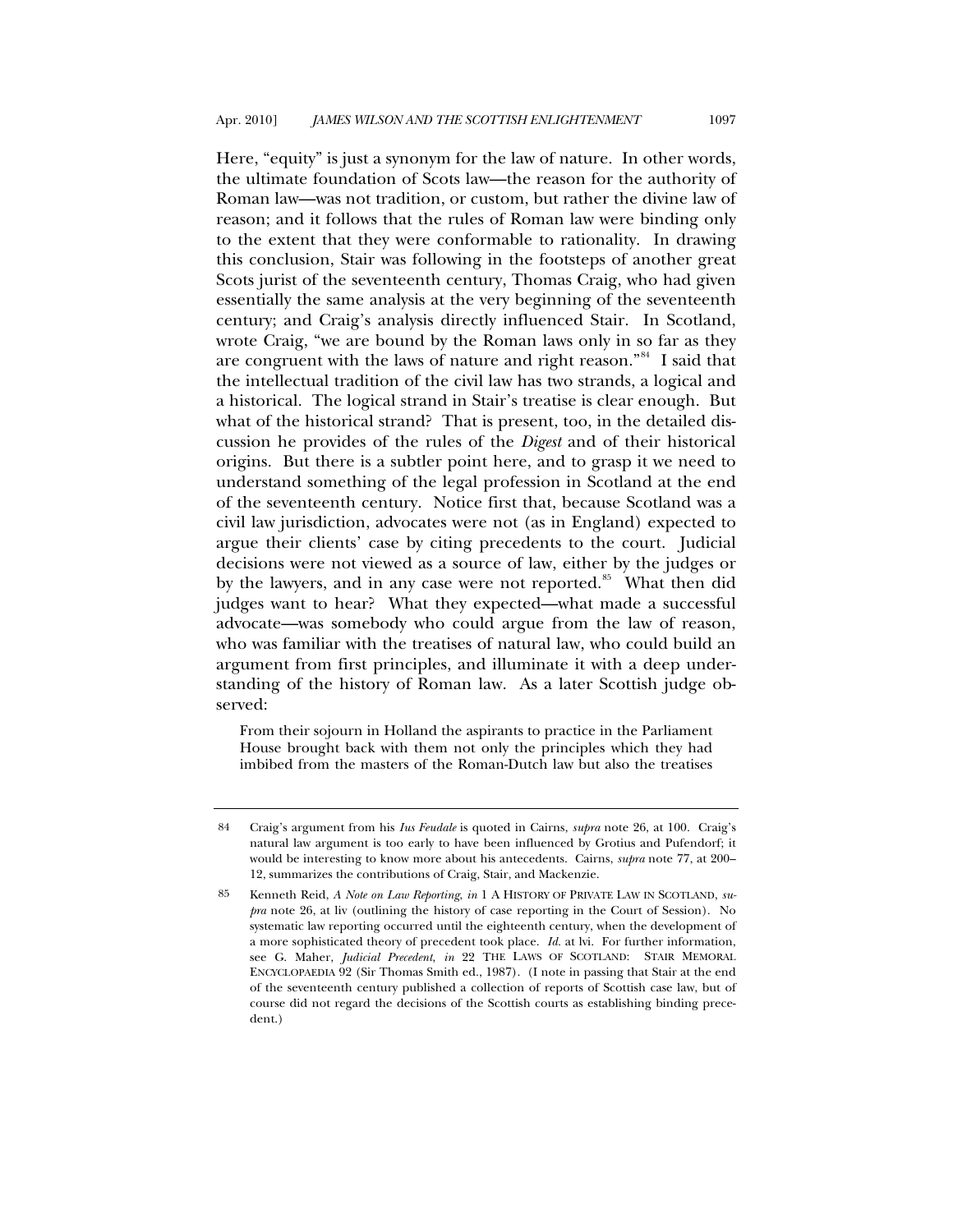of which the law schools of the Dutch Universities were so prolific. No Scots lawyer's library was complete in those days which did not contain the works of Grotius, Vinnius, the Voets, Heineccius and other learned civilians. Collections of decisions of the Scottish judges were few and inaccessible, and the Court of Session, with its predilection for principle rather than precedent, heard many arguments, adorned with citations of the Roman law and its Dutch commentators.<sup>8</sup>

(I note in passing that this general attitude is a striking feature of James Wilson's constitutional opinions when he was a Justice of the United States Supreme Court: even though he had studied the common law, in his judicial opinions he tends to recur to first principles, rather than to parse the case law.)

At this time, at the end of the seventeenth century, before the Act of Union, most members of the Scottish legal profession received their formal education in the Netherlands, usually at Leiden or Utrecht. Domestic Scottish education in law at this time was weak. In part this was because Scotland still had the system of "regenting," in which a student would be taught by a single tutor (or "regent") who would supervise his reading in all subjects of the curriculum throughout his university career. In addition, there were few university instructors in law, and none were of any distinction. The Dutch universities, in contrast, had organized themselves into a professorial system. Individual scholars were appointed to chairs in their field of specialization. Education took the form of university lectures; and students could choose which lectures they wished to follow. The language of instruction was, of course, Latin. Scottish law students typically began by attending lectures on the *Institutes* and on natural law; they then proceeded to the *Digest*. These studies in Roman law were often supplemented by the study of feudal law and canon law; but also history, classical languages, Greek and Roman antiquities, and rhetoric. All of this was highly dissimilar to the training of lawyers in England. Sometimes the Scottish students took a degree, but that was not the common practice; and in any case, a degree was not needed for admission to legal practice in Scotland.<sup>[87](#page-46-1)</sup> During the last decades of the seventeenth century—roughly speaking, from the Restoration in 1660 to the Treaty of Union in 1707—the organization of

<span id="page-46-0"></span><sup>86</sup> Stewart v. London, Midland and Scottish Ry. Co., [1943] S.C. (H.L.) 19, 38–39, *quoted in* WALKER, *supra* note 64, at 164.

<span id="page-46-1"></span><sup>87</sup> Cairns, *supra* note 26, at 128–29 (giving numerous citations to the literature on interactions between Scotland and the Netherlands in legal education in the eighteenth century); *see also* John W. Cairns, *Importing our Lawyers from Holland: Netherlands Influences on Scots Law and Lawyers in the Eighteenth Century*, *in* SCOTLAND AND THE LOW COUNTRIES, *supra* note 31, at 136–53.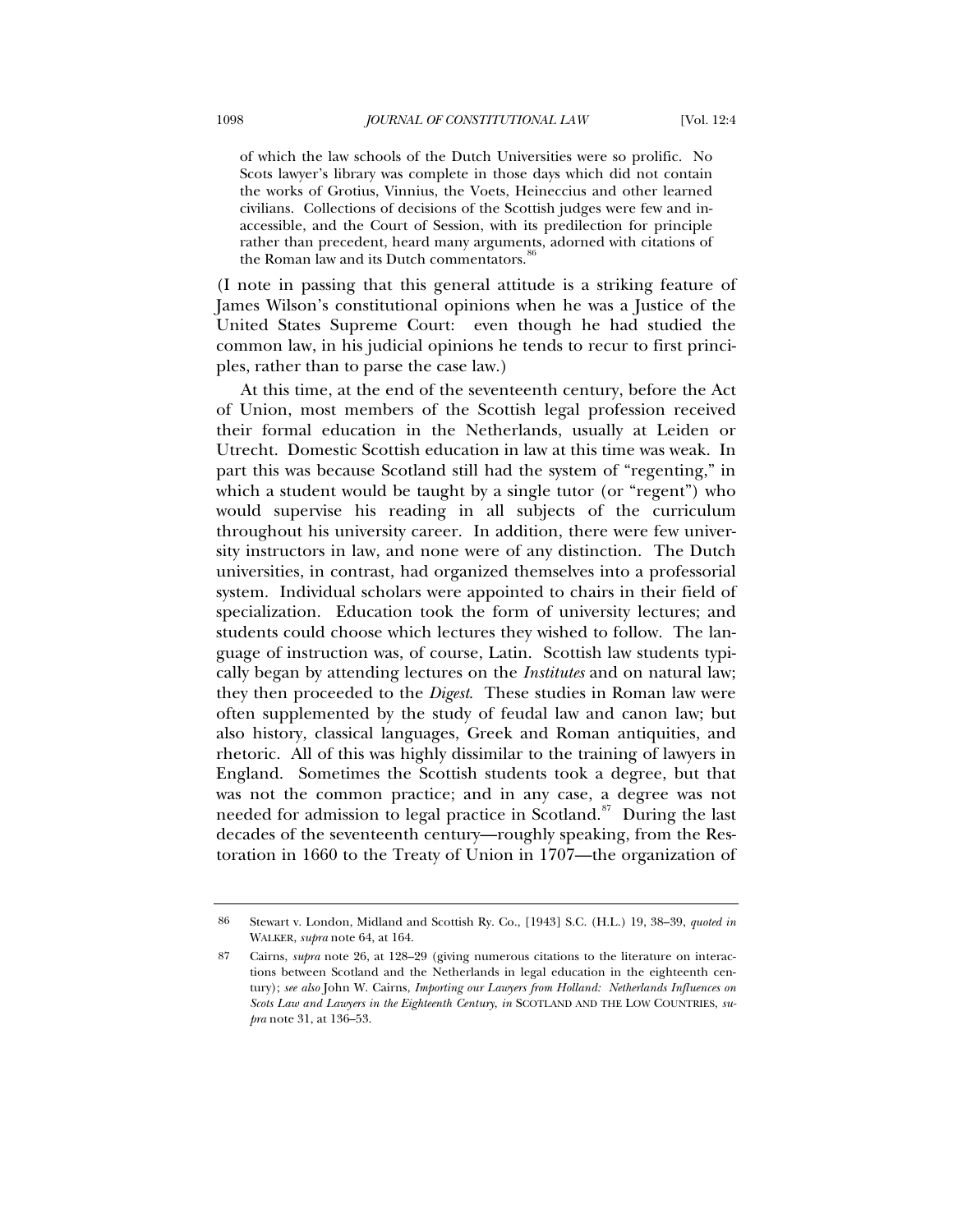the Scottish legal profession and its understanding of itself underwent a profound change. Early in the seventeenth century, the lawyers who practiced before the Court of Session had come to be rec-ognized as a corporate body, the Faculty of Advocates.<sup>[88](#page-47-0)</sup> After the Civil War and the Restoration, the Faculty came to see itself as a bastion for protecting Scottish liberties and private property against royal encroachment. The Lords of Session (i.e., the judges of the supreme Scottish court) were appointed by the Crown, which retained the power to dismiss them at its pleasure: between the Restoration and the Revolution, nine judges were removed from office for opposing the policies of the King. The Lords in addition had a poor reputation for legal learning, and some were not trained at all. From about 1670, the Advocates attempted to organize themselves into an elite profession, and in particular to gain control over the standards of admission to legal practice. It had long been established that the preferred path of admission to practice before the Court of Session required an examination in Roman law administered by the Faculty of Advocates; but the Lords were in the habit of admitting practitioners (often their close relatives) who had not met this requirement. A struggle followed between the Advocates and the Lords. By the end of the century, it was settled that aspirants to legal practice would have to pass a rigorous series of public and private examinations administered by the Faculty of Advocates; and the examinations were to be not in Scots law *stricto sensu*, but in Roman law.<sup>[89](#page-47-1)</sup> The skilled attorney in this system was expected not merely to be a master of the technical details. Sir George Mackenzie, in a work published in 1681, summed up the new ideal, which was derived from the writings of Cicero. The applicant was of course to master the *Corpus Juris*—"the pure fountain of true eloquence and justice"—but also the Latin classics, from which he would learn rhetoric and history and the customs of ancient Rome.<sup>[90](#page-47-2)</sup> This erudition would set apart the Advocates as a learned and honorable body, an elite group distinguished by their education and social status. At about this time, at the instigation of

<span id="page-47-0"></span><sup>88</sup> Cairns, *supra* note 26, at 86–87. The official recognition of this body emerged gradually over many years. As early as 1582 a prominent lawyer was recognized as the "dean of the advocates," and by 1619 it was required that aspiring lawyers first pass an examination to be administered by the "dean of faculty."

<span id="page-47-1"></span><sup>89</sup> The story is told by Cairns, *supra* note 26, at 125–27, and by 5 WALKER, *supra* note 43, at 379–83. Incidentally, in 1714 Scotland had approximately 200 advocates, of whom roughly 170 were practicing; this number appears to have remained relatively constant throughout the eighteenth century. Cairns, *supra* note 26, at 155.

<span id="page-47-2"></span><sup>90</sup> GEORGE MACKENZIE, IDEA ELOQUENTIAE FORENSIS HODIERNAE (1681), *discussed in* Cairns, *supra* note 26, at 126.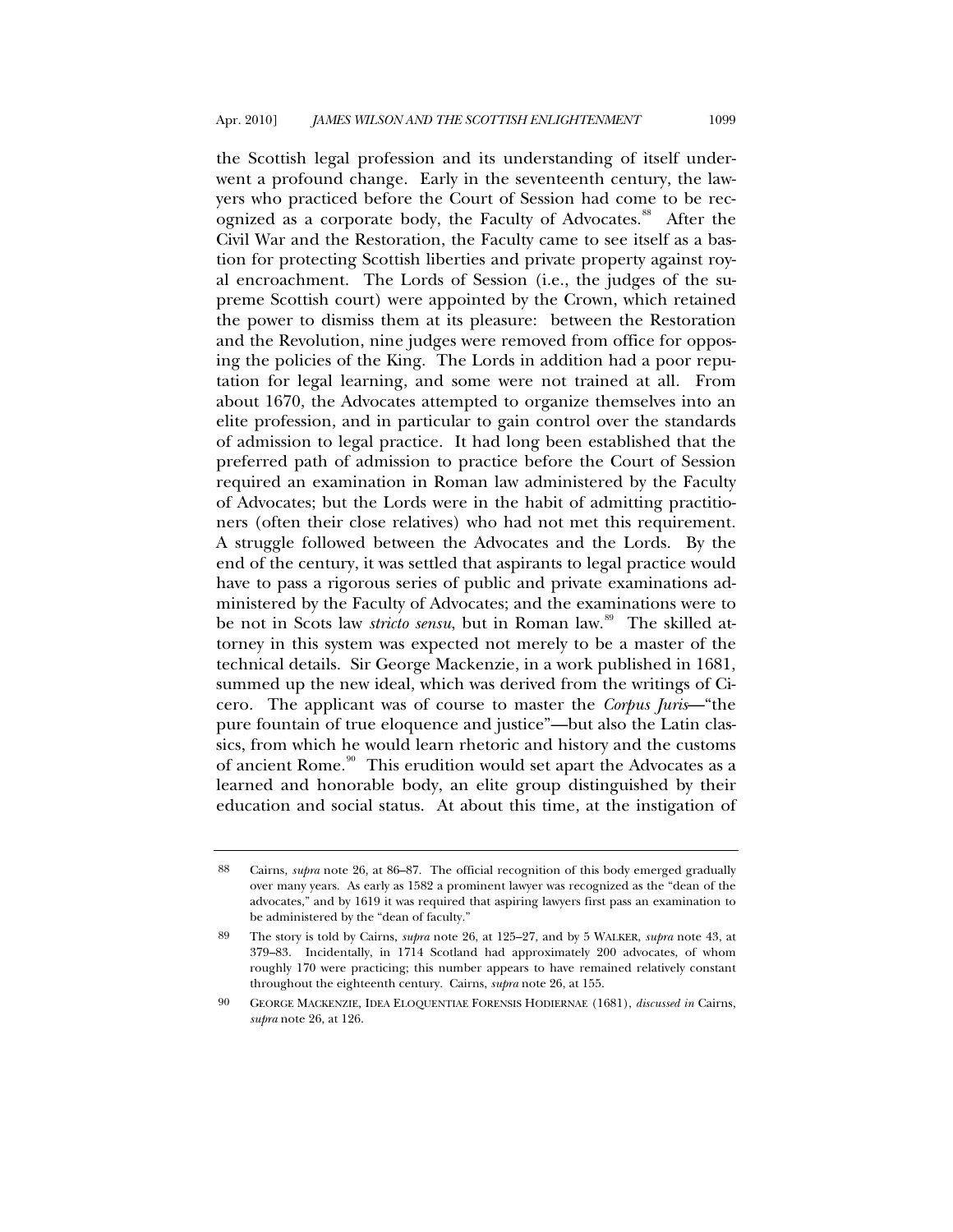Mackenzie, the Faculty began to collect an important library. The Advocates Library contained not only a vast collection of continental treatises on the *ius commune*, but was also rich in what Mackenzie referred to as "the servants of jurisprudence": history, rhetoric, classical studies, and theology. After the Treaty of Union, it became a copyright library, and in the eighteenth century was one of the greatest libraries of Europe.<sup>[91](#page-48-0)</sup> Thus, at the time of the Treaty of Union in 1707, Scotland possessed a highly sophisticated legal profession, steeped not just in the tradition of the *ius commune*, but in classical literature and history and philosophy. Well into the eighteenth century it remained fashionable for Scots who could afford to do so to study in Holland; but the cost of a foreign education was high, and the Faculty of Advocates actively encouraged the Scottish universities to introduce legal instruction on the Dutch model. In 1707 Edinburgh established a new chair (devoted, significantly, to Public Law and the Law of Nature and Nations); in 1710 it added a chair in Civil Law. Glasgow established a chair in Civil Law in 1713; and in 1719 Edinburgh appointed a Professor of Universal History to teach Ro-man antiquities, an important course for legal education.<sup>[92](#page-48-1)</sup> The system of "regenting" was gradually abandoned throughout the Scottish universities and replaced by a system of professorial lecture courses. Professors were now expected to have a field of expertise, and to engage in scholarly writing. These changes revolutionized higher education in Scotland, and helped to usher in the Scottish Enlighten- $ment.<sup>93</sup>$  $ment.<sup>93</sup>$  $ment.<sup>93</sup>$ 

What curriculum would a university student have followed in James Wilson's day? The normal progression looked something like this.<sup>[94](#page-48-3)</sup> The first two years were generally devoted to the classical languages and to Greek and Roman history—subjects considered the

<span id="page-48-0"></span><sup>91</sup> Mackenzie's oration is discussed in Cairns, *supra* note 26, at 128. The oration itself (which may never have been formally delivered) is translated in 2 TRANSACTIONS OF THE EDINBURGH BIOGRAPHICAL SOCIETY 273 (1946).

The history and composition of the Advocates' Library is discussed in 4 WALKER, *supra* note 43, at 401–03; 5 WALKER, *supra* note 43, at 410–18. Further information is contained in William K. Dickson, *The Advocates' Library*, 14 JURID. REV. 1, 113, 214 (1902); William K. Dickson, *The National Library of Scotland*, 40 JURID. REV. 172 (1928). In the twentieth century, the Advocates' Library became the National Library of Scotland.

<span id="page-48-1"></span><sup>92</sup> Cairns, *supra* note 26, at 129–30; John W. Cairns, *The Origins of the Glasgow Law School: The Professors of Civil Law, 1714*–*61*, *in* THE LIFE OF THE LAW: PROCEEDINGS OF THE TENTH BRITISH LEGAL HISTORY CONFERENCE 151, 157–58 (Peter Birks ed., 1993).

<span id="page-48-2"></span><sup>93</sup> For a general treatment of one of the major universities, see ROGER L. EMERSON, PROFESSORS, PATRONAGE AND POLITICS: THE ABERDEEN UNIVERSITIES IN THE EIGHTEENTH CENTURY (1992).

<span id="page-48-3"></span><sup>94</sup> I have drawn the facts in this paragraph from M.A. Stewart, *supra* note 46, at 97.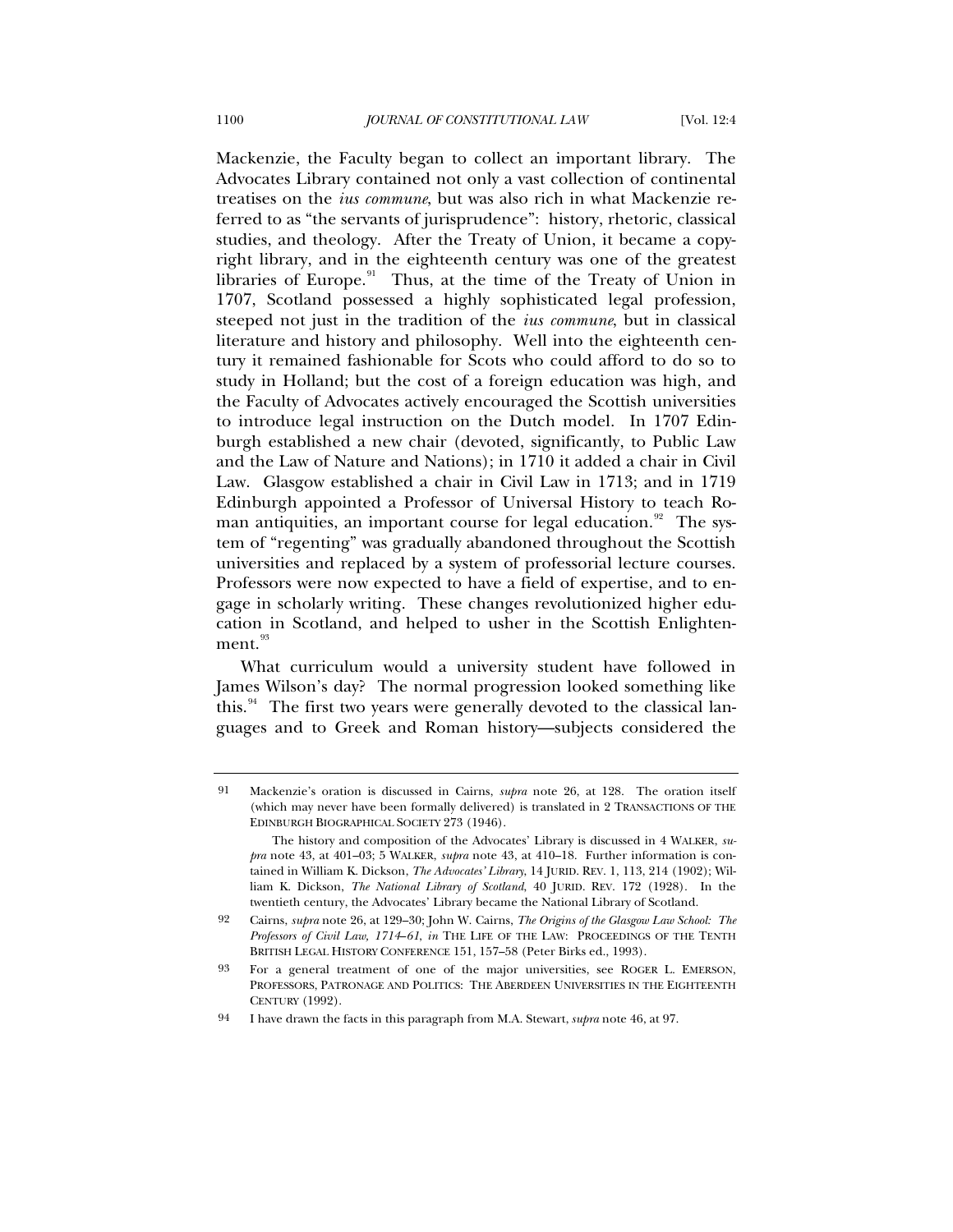<span id="page-49-0"></span>distinguishing mark of an educated mind. (It should be noted that, as in Holland, university lectures were often delivered in Latin; so a mastery of that language was essential.) After this initial training in the classics, the sequence of the curriculum followed the traditional order: logic, metaphysics, moral philosophy, and natural philosophy. It should be noticed that most students following this curriculum would have been preparing for a career either in the church or in the law. The arts curriculum was originally designed to educate students of theology; but it also served admirably for the lawyers. This should not be surprising, since, as we have seen, in the tradition of the *ius commune* law and theology were closely linked. The classics and ancient history were of course essential to the study of Roman law. And recall that the central argument of Stair's *Institutions of the Law of Scotland—*that Scots law rested on the divine law of reason*—*aligned the study of law with three central disciplines in the university curriculum: logic, natural theology, and moral philosophy. Logic (which at the time also encompassed epistemology) was of course a principal tool in the hands of the natural lawyers. Metaphysics was understood to include natural theology; and moral philosophy was frequently taught from textbooks of natural law. In other words, even a student training for the ministry like James Wilson would have received, in his basic arts education, essentially the same instruction as the students of law. Only after these basic subjects had been mastered would the students begin to specialize; the lawyers would attend the technical lectures on Roman law, and future members of the clergy would undertake the advanced study of theology.

# iii. Scottish Legal Education in the Eighteenth Century

A few words should now be said specifically about the development of Scottish legal education during the eighteenth century. At the beginning of the century, the teaching of law followed traditional lines. On the one hand, students were expected to master the abstract theories of the natural lawyers; on the other, they were to master the rules of Roman law. The two enterprises were held together (as in Stair) by the assumption that Roman law, because of its intrinsic excellence, its conformity with the law of Reason, was presumptively valid in Scotland. But as the Scottish Enlightenment progressed, this traditional understanding of law came under pressure from two directions. First, the moral philosophers, starting with Francis Hutcheson's *Inquiry into the Original of our Ideas of Beauty and Virtue* (1725), abandoned the older, rationalist approach to ethics, and instead developed the theory that morality is grounded, not in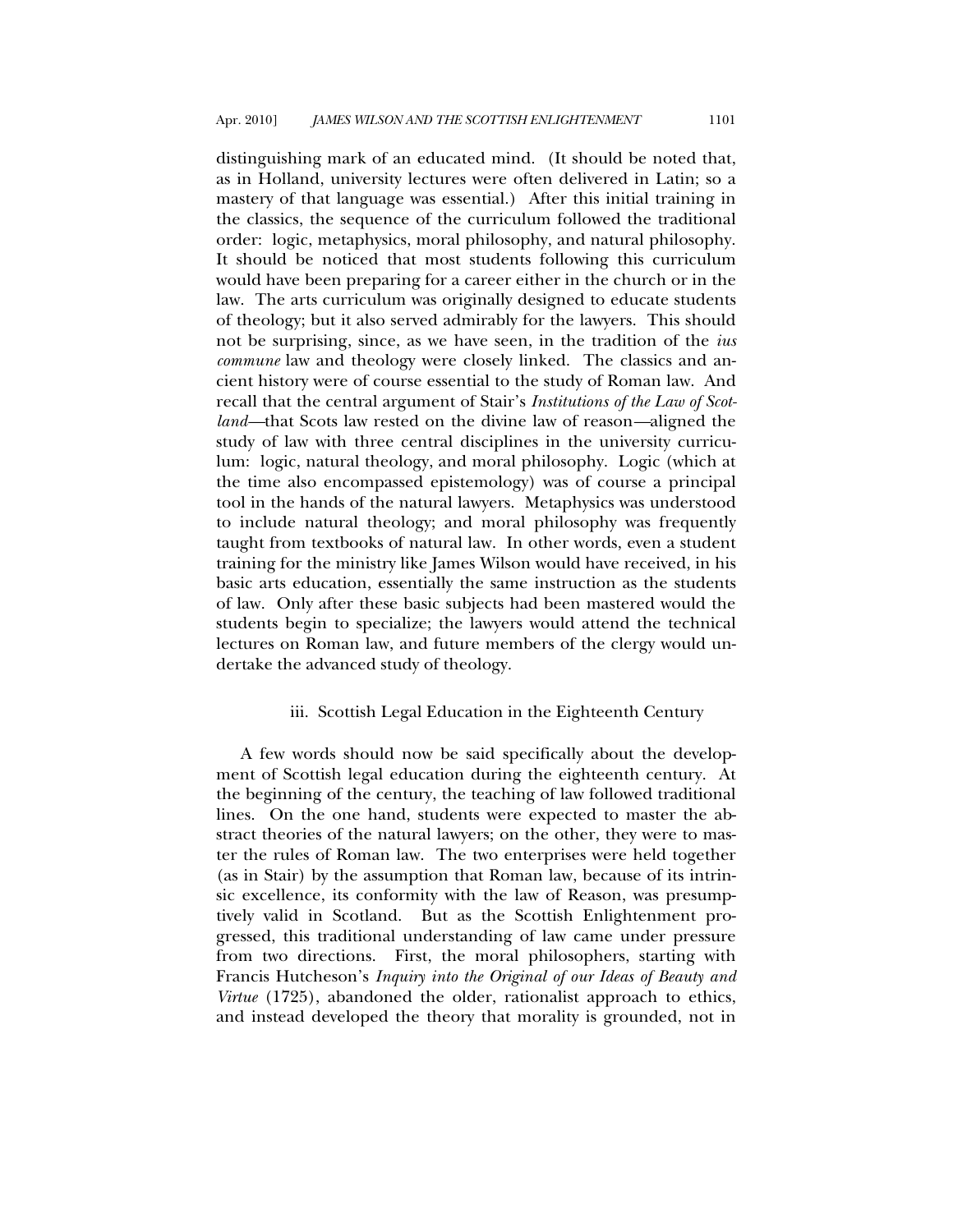reason, but in the moral sense. Although the implications of this new view for law were not immediately apparent, Hume in 1740 famously turned the theory of moral sense into a profound attack upon the idea of natural law altogether.<sup>[95](#page-50-0)</sup>

Secondly, in 1748 there appeared Montesquieu's *Esprit des Lois*, a work which had a profound effect in Scotland. It shifted attention away from natural law, and towards the historical—even anthropological—question of how laws arise, and of how legal rules are related to the background conditions of civil society. Montesquieu's questions had an obvious bearing on the problems of modern Scotland, and in particular the problem of the Highlands. After all, the insurrection of "Bonnie Prince Charlie" had been put down only two years before his treatise appeared, and Edinburgh had been an occupied city. Montesquieu's work unleashed in Scotland a flood of speculation about the "stages" of human society—from hunting, to pasturage, to agriculture, to commerce. It was taken for granted that the progress from one stage of civilization to the next was bound up with changes in the law, and in particular the law of property. $96$  Already in his *Historical Law Tracts* of 1758, Lord Kames had begun to ask, not just about the anthropological question in the abstract, but about what regime of property rules was most suited to the needs of a commercial society. This new, relativistic and theoretical attitude tended to encourage a more relaxed approach to the rules of Roman law. By 1761, John Millar, who held the chair in Roman law at Glasgow, was explaining to students that a knowledge of "what was the Roman System . . . would be of little consequence of itself"; instead, Roman law was useful as furnishing historical material to illustrate the way in which laws grow and change in response to changes in civil so-ciety.<sup>[97](#page-50-2)</sup>

There is much more to be said about the role of Roman law in eighteenth-century Scottish thought: the foregoing remarks barely

<span id="page-50-0"></span><sup>95</sup> Hume's attack on the foundations of natural law is a central theme of PETER GAY, THE ENLIGHTENMENT: AN INTERPRETATION (1966). It should be borne in mind, however, that Hume's *Treatise*, as he said in his autobiography, "fell dead-born from the press"; his attack on natural law only became influential much later, and does not appear to have had significant influence on the Scottish legal thinkers of Wilson's day.

<span id="page-50-1"></span><sup>96</sup> An insightful discussion of the development of the "stadial" theory of social evolution, and of its relationship to Scottish legal thought, is provided by PETER STEIN, *The Four Stage Theory of the Development of Societies*, *in* THE CHARACTER AND INFLUENCE OF THE ROMAN CIVIL LAW: HISTORICAL ESSAYS 395–409 (1988).

<span id="page-50-2"></span><sup>97</sup> Millar's views are discussed by Cairns, *supra* note 26, at 165–66. *See also* John W. Cairns, *"Famous as a School for Law, as Edinburgh . . . for Medicine": Legal Education in Glasgow, 1761*–*1801*, *in* THE GLASGOW ENLIGHTENMENT (Andrew Hook & Richard B. Sher eds., 1995).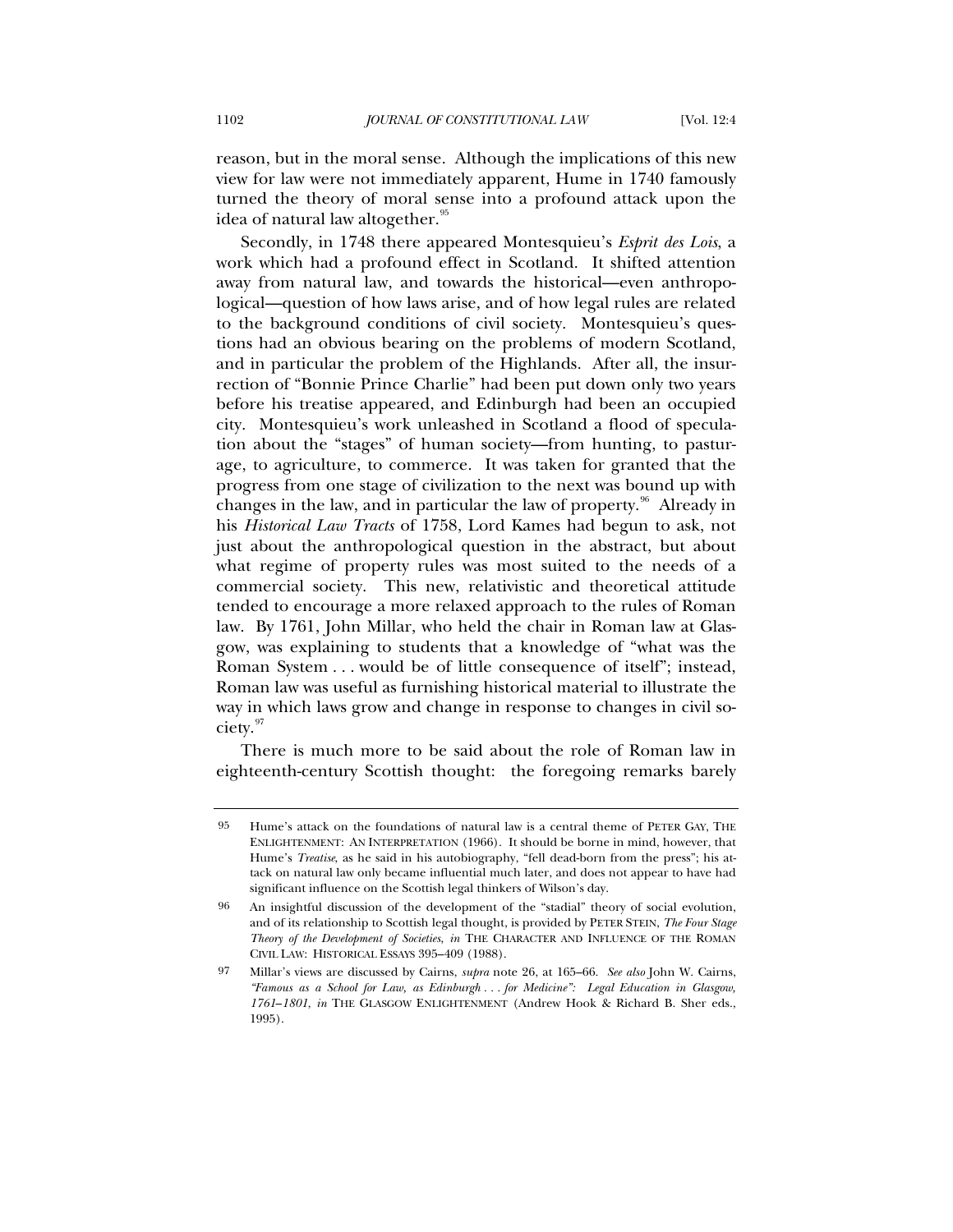scratch the surface. It is difficult to convey in a short space just how densely interwoven with law were the central themes of the Scottish Enlightenment; but two examples may help to illustrate the point. The first is a quotation from Sir Walter Scott. Scott as a young man had studied law at Edinburgh under Baron David Hume, the nephew of the philosopher. Baron Hume was a professor of Scottish law, and it was his lectures that awakened Scott's historical sense:

I copied over his lectures twice with my own hand, from notes taken in the class, and when I have had occasion to consult them, I can never sufficiently admire the penetration and clearness of conception which were necessary to the arrangement of the fabric of law, formed originally under the strictest influence of feudal principles, and innovated, altered, and broken in upon by the changes of times, of habits, and of manners, until it resembles some ancient castle, partly entire, partly ruinous, partly dilapidated, patched and altered . . . by a thousand additions and combinations, yet still exhibiting, with the marks of its antiquity, symptoms of the skill and wisdom of its founders, and capable of being analyzed and made the subject of a methodical plan by an architect who can understand the various styles of the different ages in which it was subjected to alteration. Such an architect has Mr Hume been to the law of Scotland . . . combining the past state of our legal enactments with the present, and tracing clearly and judiciously the changes which took place, and the causes which led to them.<sup>8</sup>

The second example is even more revealing. It comes from a highly detailed set of student notes for a course given during the year 1762–1763, roughly the time James Wilson was in university. The lecturer was an associate of the legal scholar, Lord Kames, and also a colleague of the distinguished historian of Roman law, John Millar, but he was not himself a lawyer. He had recently been appointed to a chair in moral philosophy. What is of interest is the way in which this lecturer, not directly concerned with legal education, nevertheless makes use of legal materials—the way in which the various materials are interwoven. His lectures are divided into a cycle of four courses. In the first course, he treats of Natural Theology as the foundation of all law and ethics. Here he discusses the various proofs of the existence of God, and the epistemological foundations of natural religion. He then passes in the second course to ethics *stricto sensu*, lecturing on moral psychology, the theory of the emotions, the nature of right and wrong; in the course of this analysis he discusses the various current theories of moral sense. He next turns from ethics to juris-

<span id="page-51-0"></span><sup>98 1</sup> JOHN GIBSON LOCKHART, MEMOIRS OF THE LIFE OF SIR WALTER SCOTT, BART 58–59 (Edinburgh, Robert Cadell 1837), *quoted in* A HOTBED OF GENIUS: THE SCOTTISH ENLIGHTENMENT 1730–1790, *supra* note 10, at 7; *see also* DAVID MARSHALL, SIR WALTER SCOTT AND SCOTS LAW (1975).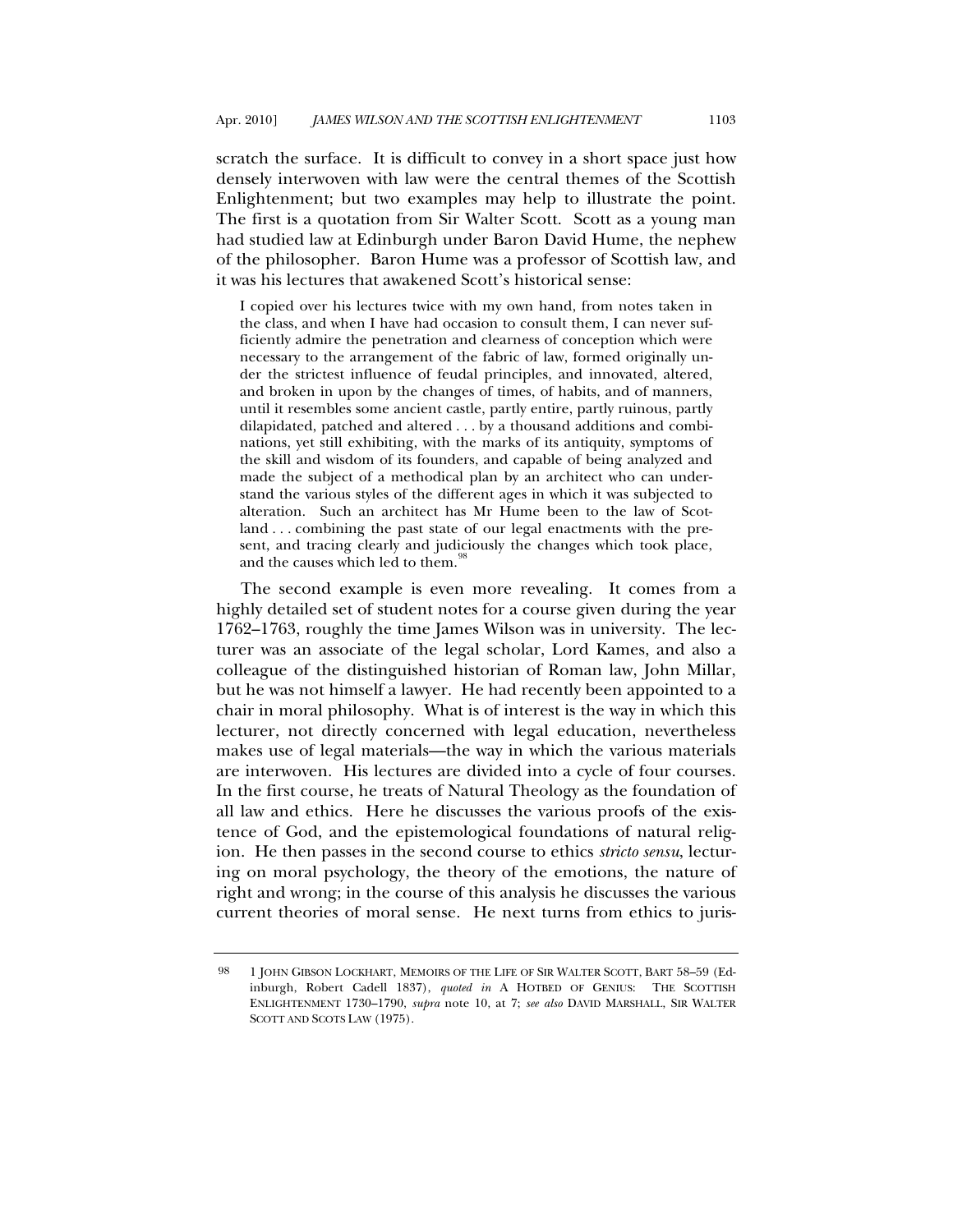prudence. In this third course he discusses the development of law and of society; the social contract and the emergence of political society; the development of the institutions of marriage, property, contract, and personal wrongs. All of these topics are illustrated with plentiful examples from Roman law and ancient history. Finally, in the fourth course of lectures, having discussed legal evolution and the principles of justice, he turns his attention to Lord Kames's question of the *expediency* of the laws. How can society be improved? What is the basis of wealth, and how can the law be used to promote human cooperation? What are the underlying principles that relate trade, and finance, and the prosperity of the State? —What is striking about these lectures is the way the various themes are linked: the steady progression from theology, to ethics, to law, to legal history, to modern speculative economics. But this blending of themes is entirely characteristic of the Scottish Enlightenment, as is the tendency to move rapidly from field to field. (Indeed, this particular lecturer also wrote about rhetoric, and literature; he published essays on philosophical topics; before his current appointment in moral philosophy he had served for a time as a professor of logic.) Of his own lecture notes, those on theology have disappeared. The ethics lectures he eventually turned into a treatise on the theory of moral sentiments. The law lectures we possess in the form of an extensive set of student notes, which give a detailed record of the topics he covered. The professor of moral philosophy at Glasgow was of course Adam Smith, and his fourth set of lectures eventually grew into *The Wealth of Nations*. [99](#page-52-0)

<span id="page-52-0"></span><sup>99</sup> For further information on Adam Smith and Scots law, see John W. Cairns, *The Influence of Smith's Jurisprudence on Legal Education in Scotland*, *in* ADAM SMITH REVIEWED 168 (Peter Jones & Andrew S. Skinner eds., 1992), and John W. Cairns, *Rhetoric, Language, and Roman Law: Legal Education and Improvement in Eighteenth-Century Scotland*, 9 L. & HIST. REV. 31 (1991); *see also* Cairns, *supra* note 97. More general studies include: CHARLES L. GRISWOLD, JR., ADAM SMITH AND THE VIRTUES OF ENLIGHTENMENT (1999); KNUD HAAKONSSEN, NATURAL LAW AND MORAL PHILOSOPHY: FROM GROTIUS TO THE SCOTTISH ENLIGHTENMENT (1996); KNUD HAAKONSSEN, THE SCIENCE OF A LEGISLATOR: THE NATURAL JURISPRUDENCE OF DAVID HUME AND ADAM SMITH (1981); THE GLASGOW ENLIGHTENMENT, *supra* note 97; DONALD WINCH, ADAM SMITH'S POLITICS: AN ESSAY IN HISTORIOGRAPHIC REVISION (1978); Samuel Fleischacker, *Adam Smith's Reception Among the American Founders, 1776–1790*, 59 WM. & MARY Q. 897, 897*–*924 (2002); Ronald L. Meek & Andrew S. Skinner, *The Development of Adam Smith's Ideas on the Division of Labour*, 83 ECON. J. 1094 (1973).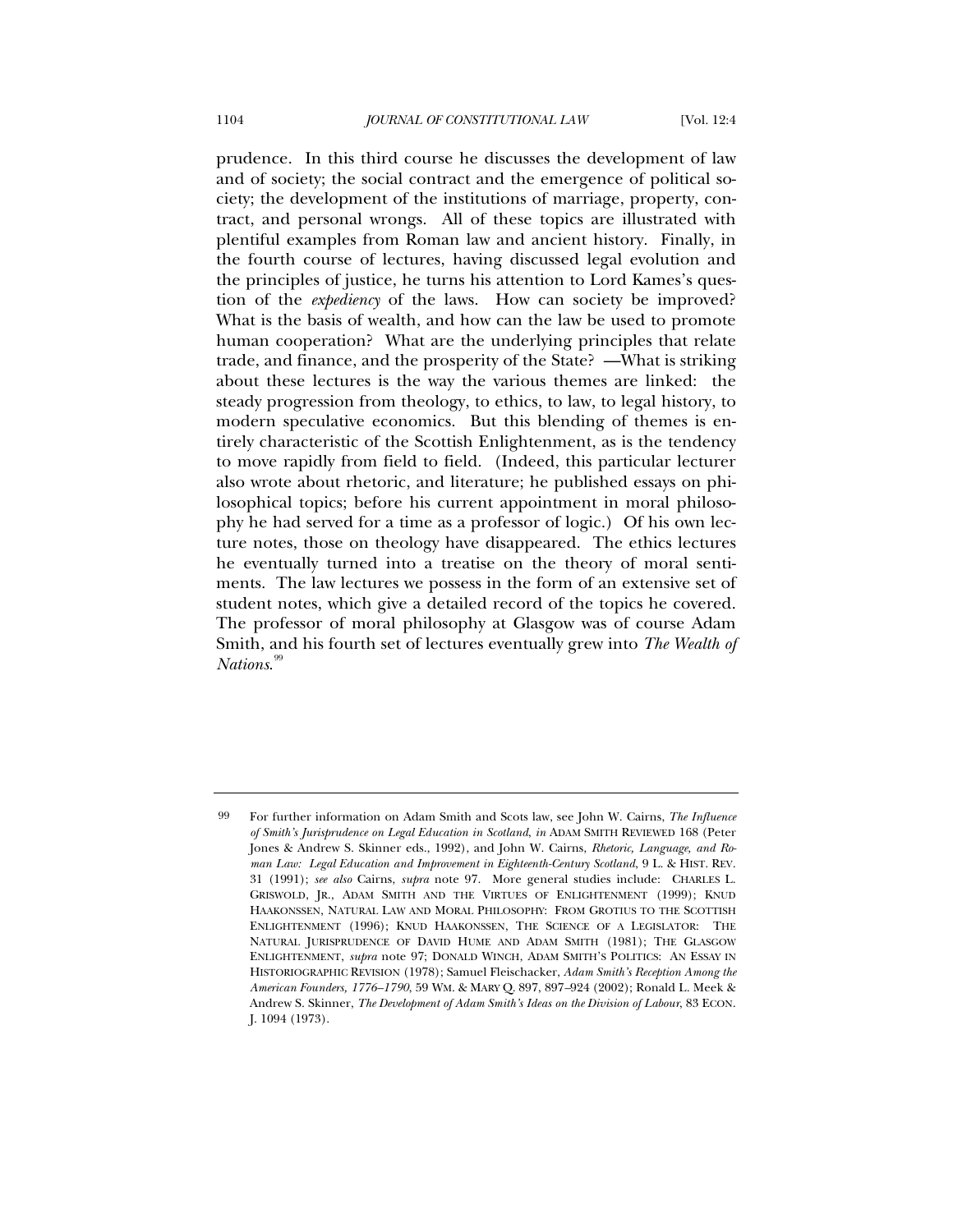#### e. Summary

<span id="page-53-0"></span>This has been a long digression on Scotland and the Enlightenment. But the importance of the topic to the understanding of James Wilson should now be clear. Scotland at the beginning of the eighteenth century, long before the French Revolution, was already in practice a bourgeois society; and Scotland moreover confronted a complicated and densely interwoven web of social and political problems, made urgent by the prospect of Union with England. From one point of view, these problems were distinctively problems of Scottish history, and revolved around the central institutions of Scottish society: the Kirk, the Highland clans, and Scots law. But, from another point of view, Scotland was the first European nation to think through, in a systematic manner, the fundamental features—social and political and economic—of the new, more democratic, more egalitarian world that was coming into being throughout Europe and North America. The Scottish thinkers, working with great thoroughness, carried their analysis to an unprecedented depth, exploring the philosophical foundations of law, and morality, and society; in the process, they developed new ways of writing history, and they effectively invented the disciplines of anthropology, sociology, and economics. "We look to Scotland," wrote Voltaire, "for all our ideas on civilisation."[100](#page-53-1)

Central to the entire Scottish Enlightenment was the tradition of Roman law. To say this is not to assert that all, or even most, of the Scottish thinkers were trained as lawyers: they were not. But the tradition of Roman law was at the intellectual heart of the movement. It was Roman law that furnished the link to the leading universities of Europe, and provided the inspiration for the reform of the Scottish curriculum. The civilian legal tradition was intellectually profoundly committed to the study of history, of classical languages and literature, of philology, and of antiquities; and out of these connections were to grow, in time, the studies of anthropology and civil society and economics. Philosophically, the *ius commune* had long been linked to moral theology; and the work of the natural lawyers subjected the foundations of the entire legal order to a sophisticated philosophical examination. We shall have missed the point entirely if we

<span id="page-53-1"></span><sup>100</sup> *Quoted in* José Manuel Barroso, President, European Comm'n, Address at the Enlightenment Lecture Series at Edinburgh University: The Scottish Enlightenment and the Challenges for Europe in the 21st Century; Climate Change and Energy (Nov. 28, 2006) (audio recording available at http://www.podcastdirectory.com/podshows/3375303; transcript available at http://www.europa-eu-un.org/articles/fr/article\_6525\_fr.htm).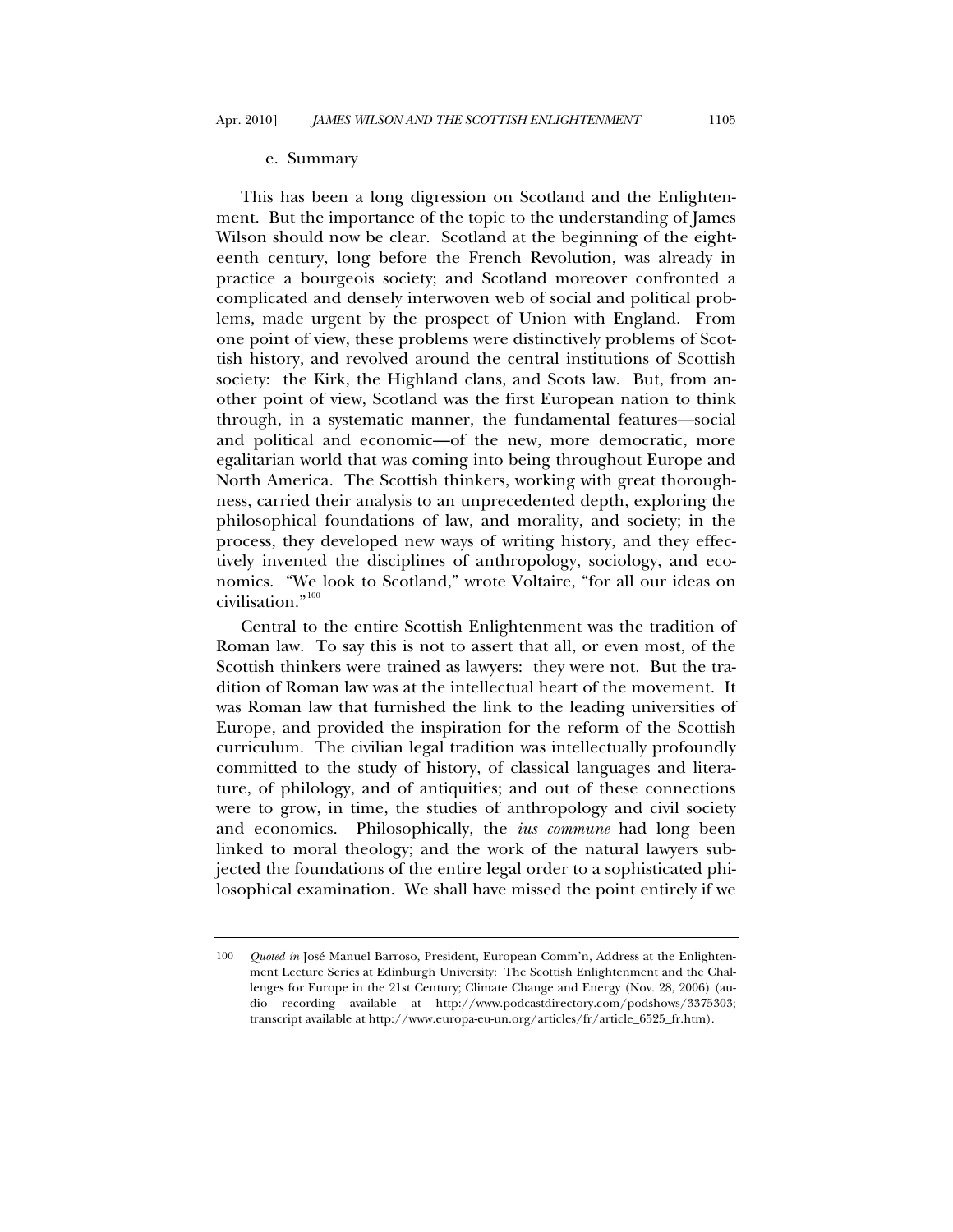<span id="page-54-0"></span>think of Scots law as a mere *practicum*, a technique for representing clients and earning a living. It was a highly refined style of thought, a discipline that brought together history and classics; rhetoric and moral philosophy; theology, politics, logic, metaphysics, and the study of society: a set of techniques not so much for litigating disputes, but for analyzing the deepest questions of human social life. The English common law, by comparison, at this somewhat bleak time in its history, possessed no comparable intellectual resources. I mentioned earlier the Advocates' Library, founded in the 1680s, which in the course of the eighteenth century grew into one of the foremost libraries of Europe. It is fitting that, in the middle years of the century, the Keeper of the Advocates' Library was not a lawyer at all, but a thinker whose interests ran to history and ethics, the origins of religion, metaphysics, epistemology, and the science of government, David Hume.<sup>[101](#page-54-1)</sup>

# f. The Impact on America

The writings of the Scottish Enlightenment had particular relevance to the circumstances of British North America, and would have been influential even if the American universities in the middle years of the eighteenth century had not been dominated by immigrants from Scotland. America, too, was in practical terms a bourgeois and even (by the standards of the eighteenth century) democratic society; and the questions raised by the Scots had an obvious interest. What was the nature of the British Empire? What was the basis of the authority of the Westminster Parliament? Should the nation declare its independence? What was the nature of human progress, and how could a relatively backward people acquire the civilizing polish of arts and letters? Should the national economy be founded on agriculture or on commerce? What were the implications for the social order of such a choice, and how should one design the appropriate laws for a commercial polity? What should be the role of banks, of finance, of international trade? How should the government be constituted, and what were the prospects for a republican political order? Were political parties to be welcomed or feared? —These questions, and others like them, loomed large in the thought of the American Founders, even after the ratification of the Constitution; but they had

<span id="page-54-1"></span><sup>101</sup> William K. Dickson, *David Hume and the Advocates' Library*, 44 JURID. REV. 1 (1932). Hume was the Keeper during the years 1752–1757; there is a discussion in 5 WALKER, *supra* note 43, at 415.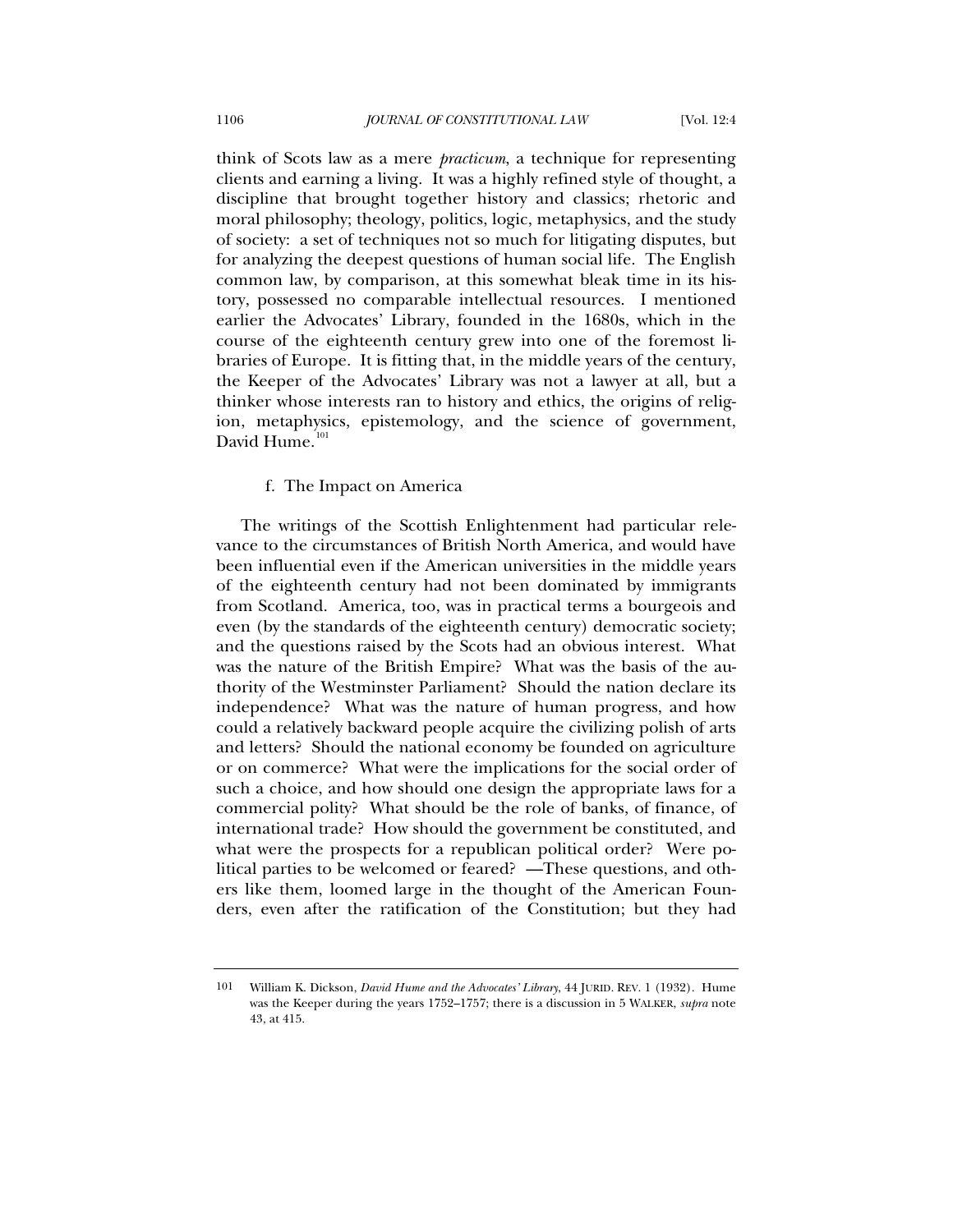already been the subject of intensive discussion in Scotland fifty years before.

The revolutionary generation in America accordingly turned to the Scottish thinkers and studied closely their social and political thought. Perhaps the most influential was Francis Hutcheson. A standard text at American universities—the text from which the founding generation learned the social sciences—was Hutcheson's *A Short Introduction to Moral Philosophy* (1747), which was an assigned text at Columbia, the College of Philadelphia, Yale, Harvard, and William and Mary; and which was followed closely in the lectures of Dr. Witherspoon at Princeton.<sup>[102](#page-55-0)</sup> Hutcheson's other works—his *Inquiry into the Original of Our Ideas of Beauty and Virtue* (1725), the *Essay on the Nature and Conduct of the Passions* (1728), and *A System of Moral Philosophy* (1755)—were also widely read in the American colonies. In his writings, the Americans encountered such passages as the following from the *Short Introduction*:

If the mother-country attempts any thing oppressive toward a colony, and the colony be able to subsist as a sovereign state by itself . . . the colony is not bound to remain subject any longer: 'tis enough that it remain a friendly state.

Or, from *A System of Moral Philosophy*:

Large numbers of men cannot be bound to sacrifice their own and their posterity's liberty and happiness, to the ambitious views of their mothercountry  $\dots$ . There is something so unnatural in supposing a large society, sufficient for all the good purposes of an independent political union, remaining subject to the direction . . . of a distant body of men who know not sufficiently the circumstances and exigencies of this society  $\ldots$ .<sup>[104](#page-55-2)</sup>

Hutcheson flourished in the 1720s and 30s, and died in 1746. At the time, the question of American independence was not an issue, either in America or in Britain. Hutcheson's passages were not written

<span id="page-55-0"></span><sup>102</sup> Douglass Adair, in the chapter entitled *Clio Bemused* in his book FAME AND THE FOUNDING FATHERS, *supra* note 7, at 299, notes that

In the last half of the eighteenth century . . . the standard text that summarized all the social sciences, used at Columbia, Harvard, William and Mary, and Yale, was Francis Hutcheson's *Short Introduction to Moral Philosophy*. Oddly enough it was not the assigned text at Princeton, for President Witherspoon was a public critic of Hutcheson's religious ideas. But I was amused and horrified to discover he had plagiarized the moral philosophy text for his course syllabus but did not admit that it was Hutcheson's book that he had used. It was only after Witherspoon's death that people dug up his carefully copied notes and published them . . . . So it is possible today to see that they reveal this very curious form of academic theft.

<span id="page-55-1"></span><sup>103</sup> FRANCIS HUTCHESON, A SHORT INTRODUCTION TO MORAL PHILOSOPHY, at bk. III, ch. 7, at 303 (Glasgow, Univ. of Glasgow 2d ed. 1753).

<span id="page-55-2"></span><sup>104 2</sup> FRANCIS HUTCHESON, A SYSTEM OF MORAL PHILOSOPHY, at bk. III, ch. 8, at 309 (Glasgow, Univ. of Glasgow 1755).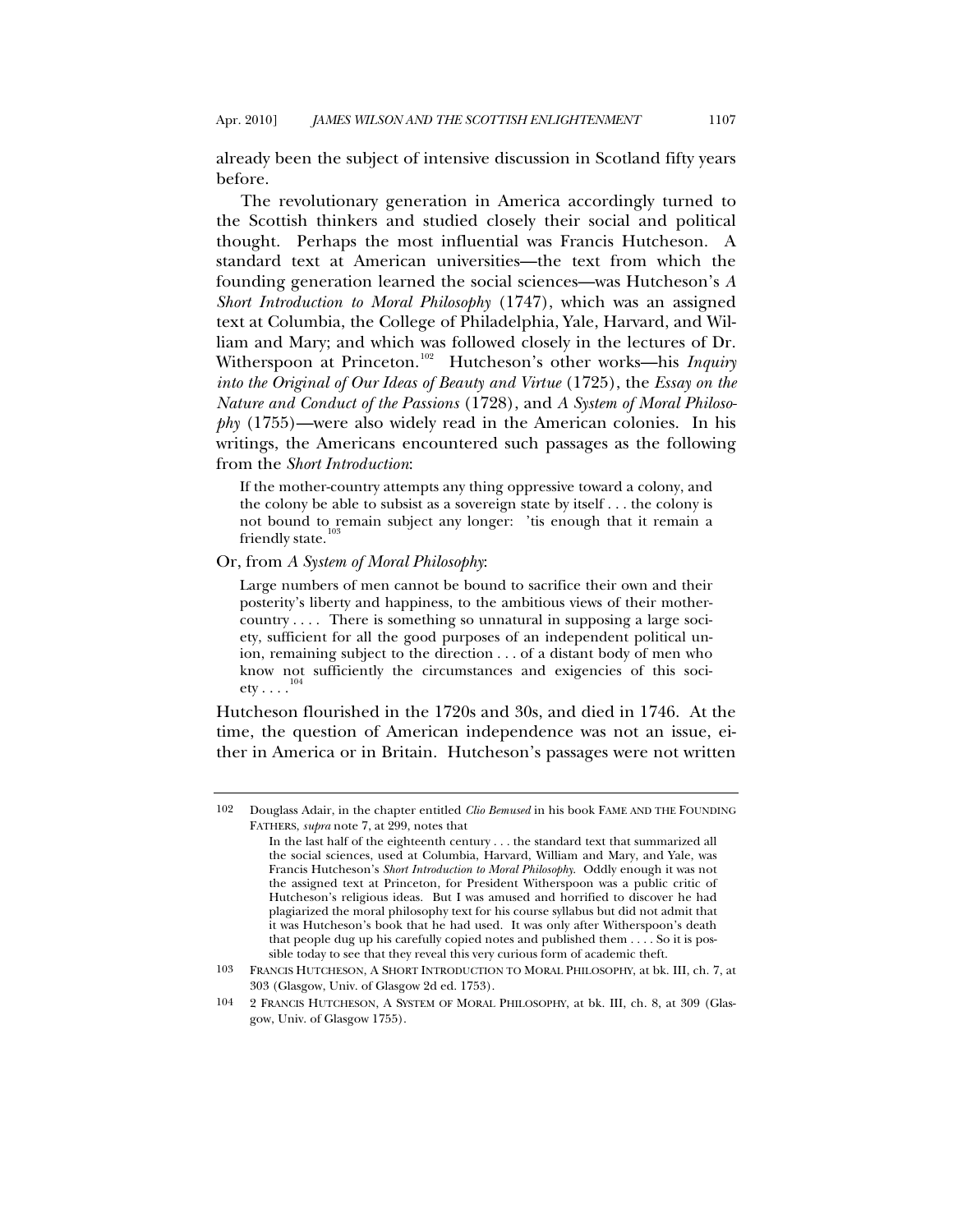with the American colonies in mind, but with reference to the history of Scotland, and its long and complex relationship to England.

Hutcheson, like the other political and social thinkers of the Scottish Enlightenment, was deeply immersed in the writings of the natural lawyers; and, not surprisingly, the works of Grotius and Pufendorf were required texts at American colleges; they were also studied closely by the leading Founders.<sup>[105](#page-56-0)</sup> As for Roman law—or, more broadly, the tradition of the *ius commune*—the leading Founders knew the writings, not only of the natural lawyers, but also the primary works of Cicero and the Roman historians, as well as the *Essays* of Lord Kames, and in particular his *Historical Law-Tracts*.<sup>[106](#page-56-1)</sup> This is an extremely important point. The principal architects of the American system of constitutional government—Adams, Jefferson, Hamilton, Wilson, Dickinson, and many others—were for the most part lawyers, and trained to practice the common law. (Madison, who was not a lawyer, is the conspicuous exception.) It has often been assumed that American constitutionalism, at least in its origins, belongs, somehow, to the tradition of the English common law. That is a point it would be futile to dispute; the influences are ubiquitous. The intellectual history here is complicated, and varies depending on which Founder is being considered. But, as a general matter, although the common law supplied the colonies with most of the concrete rules of daily life, at the level of abstract legal and constitutional thought, the continental tradition of the civil law was at least as important; and much of the work of conveying those ideas to the colonies was performed by thinkers of the Scottish Enlightenment. From this point of view, the American legal system is as much an inheritor of the tradition of Roman law as it is of the common law.

<span id="page-56-0"></span><sup>105</sup> In one of his early pamphlets, *The Farmer Refuted* of 1775, Hamilton urges his pseudonymous opponent: "Apply yourself, without delay, to the study of the law of nature. I would recommend to your perusal, Grotius[,] Puffendorf, Locke, Montesquieu, and Burlemaqui. I might mention other excellent writers on this subject; but if you attend, diligently, to these, you will not require any others." 1 THE PAPERS OF ALEXANDER HAMILTON 86 (Harold C. Syrett ed., 1961).

<span id="page-56-1"></span><sup>106</sup> Turnbull, *supra* note 10, at 143, notes that Kames presented John Adams with a copy of the *Historical Law-Tracts*, that Jefferson possessed a copy, and that Madison attended lectures on the legal philosophy of Kames at Princeton. *See generally* LORD HENRY HOME KAMES, ESSAYS ON THE PRINCIPLES OF MORALITY AND NATURAL RELIGION (Edinburgh, A. Kincaid & A. Donaldson 1751); LORD HENRY HOME KAMES, ESSAYS UPON SEVERAL SUBJECTS CONCERNING BRITISH ANTIQUITIES (Edinburgh, A. Kincaid 1747); LORD HENRY HOME KAMES, HISTORICAL LAW-TRACTS (Edinburgh, Bell & Bradfute 4th ed. 1817).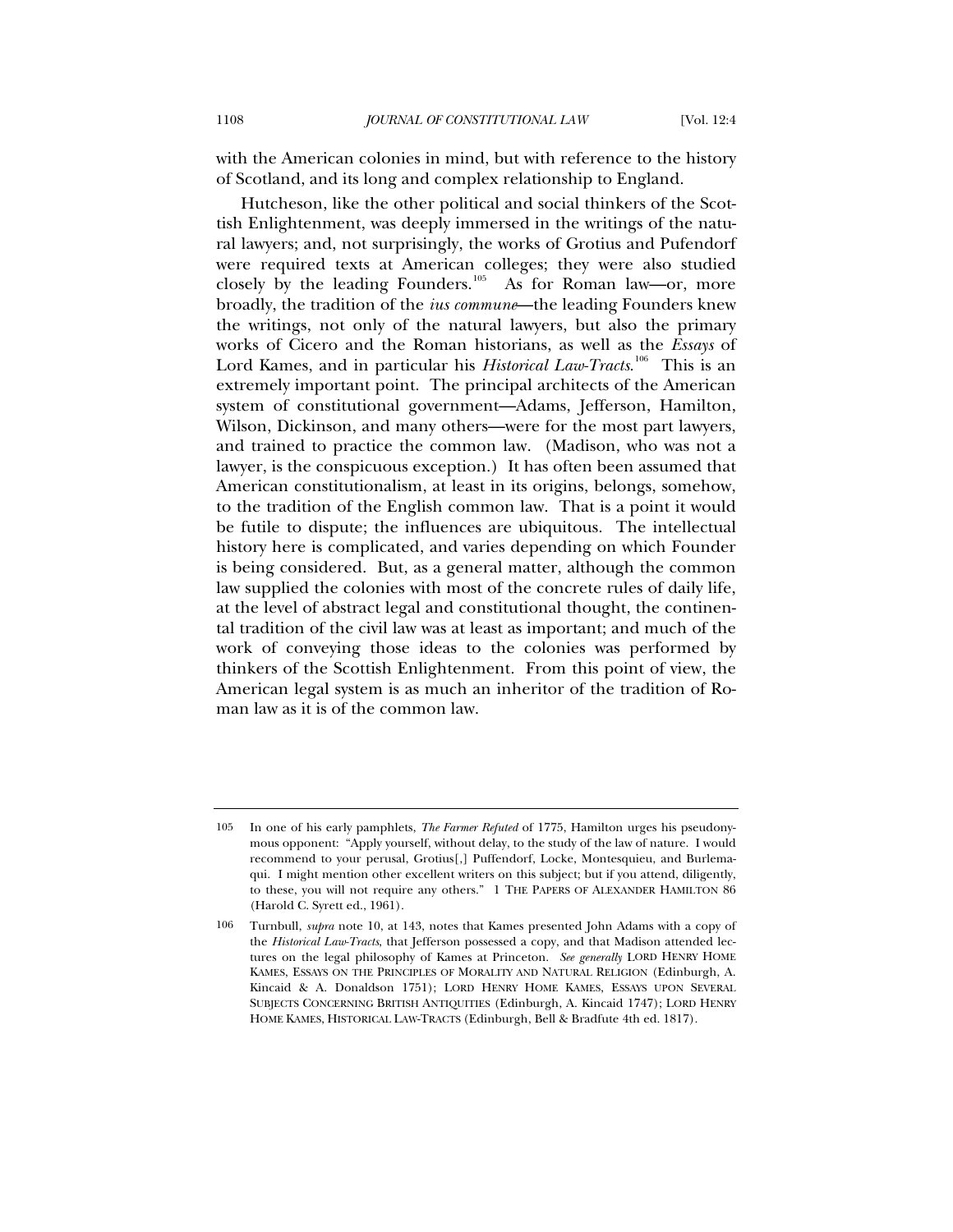## III. WILSON REVISITED

# THE WALN ACCOUNT

<span id="page-57-0"></span>Let us now return to James Wilson. I mentioned that, in addition to the 1805 letter written by his cousin, Robert Annan, there is a second account of Wilson's early life. This is a biographical sketch of about fifty pages, first published in 1824, as a contribution to a ninevolume series, *Biography of the Signers to the Declaration of Independence*. [107](#page-57-1) The sketch of Wilson was written by Robert Waln, Jr.

Waln's account of Wilson's early life tells a story significantly different from Annan's. Like Annan, he notes that Wilson's father was a reputable lowland Scots farmer, and that he provided James Wilson with an excellent classical education. But here the accounts diverge. "After leaving the grammar school," Waln says,

he studied at Glasgow and Edinburgh, and previously, for a short period, at St. Andrews. It was under the tuition of the famous Dr. Blair, in rhetoric, and of the not less celebrated Dr. Watts, in rhetoric and logic, that he laid the foundation of the celebrity which he subsequently acquired, as a powerful orator, and almost irresistible logician. His youthful character was correct and praise-worthy.

Waln also remarks that, when Wilson arrived in America, he brought "with him an excellent classical and scientific education, and attain-ments especially conspicuous in history and natural law."<sup>[108](#page-57-2)</sup>

Waln says nothing about Wilson's study for the ministry. He instead lays the emphasis on rhetoric and classics, on history and natural law; and he adds the information that Wilson also studied at Edinburgh and Glasgow. Hugh Blair ("the famous Dr. Blair") was appointed to the chair of Rhetoric and Belles Letters at Edinburgh in 1762, at a time when Wilson was still in Scotland. Also at Edinburgh

<span id="page-57-1"></span><sup>107</sup> The first edition of *Biography of the Signers to the Declaration of Independence* was published in Philadelphia in nine volumes, which appeared between 1820 and 1827. It is not entirely clear who wrote which biographies. The first volumes appear to have been written by John Sanderson (1783–1844), whose name appears on the title page of the first volume, along with the printer (J. Maxwell, Philadelphia). By the time of publication of Volume VI (the volume which contains the biography of Wilson), Sanderson's name has vanished, and Volume VI is presented as "By Robert Waln, Jr." The publisher is R.W. Pomeroy, and the printer J. Maxwell. Library catalogues sometimes list the series under the name of Sanderson or even of Pomeroy. In 1828, a second edition ("Revised, Improved and Enlarged") was published in five volumes by Brown and Peters, Philadelphia; in this edition, no authors are identified at all, and Waln's sketch of Wilson appears in Volume III. The second edition omits the important appendix of letters between Waln and Bird Wilson which appear at the end of Volume VI of the first edition.

<span id="page-57-2"></span><sup>108 3</sup> BIOGRAPHY OF THE SIGNERS TO THE DECLARATION OF INDEPENDENCE 259–60 (Robert Waln, Jr. ed., 2d ed. 1828).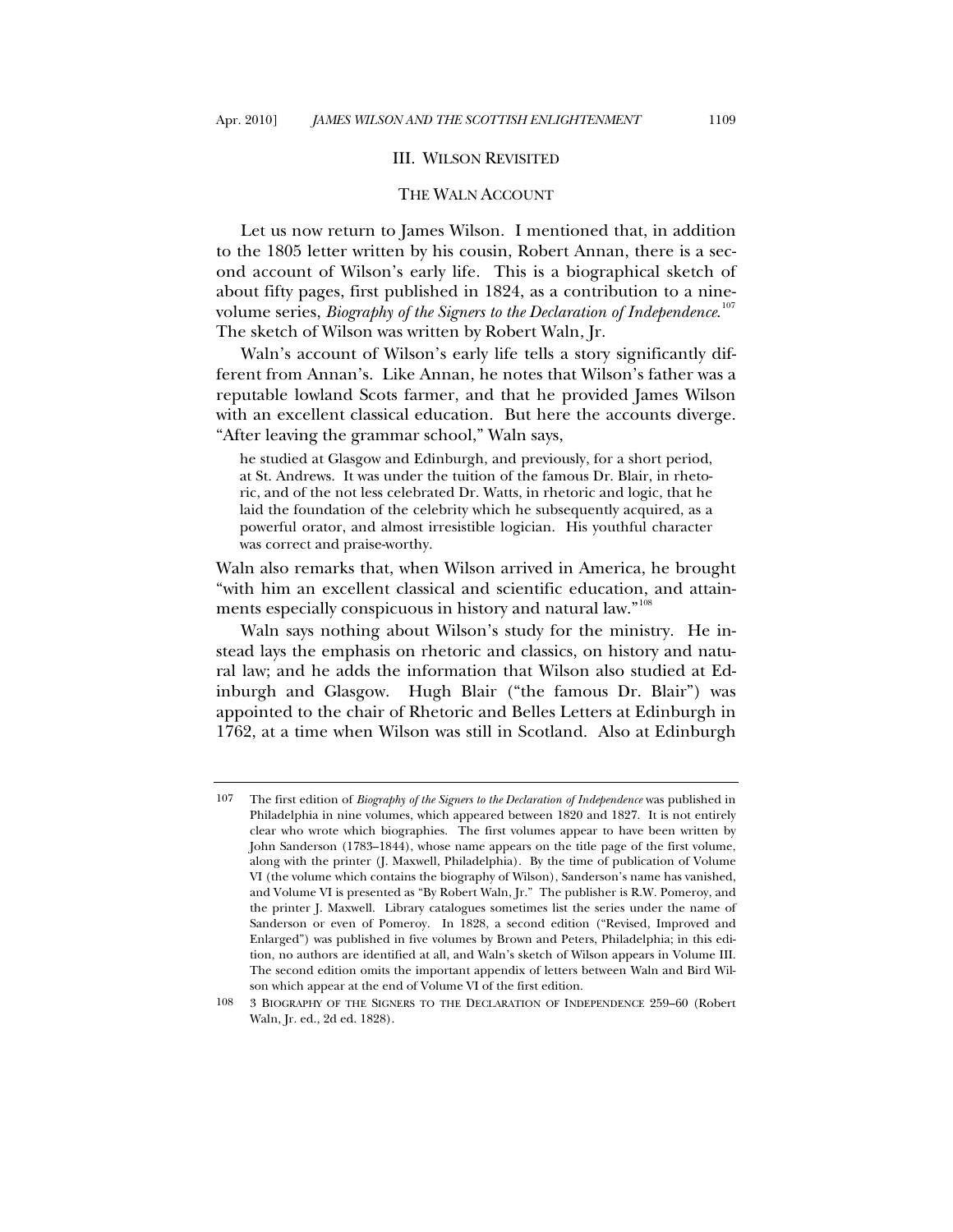was Adam Ferguson, who was appointed to the chair in Moral Philosophy in 1764, a post he held until 1785. As for Glasgow, Adam Smith had been teaching there since 1751 until his resignation in the middle of the session of 1764. John Millar joined him as Reguis Professor of Civil Law in 1761, and Thomas Reid as Professor of Moral Philosophy in 1764.<sup>[109](#page-58-0)</sup> These are all figures of central importance not just to the Scottish Enlightenment, but to the constitutional thought of the American Revolution in general, and to the thought of James Wilson in particular. We know from his later writings that Wilson was deeply familiar with their works (including works that were published after he had emigrated to America in 1765). So one would like to know whether the Waln account is correct.

This raises the question: Who was Robert Waln, Jr., and how much credibility should we give to his account?<sup>[110](#page-58-1)</sup> Waln was a member of a prominent Philadelphia mercantile family. He was a prolific writer, producing several books and some fourteen of the *Biographies of the Signers*. He died in 1825, the year after the Wilson biography was published; Waln was thirty. From the sheer quantity of his writing, it is clear that he worked with remarkable speed; so it would not be surprising if his account contains some errors. And, unlike Annan, he did not know Wilson directly. But Waln's historical work involved serious research. His biography of Wilson shows that he had gathered accurate information about Wilson's role at the 1787 Convention, at a time when that information was not yet publicly known. (Madison's *Notes* of the Convention were not published until 1840, and until that time the proceedings were a well-guarded secret.) Moreover, Waln had the cooperation of James Wilson's son, Bird Wilson. It is clear that Bird supplied him with a copy of the Annan letter, for he reproduces Annan's account of Wilson's arrival at Philadelphia. It is also clear that Bird went to considerable trouble to clear up the allegation that, during the Revolution, Wilson had fa-

<span id="page-58-0"></span><sup>109</sup> Basic biographical information about these thinkers, and the dates of the university appointments, can be found in the relevant entries in any large encyclopedia; for instance, JOHN KEAY & JULIA KEAY, COLLINS ENCYCLOPAEDIA OF SCOTLAND (1994). Of all these luminaries, Hugh Blair today seems far the least significant, but at the time he was considered a major figure. His writings on rhetoric and literature—especially his *Lectures on Rhetoric and Belles Lettres* (1783) and his *Sermons* (1777–1801)—were to be highly influential in America well into the nineteenth century.

<span id="page-58-1"></span><sup>110</sup> The facts in this paragraph are taken from the entries, *s.v.* "Waln," in 19 DICTIONARY OF AMERICAN BIOGRAPHY (Dumas Malone ed. 1936); 22 AMERICAN NATIONAL BIOGRAPHY (John G. Garraty & Mark C. Carnes eds., Oxford University Press 1999); and from the entry on Waln in HENRY SIMPSON, THE LIVES OF EMINENT PHILADELPHIANS 928 (Philadelphia, William Brotherhead 1859).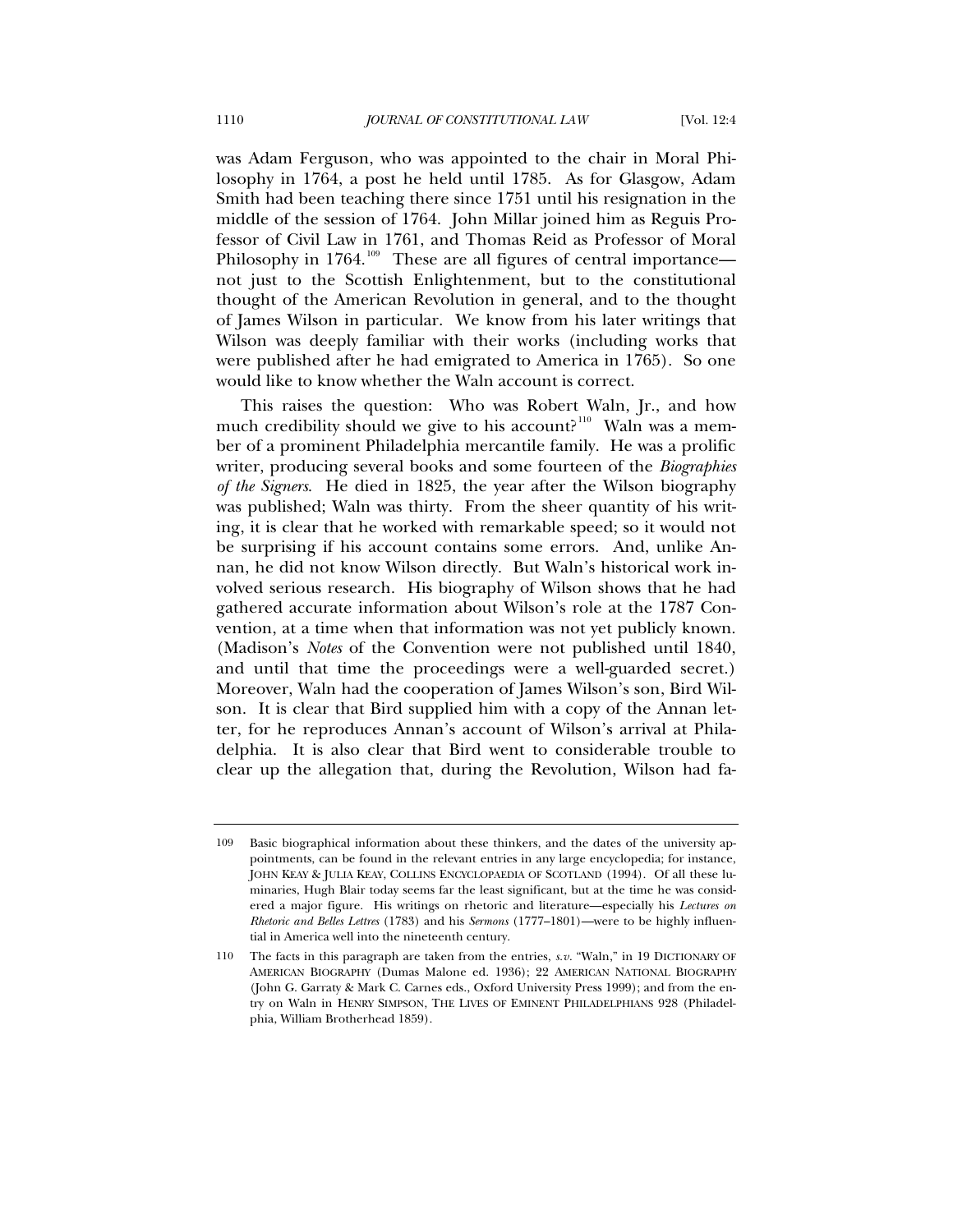vored removing Washington from command of the American army. The allegation was easily shown to be false; and Bird supplied Waln with documentation that Waln then published as an appendix to his *Life*. It is also likely that Waln had access to documents that have subsequently disappeared.

In other words, Waln was a serious scholar, a member of a prominent Philadelphia family, writing a biography of perhaps the most prominent Philadelphian (Franklin excepted) of the Revolutionary era, writing at a time when many who had known Wilson were still alive, and writing under the vigilant eye of Bird Wilson, who would have corrected any statement about his father that he recognized as an obvious error. So it is likely that Waln proceeded carefully, and his version of events must be taken seriously.

For some reason, he chose to deviate from the details of the Annan account; but evidently he had some basis for thinking that Wilson had studied at Glasgow and Edinburgh under "the famous Dr. Blair." Subsequent biographers have tended to dismiss his account, which was somewhat uncritically accepted by biographers in the nineteenth century. The 1956 biography by Page Smith makes no reference at all to Waln. (Smith relies entirely upon the Annan letter, which he embellishes with speculations about how much "Jamie" ap-preciated his mother's cooking.)<sup>[111](#page-59-0)</sup> The 1978 biography by Geoffrey Seed (who himself taught at St. Andrews) says (without mentioning Waln) that "[i]t has often been asserted that [Wilson] studied in turn at the universities of Edinburgh and Glasgow, but there is no clear evidence of this, and the records of those universities reveal no trace of him."[112](#page-59-1) Mark David Hall, writing in 1997, notes that the class rolls for the University of Edinburgh contain a signature for a "James Wilson" in Hugh Blair's 1763 logic class; but he does not explicitly connect this fact to the Waln account; and he, like Seed, declares that there is no surviving evidence to show that Wilson studied at Glas- $gow.<sup>113</sup>$  $gow.<sup>113</sup>$  $gow.<sup>113</sup>$ 

<span id="page-59-0"></span><sup>111</sup> Smith, *supra* note 2, at 10–11, 14–15. While the speculations about Wilson's delight in his mother's oatmeal occur on those pages, they appear to be an invention.

<span id="page-59-1"></span><sup>112</sup> GEOFFREY SEED, JAMES WILSON 10–11 (1978). Seed, like Smith, does not explicitly refer to the Waln account.

<span id="page-59-2"></span><sup>113</sup> MARK DAVID HALL, THE POLITICAL AND LEGAL PHILOSOPHY OF JAMES WILSON 1742–1798 (1997). Hall's discussion of the evidence occurs on pages 7–9. His footnotes indicate that his information is based on correspondence with the archivists at Glasgow and Edinburgh. He correctly notes that the name "James Wilson" was common in eighteenthcentury Scotland, and suggests that the signatures of "James Wilson" for two classes at Edinburgh in 1765 probably do not belong to the American Founder.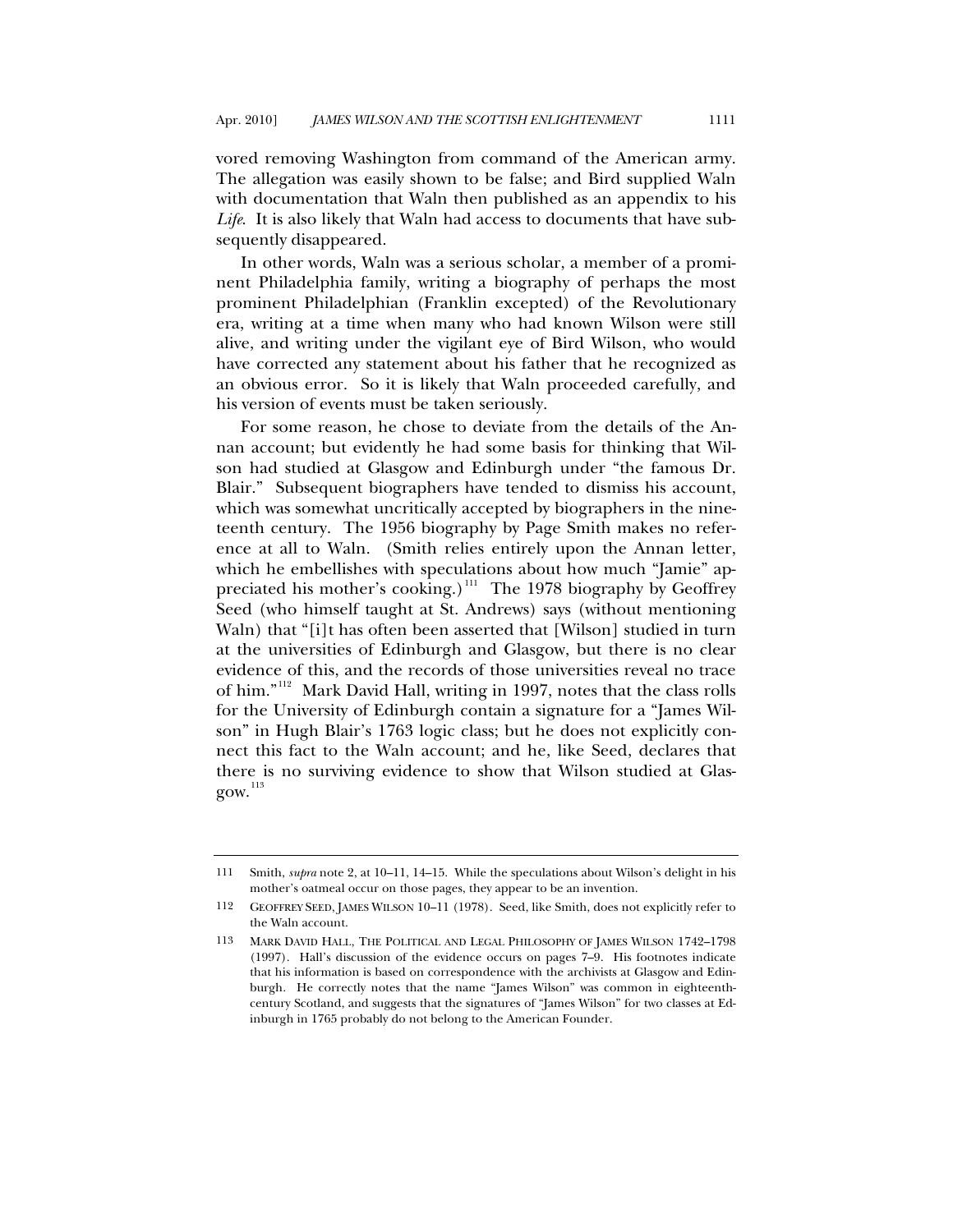At this point, the accounts of Waln and of Annan again converge. We know that in June of 1765 Wilson began to study accounting in Edinburgh with Thomas Young, but that he emigrated to America not long thereafter.<sup>[114](#page-60-0)</sup> Annan says that, after his stint as a tutor in "a nobleman's" family, Wilson, like so many young Scots, decided to emigrate:

His genius being too sublime for such low drudgery he formed the resolution to try his fortune in America. He arrived in Philadelphia in about the year 1766 an entire stranger in a strange land.

The account given by Waln is consistent with this evidence. He says that:

Soon after the completion of his education, and without selecting or embracing any profession, he resolved to emigrate to America, and endeavour, by the exercise of the talents, industry, and integrity, which he amply possessed, to realize, in a new country, that independence which his own could not afford. He arrived at New York in about the twenty-first year of his age, bringing with him an excellent classical and scientific education, and attainments especially conspicuous in history and natural law. In the beginning of the year 1766 he reached Philadelphia, with highly recommendatory letters to gentlemen of that city, one of whom was Dr. Richard Peters, rector of Christ and St. Peter's churches, by whom he was particularly patronised, and introduced as an usher into the Philadelphia college and academy. Dr. Peters had been the secretary of the province, and, during forty years, the confidential friend and agent of the proprietaries. He was an original trustee of the college and academy, and being a man of learning, and zealous in its cause, was a competent judge of the capacity of any person presenting himself as a tutor, or professor. Mr. Wilson was considered by the trustee, before whom he was examined, as the best classical scholar who had offered as a tutor in the Latin depart-ment of the college.<sup>[115](#page-60-1)</sup>

The records of the University of Pennsylvania confirm these accounts, and show that Wilson served as a tutor in Latin in the College of Philadelphia in early 1766. Waln is certainly correct that he impressed the trustees of the College; for later that spring he was awarded an honorary master's degree "in Consideration of his Merit, and his having had a regular Education in the Universities [sic] of Scotland."[116](#page-60-2)

<span id="page-60-0"></span><sup>114</sup> Letter from Thomas Young to James Wilson (Jan. 24 1785). The original is in the Historical Society of Pennsylvania, James Montgomery Collection (#940), Box 3 of the James Wilson Correspondence.

<span id="page-60-1"></span><sup>115 3</sup> BIOGRAPHY OF THE SIGNERS TO THE DECLARATION OF INDEPENDENCE, *supra* note 108, at 260.

<span id="page-60-2"></span><sup>116</sup> Volume 1 of the Minute Books of the Trustees of the University of Pennsylvania 1749-68 (College, Academy, and Charitable School) contains two entries mentioning Wilson's honorary degree. The first entry occurs on page 309, is dated 19th May 1766, and reads, "Mr. Wilson, one of the Ushers, having petitioned for the honorary Degree of Master of Arts, the Trustees agreed to grant him the same, in Consideration of his Merit, & his hav-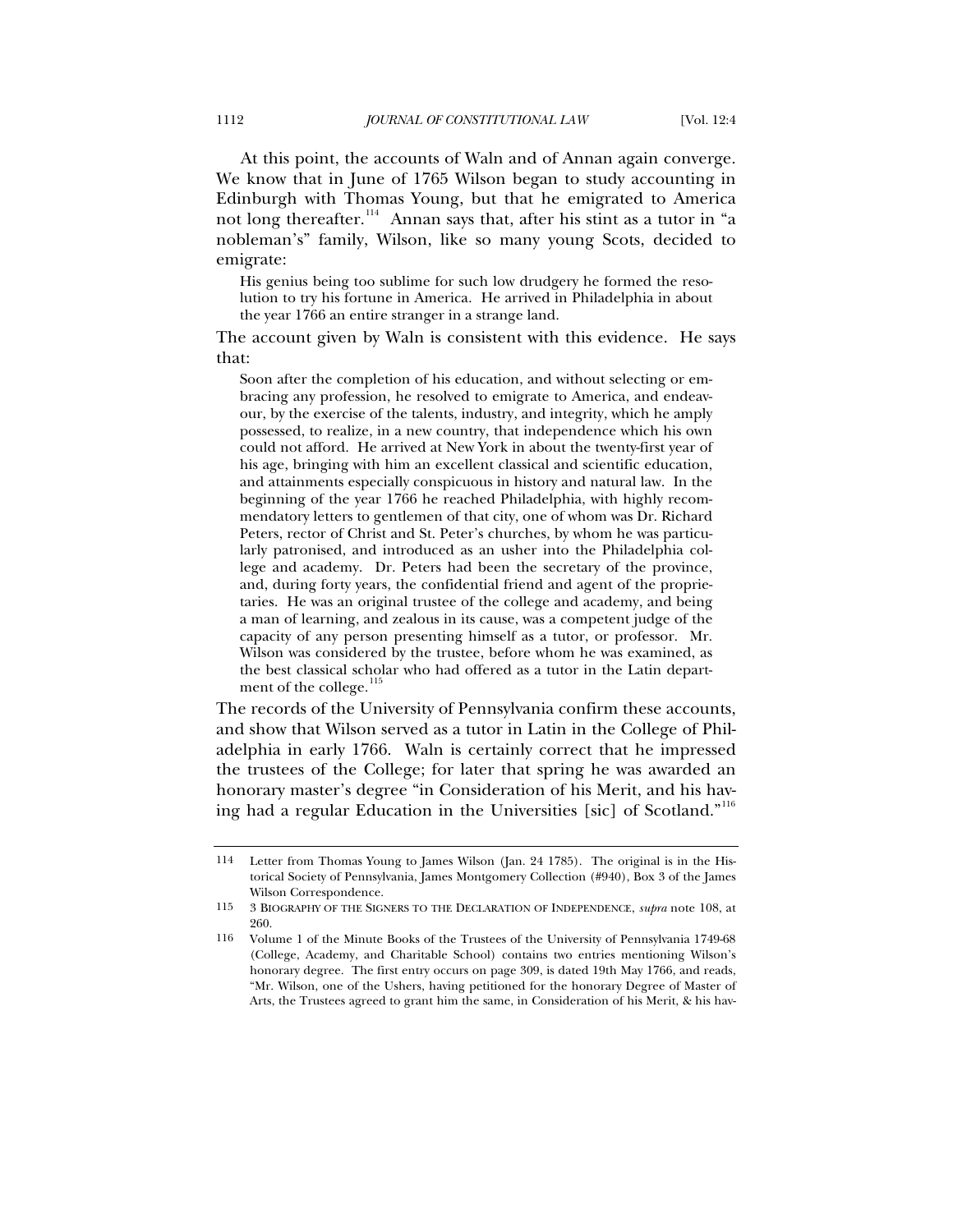<span id="page-61-0"></span>This was a highly unusual event: on average the College in the 1760s awarded less than one honorary degree a year.<sup>[117](#page-61-1)</sup> Wilson was to preserve his connection to the College of Philadelphia throughout his life.

The details of Wilson's early life and education are scanty; but it is clear that, in the spring of 1766, a highly talented young Scotsman had arrived in Philadelphia, armed with the most recent learning of the Scottish Enlightenment, and keenly ambitious. He arrived, moreover, in the middle of the great crisis of the British Empire, the Stamp Act crisis of 1765–1766. Constitutional questions loomed large; and the young man remained only a few months as a tutor of Latin. He next turned his energies to the study of law, and placed himself under the apprenticeship of John Dickinson. To that episode in Wilson's intellectual development it will be necessary to turn next.

#### IV. CODA: RECENT DISCOVERIES

After this Article was substantially finished, I conducted some supplementary archival research on Wilson at the University of St. Andrews. The records are not extensive, but the University archive possesses the library lending lists covering at least part of Wilson's time at St. Andrews. The extant volume shows his library borrowings between November, 1757 and February, 1759. (The subsequent volume covering his later years has apparently been lost.) The surviving lending list shows that Wilson withdrew and returned a dozen volumes. They are: the *Guardian*, vol. 2 (checked out twice); Clarke's *Justine* (Latin-English); Gibbs's *Short Writing*; Clarke's *Suetonius* (Latin-English); the *Life of the Earl of Crawford*; Swift's *Works,* vol. 5; Walton's *Horace* (Latin-English); Hooke's *Roman History*; Clarke's *Iliad*; Rol-

ing had a regular Education in the Universities of Scotland." The Trustees on that day turned down two other petitions for honorary degrees, noting "that the Intention of honorary Degrees, was only a Mark of Distinction to strangers of Merit, and approved Literature." The second entry occurs on page 311, is dated May 20th 1766, and describes that day's public Commencement. The Minutes record that "The honorary Degree of Master of Arts was at the same time conferred on Joseph Reed, Esqr.; of Trenton, & Mr. James Wilson, one of the Tutors in this College, in Regard to their particular Learning & Merit." I TRUSTEES OF THE UNIVERSITY OF PENNSYLVANIA MINUTE BOOKS 1749–1768 at 309 (available at http://dewey.library.upenn.edu/sceti/codex/public/PageLevel/index.cfm? WorkID=787&Page=333).

<span id="page-61-1"></span><sup>117</sup> UNIV. OF PA., BIOGRAPHICAL CATALOGUE OF THE MATRICULATES OF THE COLLEGE, 1749– 1893, at 518 (Philadelphia, Avil Printing Co. 1894) lists Joseph Reed and Wilson as the two recipients for 1766. David Rittenhouse, the important Philadelphia scientist, received a degree the following year. There were no recipients in 1764 and 1765, and no recipients in 1768–1770.